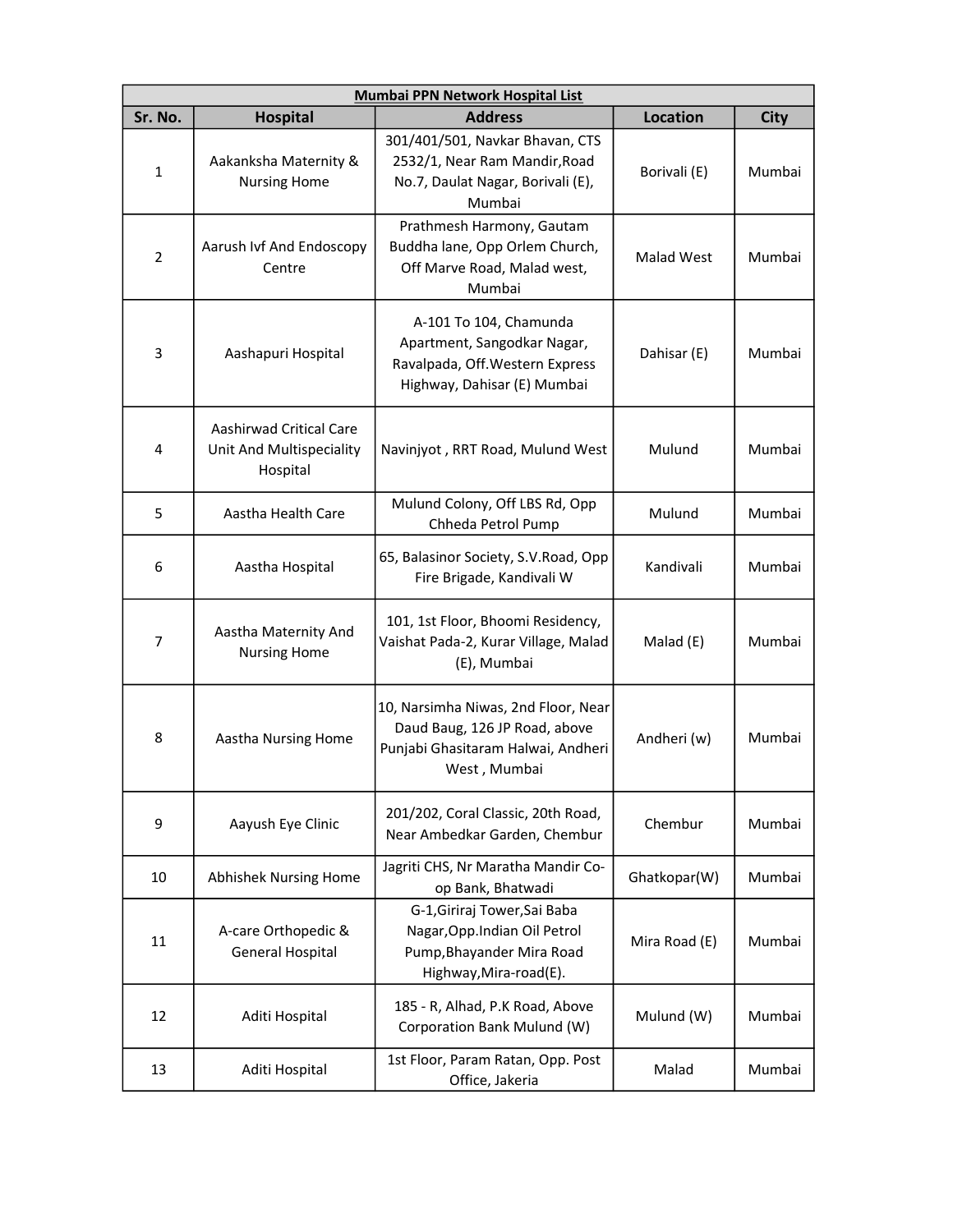| 14 | Advanced Eye Hospital &<br>Institute                                | 30 the Abbaires Sector 17 palm<br>beach road sanpada                                                                     | Sanpada        | Mumbai |
|----|---------------------------------------------------------------------|--------------------------------------------------------------------------------------------------------------------------|----------------|--------|
| 15 | Aggarwal Eye Hospital                                               | 102/5, Ketayun Mansion, Shahaji<br>Raje Marg, Above T                                                                    | Andheri        | Mumbai |
| 16 | Agrawal Eye Hospital                                                | 1st floor, maharaja apt, Malad (W),<br>S V Road, opp. malad telephone<br>exchange                                        | Malad          | Mumbai |
| 17 | All Cure Super Speciality<br>Hospital                               | 1st Floor, Near State Bank of India,<br>Kesar Plaza, Caves Road, Station<br>Road, Jogeshwari (E)                         | Jogeshwari (E) | Mumbai |
| 18 | Anand Maternity And<br><b>Nursing Home</b>                          | 135 new Link Road, Near Sharda<br>Gram, Dahisar Subway, Dahisar (E)                                                      | Dahisar (E)    | Mumbai |
| 19 | Ananda Hospital                                                     | 1st & 2nd Floor, Krimson Amboli<br>Park Bldg, Next to Corporation bank,<br>Andheri (W)                                   | Andheri (W)    | Mumbai |
| 20 | Anideep Eye Hospital And<br>Institite Pvt Ltd                       | Plot no. 414, Next to Golden<br>Tobacco Compound,                                                                        | Vile Parle     | Mumbai |
| 21 | <b>Apex Hospitals</b>                                               | Vaishali Heights, Near Standard<br>Chartered & Thane Sahakari Bank,<br>Chandavakar, Borivali (W)                         | Borivali       | Mumbai |
| 22 | Apex Hospitals Mulund                                               | Veena Nagar Phase -II, Near swapna<br>nagari, Model town and tulsi pipe<br>line, mumbai                                  | Mulund (W)     | Mumbai |
| 23 | Apex Kidney Care                                                    | C/o Sushrut Hospital Swastik Park<br>2nd Floor 365 Chembur (E)                                                           | Chembur        | Mumbai |
| 24 | Apex Kidney Care                                                    | 101 Eden Rose Complex Beverly<br>Park Opp Cinemax Prime Multiplex<br>Mira Road (E)                                       | Mira Road (E)  | Mumbai |
| 25 | Apex Kidney Care                                                    | Gaurav Plaza Annex 1st Floor RRT<br>Road Mulund (W)                                                                      | Mulund         | Mumbai |
| 26 | Apex Multispeciality<br>Hospitals                                   | Off Western Express Highway,<br>Dattapada Road, Next to Susawat<br>Restaurent, Borivali East - 400066                    | Borivali (E)   | Mumbai |
| 27 | <b>Apex Superspeciality</b><br>Hospitals                            | Babhai Naka, L T Road, Besides<br>Punjab and Sindh Bank Opp<br>Damodar Chemist, Near Babhai Fish<br>Market, Borivali (W) | Borivali (W)   | Mumbai |
| 28 | Apollo Spectra Hospitals A<br>Unit Of Apollo Specialty<br>Hospitals | 156 Famous Lab, M M Malviya Road<br>Behind Everest Bldg, Tardeo                                                          | Tardeo         | Mumbai |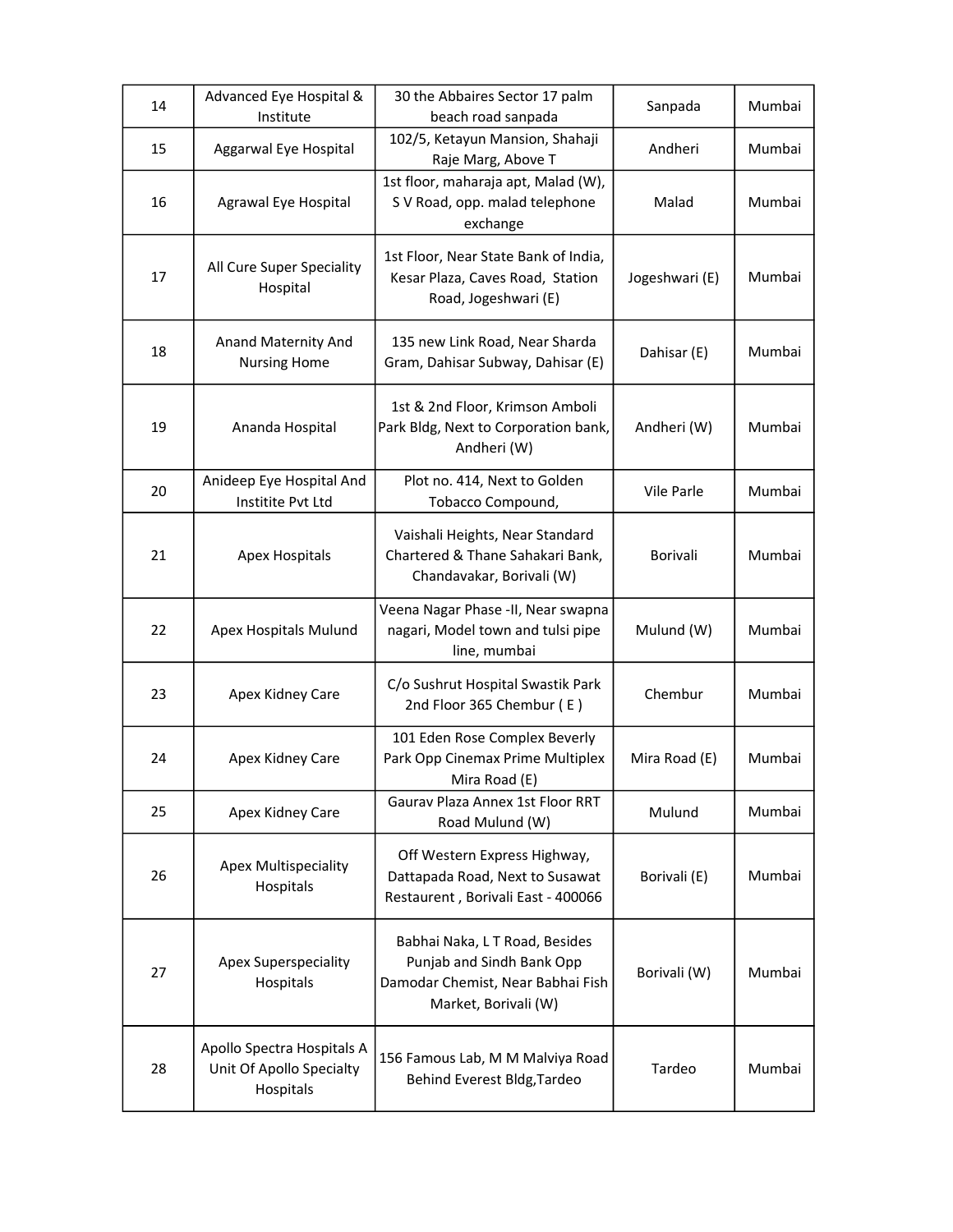| 29 | Apollo Spectra Hospitals A<br>Unit Of Apollo Specialty<br>Hospitals               | Near Sunder Baug Opp Panal Bus<br>Depot Borla Village                                                       | Chembur                | Mumbai |
|----|-----------------------------------------------------------------------------------|-------------------------------------------------------------------------------------------------------------|------------------------|--------|
| 30 | Apple Hospital                                                                    | Shree Gurudutta Complex Co-op<br>Society, Plot NO.44,45 and 46,<br>Sector 8, Airoli                         | Airoli                 | Mumbai |
| 31 | Arihant Eye Care Hospital                                                         | B - 104, Gomti Apts, Above<br>Mandpeshwar Hospital, Borivali (W)                                            | Borivali (W)           | Mumbai |
| 32 | Ashirwad Critical Care Unit<br>And Multispeciality<br>Hospital                    | Tilok Heights, 1st and 2nd floor,<br>Above kotak Mahindra Bank, L. T.<br>Road, Mulund (E), Mumbai           | Mulund (E)             | Mumbai |
| 33 | Ashirwad Heart Hospital                                                           | 1, Vivke, Tilak Road                                                                                        | Ghatkopar              | Mumbai |
| 34 | <b>Ashirwad Nursing Home</b>                                                      | Rajgir sadan ground Floor laxmi bag<br>Opp Sion railway St. Sion W                                          | Sion (W)               | Mumbai |
| 35 | Ashok One Hospital                                                                | Sadguru Heights -1, Ashok One<br>Dahisar East, Above TJSB Bank,<br>Dahisar (E)                              | Dahisar (E)            | Mumbai |
| 36 | Ashwini Hospital & ICCU                                                           | Lalan Building (Annexe), 1st Floor, P.<br>K. Road, Mulund (W)                                               | Mulund                 | Mumbai |
| 37 | Asian Eye Institute & Laser<br>Centre                                             | 101, Satya Narayan Apt, Opp. G H<br>School, Opp MG Road                                                     | <b>Borivali</b>        | Mumbai |
| 38 | Axon Hospital                                                                     | A-Wing, 5th Floor, Pranik Chembers,<br>Sakinaka Junction, Andheri (E)                                       | Andheri (E)            | Mumbai |
| 39 | <b>Badwaik Maternity General</b><br>Hospital                                      | LBS Marg, Jain mandir, Bhandup<br>(west)                                                                    | Bhandup (W)            | Mumbai |
| 40 | Balajee Hospital                                                                  | Shah Arcade 3, Rani Sati Marg, Near<br>Passport Office, Malad (E), Mumbai                                   | Malad (E)              | Mumbai |
| 41 | Balaji Heart Hospital And<br>Diagnostic Centre Pvt Ltd                            | Victoria Road, Cross Lane III, Byculla<br>(E), Mumbai                                                       | Byculla (E)            | Mumbai |
| 42 | Balaji Hospital                                                                   | Sonam Ekata tower 1st Floor,<br>Golden Nest Phase VI, Mira-<br>Bhayandar Rd                                 | Mira Bhayandar<br>Road | Mumbai |
| 43 | <b>Bhagat Nursing Home</b><br>Conducted By Sun<br><b>Superspeciality Hospital</b> | Ganesh Nivas, 2nd Floor, Pai Nagar,<br>Ganjawala Lane, Borivali(W)                                          | Borivali               | Mumbai |
| 44 | <b>Bhalanetra Superspeciality</b><br>Eye Hospital                                 | Commercial Unit 5-8, Sachdeva<br>Complex, Jangal Mangal Road, Opp<br>Old Post Office, Bhandup (W),<br>Thane | Bhandup (W)            | Mumbai |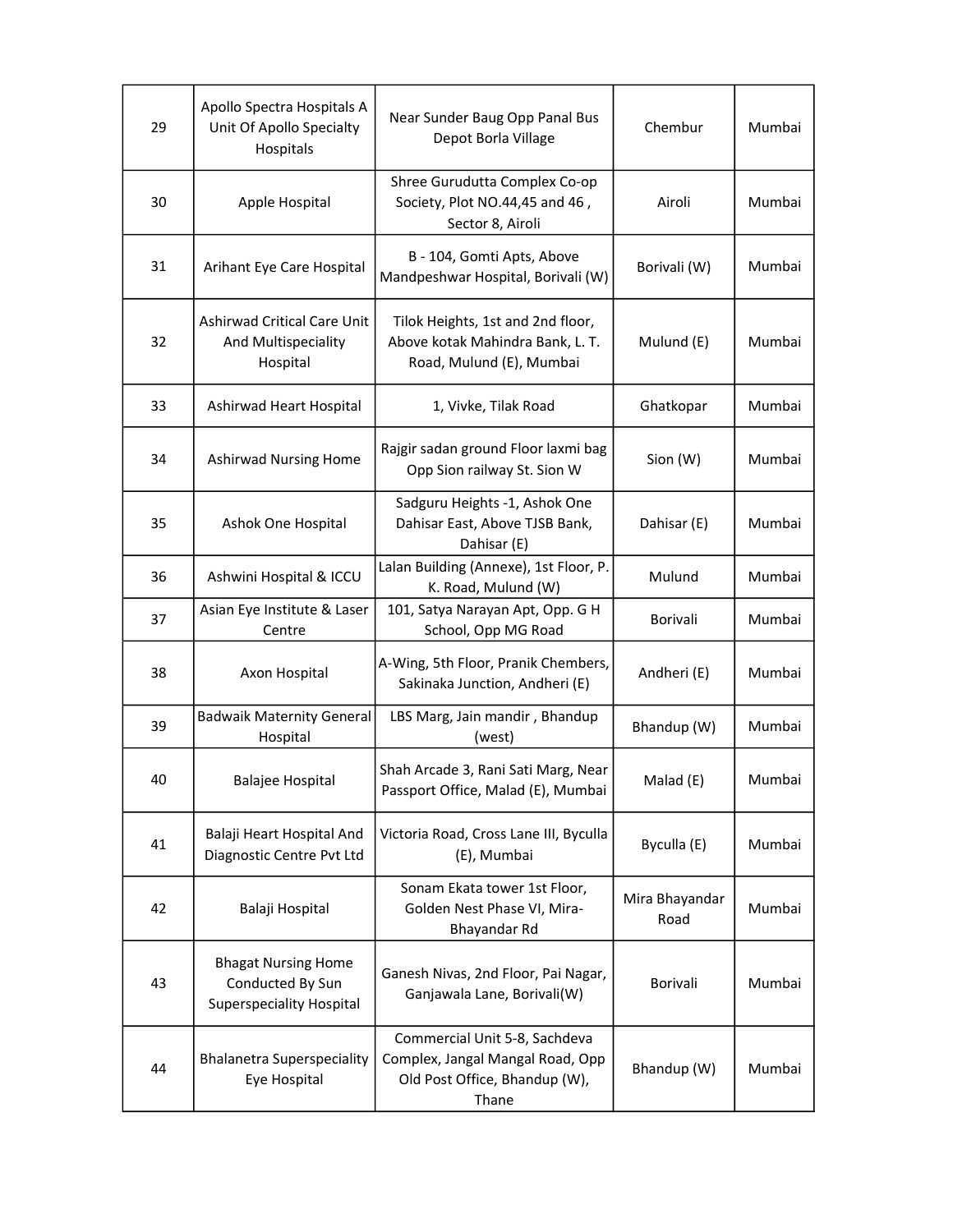| 45 | <b>Bhandup Criticare Hospital</b>                               | 1St Floor, Sahjeevan Heights, Near<br>Kokan Nagar Bus Stop, Beside Dmk<br>Jaoli Bank, Kokan Ngr, Bhandup<br>West, Mumbai               | Bhandup (W)        | Mumbai |
|----|-----------------------------------------------------------------|----------------------------------------------------------------------------------------------------------------------------------------|--------------------|--------|
| 46 | <b>Bhavsar Nursing Home &amp;</b><br>Iccu                       | Shop No 27/31, Ground Floor, Sky<br>City Retail, Lake Road, Opp<br>Bhandup Police Station, Bhandup<br>(W)                              | Bhandup (W)        | Mumbai |
| 47 | <b>Bombay Hospital &amp; Medical</b><br><b>Research Centre</b>  | 12 Marine Lines                                                                                                                        | <b>Marin Lines</b> | Mumbai |
| 48 | Care Hospital                                                   | 1st Floor, A Wing, Annur Chs Ltd,<br>Mhada Malwani, Malad West,<br>Mumbai                                                              | Malad (W)          | Mumbai |
| 49 | Chandraganga Spandan<br>Hospital                                | Chandraganga Apartments, VB<br>Phadke Marg, Near Subway, Mulund<br>(E), Mumbai                                                         | Mulund (E)         | Mumbai |
| 50 | Cloudnine (kids Clinic India<br>Pvt Ltd)                        | Siddhachal building, Link Road,<br>Malad(W)                                                                                            | Malad              | Mumbai |
| 51 | Contacare Eye Hospital                                          | Ambrosia Building, DeviPada,<br>Western Express Highway, Near<br>Magathane Bus Depot, Borivali (E),<br>Mumbai                          | Borivali (E)       | Mumbai |
| 52 | Contacare Eye Hospital                                          | Ground Floor, Behind Reliance<br>Trendz, Neptune Uptown Building,<br>Opp Mulund Post Office, Netaji<br>subhashchandra Road, Mulund (W) | Mulund (W)         | Mumbai |
| 53 | <b>Criticare Multi Speciality</b><br>Hospital & Research Centre | Plot No 38/39, Opp. Copper<br>Chimney, Opp Juhu Supreme<br>shopping centre, main gulmohar<br>road, JVPD scheme, andheri                | Andheri (W)        | Mumbai |
| 54 | <b>Criticare Multispecialty</b><br>Hospital & Research Center   | CTS 516, Telly Gally, Near SBI SME<br>Branch, Andheri (E)                                                                              | Andheri (E)        | Mumbai |
| 55 | Crystal Hospital Ltd                                            | Wamanrao Sawant Road, Near Ram<br>Krishna Hotel, Maratha Colony,<br>Dahisar (E)                                                        | Dahisar            | Mumbai |
| 56 | Cuddles N Cure Children<br>Hospital                             | 1st Floor, Janam Ashish Bldg, DD<br>Road, Opp Mukhi Raj Hospital-<br>Mulund (W)                                                        | Mulund (W)         | Mumbai |
| 57 | Dalvi Nursing Home                                              | Aditya Heritage Apartments Frist<br>Floor Shop 1Bv.N Puran Marg,<br>Chunabhatti(E)                                                     | Chunabhatti (E)    | Mumbai |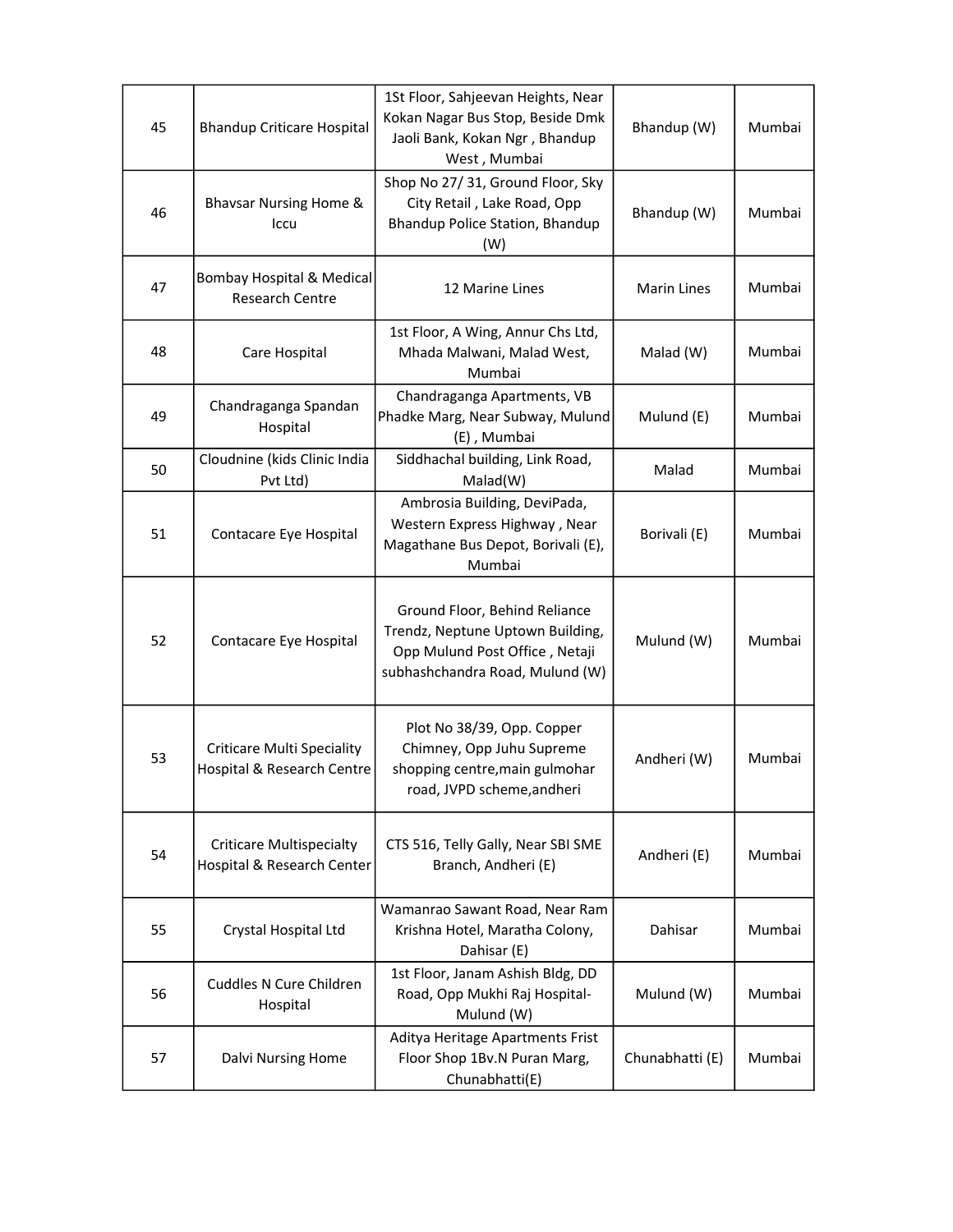| 58 | Dattatreya Nursing Home                     | Opposite Bandhutva CHS, Datta<br>Mandir Road, Near Patuck College,<br>Vakola Bridge,                     | Santacruz    | Mumbai |
|----|---------------------------------------------|----------------------------------------------------------------------------------------------------------|--------------|--------|
| 59 | Dhanashri Hospital                          | Sidhivinayak Tower, Natakwala<br>Lane, Near Collector Office, Borivali<br>(W)                            | Borivali (W) | Mumbai |
| 60 | Dhanwantary Hospital &<br>Iccu              | 545, Netaji Subhash Rd Mulund (W)                                                                        | Mulund       | Mumbai |
| 61 | Disha Nursing Home                          | A Wing, Amul Commercial<br>Premises,1st Road, Chembur(E),<br>Mumbai                                      | Chembur      | Mumbai |
| 62 | Disha Nursing Home Pvt<br>Ltd               | Om Shree Saidham CHS,<br>Jamblipada, Asalpha Village, A-Link<br>Road, Ghatkopar(W)                       | Ghatkopar(W) | Mumbai |
| 63 | <b>DNA Multispeciality</b><br>Hospital      | Whispering palms shopping center<br>lokhandwals township next to<br>lokhandwala sales office akurli road | Kandivali    | Mumbai |
| 64 | Dr Balabhai Nanavati<br>Hospital            | S V Road Ville Parle (W)                                                                                 | Vile Parle   | Mumbai |
| 65 | Dr Bhatia Multispecilaity<br>Hospital       | Shraddha Bhandup Village Road,<br>Bhandup (W)                                                            | Bhandup (W)  | Mumbai |
| 66 | Dr Bhatias Ruby Hospital                    | 1st Floor, Arunoday Tower, SPS<br>Marg, Kokannagar                                                       | Bhandup (W)  | Mumbai |
| 67 | Dr Bothras Hospital                         | Ramkrishna Apartments, Gadhav<br>Naka, Bhandup (W)                                                       | Bhandup (W)  | Mumbai |
| 68 | Dr Das Hospital & Iccu                      | 2/3/4th Floor, Gagangiri, 18th<br>Road(Near Dr Ambedkar Garden)                                          | Chembur      | Mumbai |
| 69 | Dr Dipak Desais Ent<br>Hospital             | 206 Gayatri Dham M G Road<br>Ghatkopar (E)                                                               | Ghatkopar    | Mumbai |
| 70 | Dr Kamdars Nursing Home                     | Rizvi Nagar Junction of S V Road,<br>Milan Subway Santacruz W                                            | Santacruz    | Mumbai |
| 71 | Dr L H Hiranandani Hospital                 | Hillside Avenue, Hiranandani<br>Garden, Powai                                                            | Powai        | Mumbai |
| 72 | Dr Malwankars Romeen<br><b>Nursing Home</b> | Gr. Floor, Goutam Dham, Gaodevi<br>road, Bhandup (W)                                                     | Bhandup (W)  | Mumbai |
| 73 | Dr Meenas Multispeciaity<br>Hospital        | 10/B Miniland Tank Road Near<br>Shivaji Talav, Bhandup(W)                                                | Bhandup (W)  | Mumbai |
| 74 | Dr Mukhis Raj Hospital                      | Devidayal Road , Opp Hdfc Bank,<br>Mulund (W)                                                            | Mulund (W)   | Mumbai |
| 75 | Dr Rane Hospital (p) Ltd                    | 37, Dhan Laxmi Appt. Road No. 2,<br>Pestom sagar Road, Chembur<br>shopper stop                           | Chembur      | Mumbai |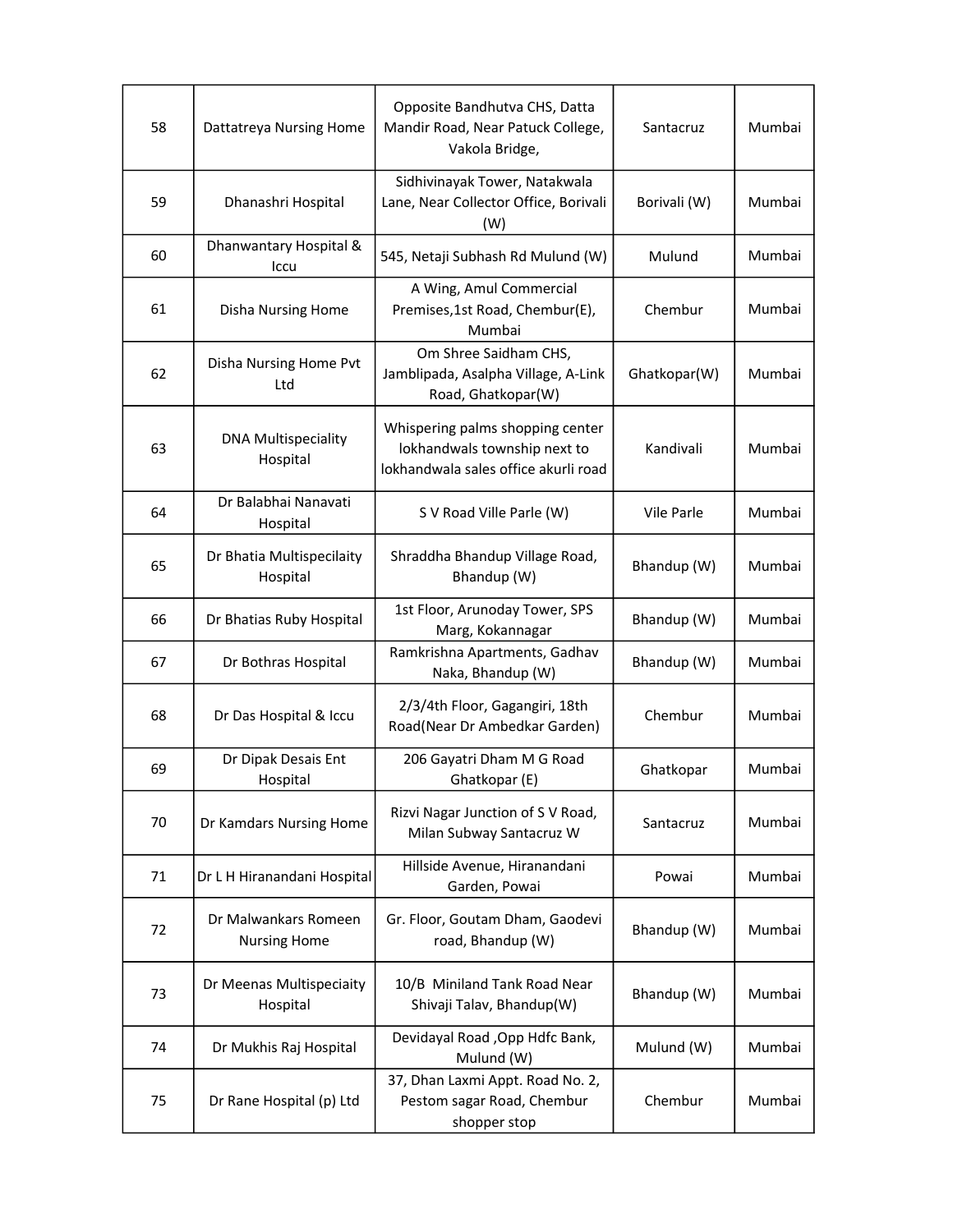| 76 | Dr Shetty Ent Hosptial                                                                                                                    | 9, Lavkush, Above Hotel Kriti Mahal,<br>M.G. Road, Panch Rasta, Mulund<br>(W)                               | Mulund         | Mumbai |
|----|-------------------------------------------------------------------------------------------------------------------------------------------|-------------------------------------------------------------------------------------------------------------|----------------|--------|
| 77 | Dr Sonagra Medical &<br><b>Surgical Centre</b>                                                                                            | Shiv plaza, Opp Telephone<br>Exchange, LBS road, Ghatkopar (W)                                              | Ghatkopar (W)  | Mumbai |
| 78 | Dr Thakurs Ent Clinic                                                                                                                     | 100-A, R.R.Realty, Tank Road, off<br>LBS Marg, Opp Dream Mall,<br>Bhandup (W)                               | Bhandup (W)    | Mumbai |
| 79 | Dr Vora Premature Critical<br>Care & General Hospital                                                                                     | 2-4/A. Kokil Kunj, Behind Patel<br>Nagar, M G X Road                                                        | Kandivali      | Mumbai |
| 80 | Eye Essential Hospital                                                                                                                    | 3, milan 169 Garodia 90- feet road<br>opp. Lavender bough ghatkopar<br>east Mumbai                          | Ghatkopar      | Mumbai |
| 81 | <b>Family Care Hospitals</b>                                                                                                              | Opp Seven Square Academy, Ideal<br>Park Road, Mira Bhayander Road                                           | Mira Road (E)  | Mumbai |
| 82 | Fauziya Hospital                                                                                                                          | 209, Solanki Apts, L.B.S. Marg kurla<br>(West)                                                              | Kurla (W)      | Mumbai |
| 83 | Fortis Hospitals Ltd Mulund                                                                                                               | Sector-44, Mulund Goregaon Link<br>Rd,                                                                      | Mulund         | Mumbai |
| 84 | Four Care Hospital                                                                                                                        | Vishnukrupa Building Mahant Road<br>Near Utkarsh Mandal Vile Parle East<br><b>Mumbai 400057</b>             | Vileeparle (E) | Mumbai |
| 85 | Gem Superspecialty<br>Hospital                                                                                                            | C wing, Gokul Heights, Mathuradas<br>Road, Kamala Nagar, Bhagat Colony,<br>Kandivali West, Mumba            | Kandivali (W)  | Mumbai |
| 86 | Global Eye Clinic                                                                                                                         | 305-306/, Shopzone Complex,<br>M.G.Road, Ghatkopar West                                                     | Ghatkopar (W)  | Mumbai |
| 87 | <b>Global Hospital Super</b><br>Speciality & Transplant<br>Centre (A Unit Of Centre<br>For Digestive & Kidny<br>Diseases (india) Pvt Ltd) | 35 35 Dr E Borges Road Opp<br>Shirodkar Higschool Parel                                                     | Parel          | Mumbai |
| 88 | Godrej Memorial Hospital                                                                                                                  | Pirojshanagar, Vikhroli (W), Mumbai                                                                         | Vikhroli       | Mumbai |
| 89 | Gokul Nursing Home & Iccu                                                                                                                 | 1st Floor Munshi Estate, M G Road<br>Mulund (W)                                                             | Mulund (W)     | Mumbai |
| 90 | H J Doshi Ghatkopar Hindu<br>Sabha Hospital                                                                                               | Shradhanand Road Opp Railway<br>Station Ghatkopar (W)                                                       | Ghatkopar (W)  | Mumbai |
| 91 | Hayyat Multispeciality<br>Hospital                                                                                                        | Unit No 1 And 2, Savera Heights<br><b>Building Madhav Apartments Gate</b><br>No 5 Malvani Malad West.Mumbai | Malad (W)      | Mumbai |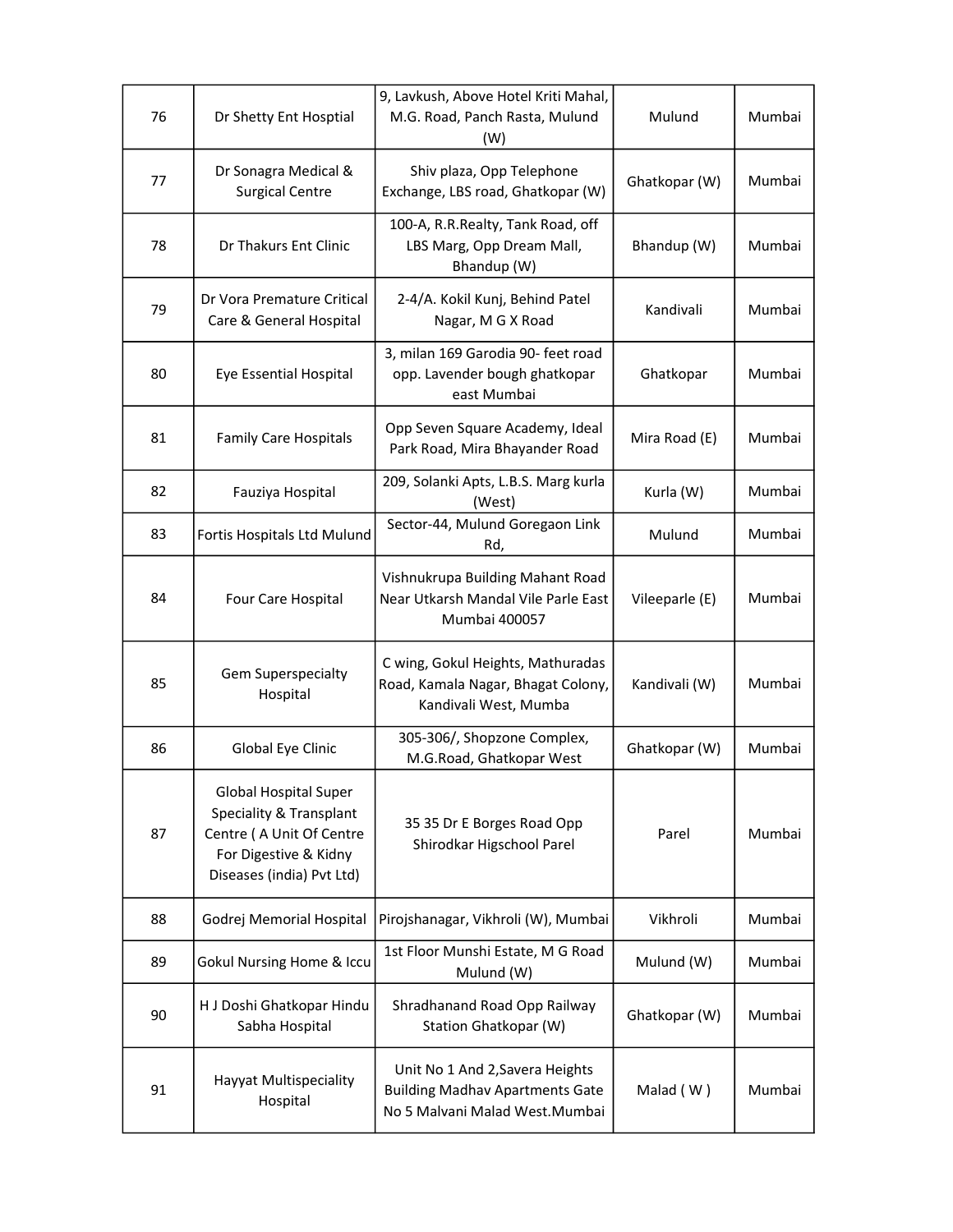| 92  | <b>Hcg Apex Cancer Hospital</b>                     | Holy Cross Road, Borivali -Dahisar<br>Link Road, Opp Café Coffee day, IC<br>Colony, Borivali (W)            | Borivali (W)    | Mumbai |
|-----|-----------------------------------------------------|-------------------------------------------------------------------------------------------------------------|-----------------|--------|
| 93  | <b>Hdl Lifecare Plus</b><br>Multispecialty Hospital | B1/B2, Green Lawn Apt, Opp St Pius<br>College Aarey Road                                                    | Goregaon        | Mumbai |
| 94  | Health Hi Tech Orthopedic<br>And Surgical Hospital  | Sai Krupa Plot No.51, Datamandir<br>Road, Dhanukarwadi, Mahavir nagar<br>Kandivali West                     | Kandivali (W)   | Mumbai |
| 95  | Hi Tech Urology Center                              | Sushubhan, Sarojini Naidu Road,<br>Bhura-Bhai Hall, Kandivali (W)                                           | Kandivali (W)   | Mumbai |
| 96  | Hira Mongi Navneet<br>Hospital                      | Valji Ladha Road Mulund (W)                                                                                 | Mulund (W)      | Mumbai |
| 97  | <b>Inlaks General Hospital</b>                      | Inlaks Hospital Road, Chembur<br>Colony                                                                     | Chembur         | Mumbai |
| 98  | Jaslok Hospital And<br>Research Centre              | 15 G Deshmukh Marg Peddar Road                                                                              | Peddar Rd       | Mumbai |
| 99  | Jay Polyclinic Maternity &<br><b>Nursing Home</b>   | Amarshi Road, Malad (W)                                                                                     | Malad           | Mumbai |
| 100 | K J Somaiya Hospital &<br><b>Research Center</b>    | Somaiya Auyrvihar, Opp Eastern<br>Express Highway, Sion E                                                   | Sion            | Mumbai |
| 101 | Kapadia Multispeciality<br>Hospital                 | M G Road, Opp. Raga Restaurant,<br>Goregaon (W)                                                             | Goregaon (W)    | Mumbai |
| 102 | Kashiben Mangaldas Trust<br>Hospital                | Harihar Niwas, Besant Street,<br>Santacruz (West), Mumbai                                                   | Santacruz (W)   | Mumbai |
| 103 | Kataria Eye Clinic                                  | 102/103, Kartar Bhawan, Above<br>Central Bank of India                                                      | Colaba Causeway | Mumbai |
| 104 | Khandwalas Eye Hospital &<br>Hem Polyclinic         | D-31, Navmangal CHS Ltd, 1st Floor,<br>Above Venilal Saree Shop, Next to<br>Golden Tabacoo Factor, S V Road | Vile Parle      | Mumbai |
| 105 | Khushal Hospital &<br><b>Maternity Home</b>         | 102/103, Karmavihar Bldg, Station<br>Road                                                                   | Ghatkopar       | Mumbai |
| 106 | Kiran Care & Cure Pvt. Ltd.                         | Sankalp (Ground Floor), Mistry<br>Complex, Nr. Jankal, Andheri (E)                                          | Andheri (E)     | Mumbai |
| 107 | Kirti Nursing Home                                  | Kedarnath, Plot No 7, Sector-7, Near<br>Charkop Bus Depo, Kandivali (W)                                     | Kandivali (W)   | Mumbai |
| 108 | Kohinoor Hospitals Private<br>Limited               | Kohinoor City kirol road of LBS marg<br>,Kurla(W)                                                           | Kurla           | Mumbai |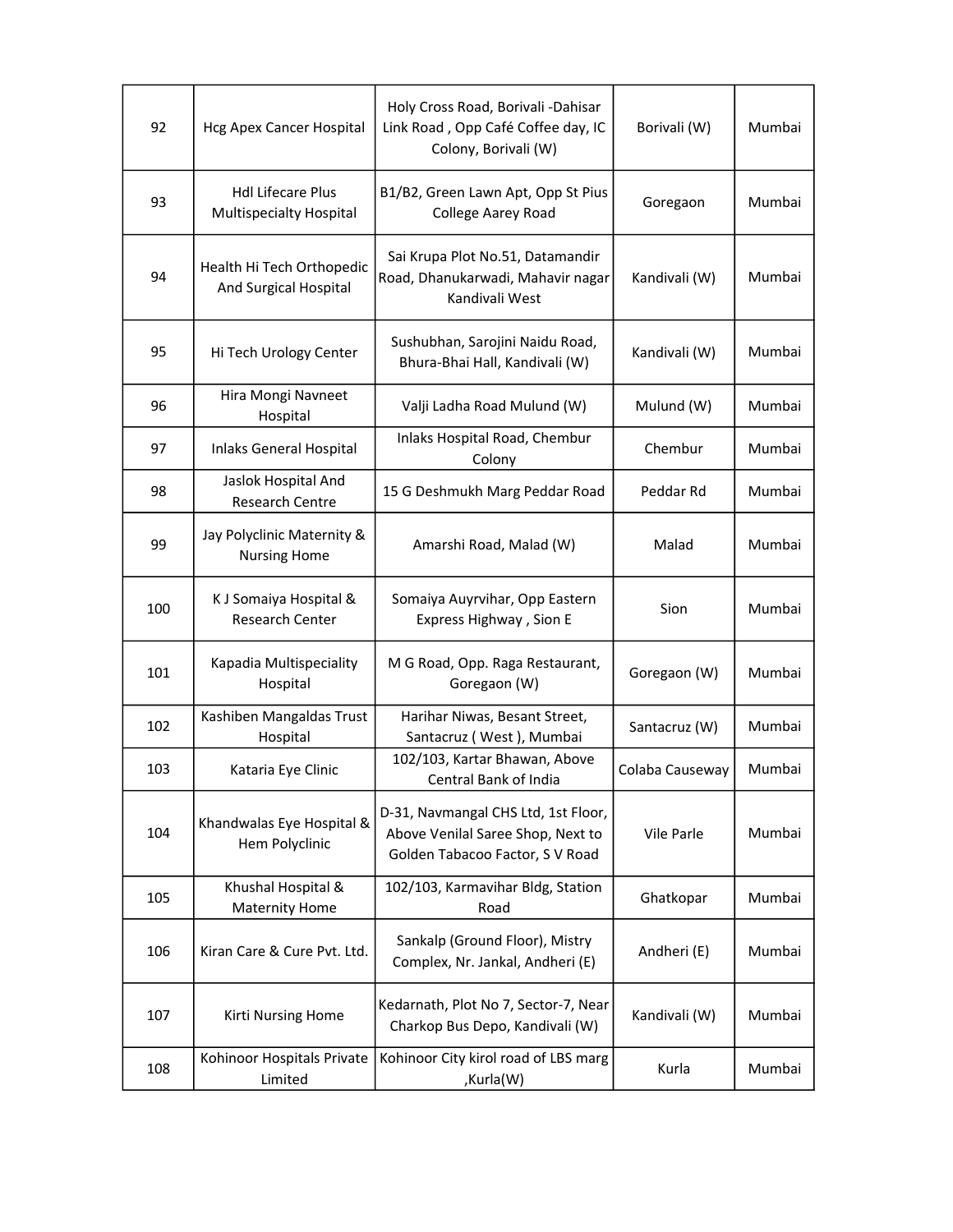| 109 | Kokan Hospital                                           | Areshwar Building, Opposite Dhiraj<br>Darshan, Kokan Nagar, Shivneri<br>Vasahat Road, Jogeshwari East,<br>Mumbai | Jogeshwari (E) | Mumbai |
|-----|----------------------------------------------------------|------------------------------------------------------------------------------------------------------------------|----------------|--------|
| 110 | Kokilaben Dhirubhai<br>Ambani Hospital                   | Four Bunglows, Lokhandwala                                                                                       | Andheri        | Mumbai |
| 111 | Kolekar Hospital And Icu                                 | 2nd and 3rd Floor, Onparkash<br>Arcade, Ambedkar Garden,<br>Chembur                                              | Chembur        | Mumbai |
| 112 | Kolekar Nursing Home                                     | N.G Acharya Marg Mukti Nagar<br>Ghatla Chembur                                                                   | Ghatla Chembur | Mumbai |
| 113 | Krishna Nursing Home                                     | Neha Apts., LBS Marg, Bhandup (W)                                                                                | Bhandup (W)    | Mumbai |
| 114 | Laxmi Health Care Centre &<br>Iccu                       | 210/3042, Near Sangali Sahakari<br>Bank, Tagor Nagar No 1, Vikhroli (E)                                          | Vikhroli (E)   | Mumbai |
| 115 | Life Line Hospital                                       | Vishal Complex, A Wing, S V Road,<br>Malad (W)                                                                   | Malad (W)      | Mumbai |
| 116 | Life Line Multispeciality<br>Hopsital                    | CTS 618/1-3, Neal Malad Subway<br>Malad (W)                                                                      | Malad (W)      | Mumbai |
| 117 | Lifeline Medicare Hospital                               | A-1, Gagan Chembers, Gokuldham,<br>Goregaon (E)                                                                  | Goregaon (E)   | Mumbai |
| 118 | Lifeline Medicare Hospital                               | 1st Floor, Takur Complex, Above<br>Saraswath Bank, Asha Nagar Road,<br>Near Wellness Forver, Kandivali (E)       | Kandivali (E)  | Mumbai |
| 119 | Lifeline Medicare Hospital<br>Pvt Ltd                    | DLF Park, MTNL Signal , S.V. Road,<br>Goregaon West                                                              | Goregaon (W)   | Mumbai |
| 120 | Lifewave Hospital                                        | A-5, Sukh Sagar Mahal Chs, Bachani<br>Nagar, Near Childrens Academy,<br>Malad (E), Mumbai                        | Malad (E)      | Mumbai |
| 121 | Lotus Multispeciality<br>Hospital                        | Shop No.1, 2 & 3, Sathyam<br>Apartment Dutta Mandhir Road,<br>Village Road, Bhandup West,<br>Mumbai              | Bhandup (W)    | Mumbai |
| 122 | Lotus Mutispeciality<br>Hospital                         | Ground floor, Vinayak Apartment,<br>M.G.Road, Opp Vaishali Bhuvan,<br>Kandivali (W), Mumbai                      | Kandivali (W)  | Mumbai |
| 123 | Maa Nursing Home And<br>Netrajyoti Eyecare Centre        | Himachal Bldg, Opp. Sunder<br>Nagar, S.V. Road, malad(w)                                                         | Malad          | Mumbai |
| 124 | Madhu Polyclinic & Nursing<br>Home                       | Mini Apts Opp Sarvodaya Nagar J M<br>Road, Bhandup(W)                                                            | Bhandup (W)    | Mumbai |
| 125 | <b>Mahavir Maternity</b><br><b>&amp;general Hospital</b> | Rushabh Apartment, Near<br>JainTemple, Kurar Village, Malad (E)<br>Mumbai                                        | Malad (E)      | Mumbai |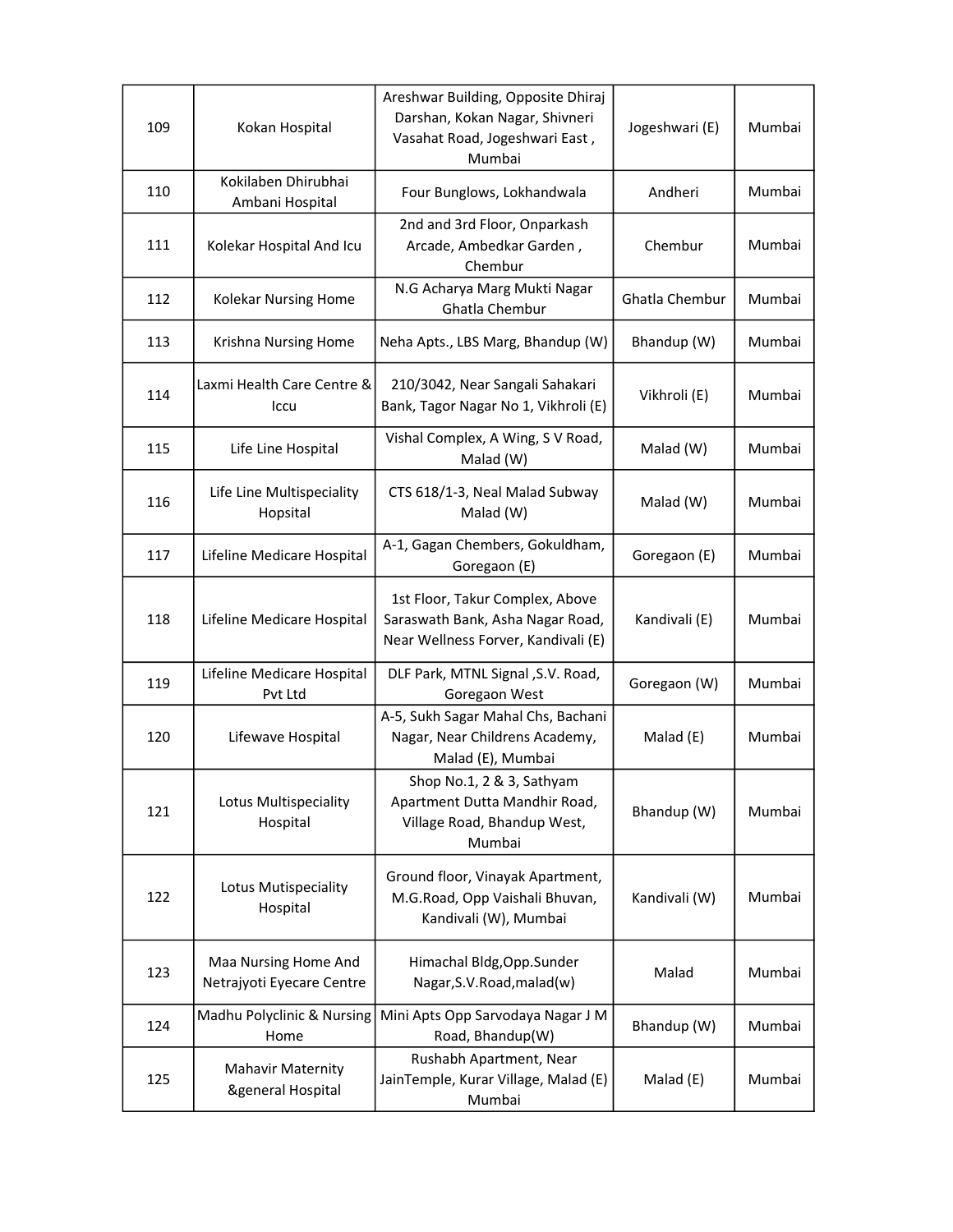| 126 | Mallika Hospital                                     | Sharma Estate S.V. Road,<br>Jogeshwari (W)                                                                                          | Jogeshwari (W) | Mumbai |
|-----|------------------------------------------------------|-------------------------------------------------------------------------------------------------------------------------------------|----------------|--------|
| 127 | Manisha Universal<br><b>Multispeciality Hospital</b> | 2nd Floor, Manisha height, vaishali<br>Nagar, Near HP Petrol Pump, LBS<br>Road, Mulund (W)                                          | Mulund (W)     | Mumbai |
| 128 | <b>Manishas Sparshad Nursing</b><br>Home             | D-wing, 1st & 2nd Floor, Saishrutsti<br>Bldg, Adj Shangrila Biscut Company,<br>Opp Bharat Pertrol Pump,<br>L.B.S.Marg, Bhandup West | Bhandup (W)    | Mumbai |
| 129 | Masina Hospital                                      | Sant Savta Marg, Opp gloria Church,<br>Near Rani Baug, Byculla (E)                                                                  | Byculla (E)    | Mumbai |
| 130 | Meher Ambe Hospital                                  | Rajsneha Bldg S N Road, Opp<br>Rationing Office, Mulund (W)                                                                         | Mulund (W)     | Mumbai |
| 131 | <b>Mehta Nursing Home</b>                            | 101, Rite Golden Creast, Opp<br>Hanuman Temple, Daulat Nagar,<br>Borivali (E)                                                       | Borivali (E)   | Mumbai |
| 132 | Moc Hospital                                         | 1st floor, Khodiyar Apartments,<br>Daulat Nagar, Road No. 6, Mumbai                                                                 | Borivali (E)   | Mumbai |
| 133 | Modi General Hospital &<br>lcu                       | 237/3258, Opposite municipal<br>market, Tagore nagar, Vikhroli (E)                                                                  | Vikhroli       | Mumbai |
| 134 | Mohit Hospital                                       | C-Koyna, Shantivan Complex, Near<br>National Park, Bo                                                                               | Borivali       | Mumbai |
| 135 | Mukund Maternity &<br><b>Surgical Nursing Home</b>   | Mukund Nagar CHS, Marol, Andheri-<br>Kurla Road, Andheri                                                                            | Andheri        | Mumbai |
| 136 | Mumbai Eye Care Cornea<br>And Lasik Center           | 101/102, Sai Vaibhav CHS, Vikrant<br>Circle, Rajawadi, Tilak Road,<br>Ghatkopar (E)                                                 | Ghatkopar (E)  | Mumbai |
| 137 | Nakshatra Multispeciality<br><b>Hospital Llp</b>     | Grace Plaza, Opp Arena House,<br>Road No.12, MIDC, Opp Gold finch<br>Hotel, Andheri (E)                                             | Andheri (E)    | Mumbai |
| 138 | Namita Polyclinic And<br>Hospital                    | Ganga Shalimar building, Navyug<br>nagar, S.V. Road, Dahisar(E),                                                                    | Dahisar        | Mumbai |
| 139 | Narendra Hospital                                    | Kasturba Road 5, Borivali (E)                                                                                                       | Borivali (E)   | Mumbai |
| 140 | National Hospital                                    | Matru ashish Bldg, Next To Madhav<br>Hall, M.G. Road, Borivali (E)                                                                  | Borivali (E)   | Mumbai |
| 141 | National Hospital & ICCU                             | Vikas Paradise, 1st Floor, Bhakti<br>Marg, Off LBS Ro, Mulund (W)                                                                   | Mulund (W)     | Mumbai |
| 142 | New Life Maternity And<br>Children Hospital          | Bapu Daji Niwas, Plot No. 84/85, 1St<br>Floor, Station Road Ghansoli,<br>Mumbai                                                     | Ghansoli       | Mumbai |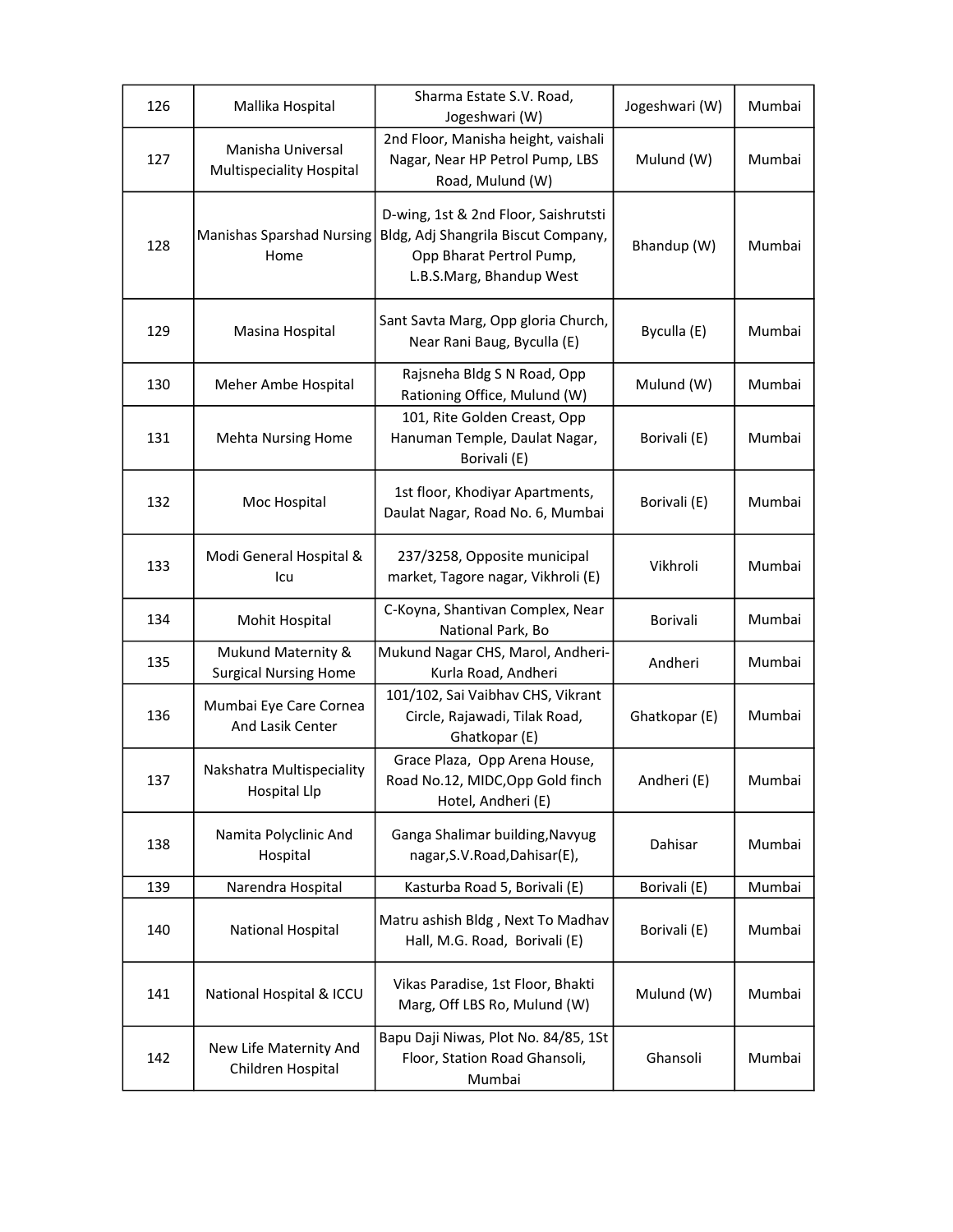| 143 | New Life Nursing Home                    | Tirupati Tower, Thakur Complex, Op<br>Mahindra and Mahindra, Western<br>Express Highwary, Kandivali (E)              | Kandivali (E)  | Mumbai |
|-----|------------------------------------------|----------------------------------------------------------------------------------------------------------------------|----------------|--------|
| 144 | Neway Hospital                           | Plot No.34, sector -6, Sanpada                                                                                       | Sanpada        | Mumbai |
| 145 | Nidhi Nursing Home & Iccu                | Neelyog Apartments, Ground Floor,<br>M G Road, Opposite Patel Nagar,<br>Kandivali (W), Mumbai                        | Kandivali (W)  | Mumbai |
| 146 | <b>Nirmal Nursing Home</b>               | Gokul, First Floor, 93 Ranade Road,<br>Shivaji Park, dadar                                                           | Dadar          | Mumbai |
| 147 | Om Navjeevan Hospital Pvt<br>Ltd         | Plot no 2, Sec 21, Kharghar, Tata<br><b>Hospital Road</b>                                                            | Kharghar       | Mumbai |
| 148 | Orbit Eye Hospital                       | 1 st Floor Aftab Classic, opp city<br>hospital, S.v Road, Jogeshwari (W)                                             | Jogeshwari (W) | Mumbai |
| 149 | <b>Oscar Multispeciality</b><br>Hospital | Pooja Enclave, 15-22, D & E Wing,<br>ganesh nagar, Kandivali West                                                    | Kandivali      | Mumbai |
| 150 | Padmani Nursing Home &<br>Iccu           | 110 First Floor, R.R.Realty, Above<br>Axis Bank, Tank road. LBS Marg,<br>Bhandup (W)                                 | Bhandup (W)    | Mumbai |
| 151 | Parakh Hospital Pvt Ltd                  | Khokhani Lane, Opp Ghatkopar<br>Railway Station, Ghatkopar(E)                                                        | Ghatkopar      | Mumbai |
| 152 | Paramount General<br>Hospital & Iccu     | 1st & 2nd FLOOR Laxmi Commerical<br>Premises Saki Naka Junction                                                      | Andheri        | Mumbai |
| 153 | Parvatibai Chavan<br>Charitable Trust    | Yashwant Hospital Bldg,<br>Dattamandir Cross Road No.1,<br>Dhanukarwadi, Kandivali (W)                               | Kandivali (W)  | Mumbai |
| 154 | <b>Patel Nursing Home</b>                | B, Vishal Apartment, Sir M V Road,<br>Andheri (E)                                                                    | Andheri        | Mumbai |
| 155 | Phoenix Hospitals Pvt Ltd                | CTS 374 B21 Padma nagar<br>Chikuwadi Borivali W                                                                      | Borivali       | Mumbai |
| 156 | Platinum Hospital                        | colours space shopping mall, G-<br>103, D D upadhyay marg, mulund<br>Check naka , Mulund                             | Mulund         | Mumbai |
| 157 | Powai Polyclinic And<br>Hospital         | 19/A, Opp I.I.T. Main Gate, Powai                                                                                    | Powai          | Mumbai |
| 158 | Pragati Multispeciality<br>Hospital      | Sai Vaibhave Bldg, First Floor, Near<br>Mulgaonkar Hospital, R.J. Road,<br>Dahisar (E)                               | Dahisar (E)    | Mumbai |
| 159 | Prakash Eye Care Centre                  | Unit No 203, Link Lotus Bldg, Mith<br>Chowky Signal, Opp Zenith Hospital,<br>Link Rd Marve Rd Junction, Malad<br>(W) | Malad (W)      | Mumbai |
| 160 | Purnima Hospital                         | Road No.8, Daulat Nagar, Borivali<br>East, Mumbai                                                                    | Borivali (E)   | Mumbai |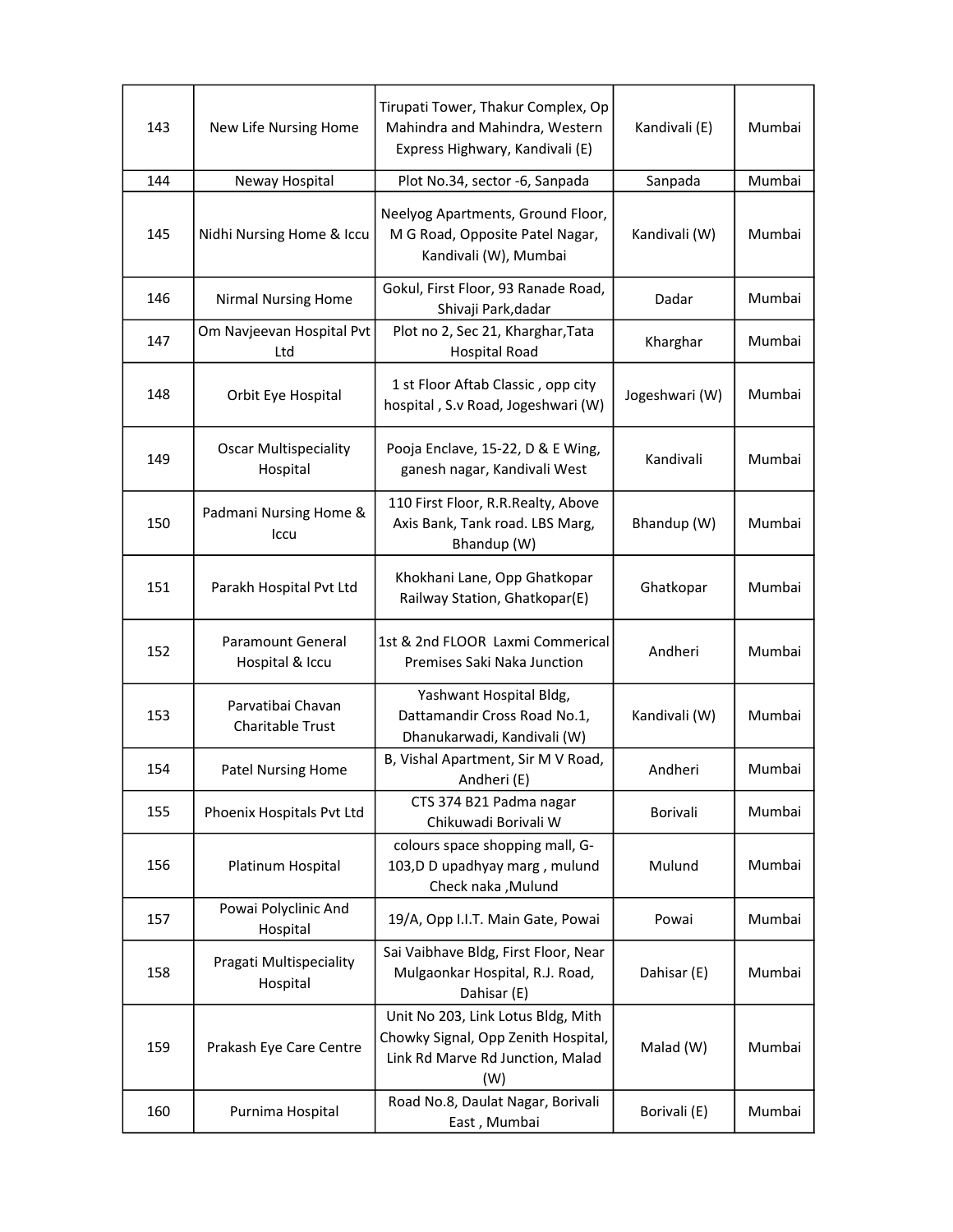| 161 | R G Stone Urological<br>Research Institute                          | 21-A, Sita Bhuvan, 14th A-<br>Road, Ahimsa Marg, Khar West                                                         | Khar            | Mumbai |
|-----|---------------------------------------------------------------------|--------------------------------------------------------------------------------------------------------------------|-----------------|--------|
| 162 | R G Stone Urology &<br>Laparoscopy (Andheri (w)c                    | C Wing Dhananjay APT, behind<br>Balaji Studio Off Veera Desai road<br>Andheri (W)400059,                           | Andheri         | Mumbai |
| 163 | R G Stone Urology Centre<br>(hira Mongi Navneet<br>Hospital Mulund) | Valji Ladha Road Mulund w                                                                                          | Mulund          | Mumbai |
| 164 | Radha Krishna Hospital                                              | Satelite Garden, 1st Floor, Phase II,<br>Film City Road, Hanuman Nagar, Bus<br>Stop, Goregaon East                 | Goregaon        | Mumbai |
| 165 | Raghukamal Hospital Eye<br>Care Centre                              | Anthshil 66, 3rd Floor, Orlem Marve<br>Road, Above Dena Bank, Opp.<br>Garden Court Hotel, Malad (W)                | Malad (W)       | Mumbai |
| 166 | Raksha Multispeciality<br>Hospital Pvt Ltd                          | 1st Floor, D-11, Asmita Jyoti Bldg,<br>Near Atharva College, Charkop<br>Naka, Marve Road, Malad (West),<br>Mumbai  | Malad (W)       | Mumbai |
| 167 | <b>Rathod Nursing Home</b>                                          | Shiv Sagar Complex, Plot B, A Wing,<br>T P Road                                                                    | Bhandup (W)     | Mumbai |
| 168 | Ravi Surgical Nursing Home                                          | `B Kedarnath 60 Ft Road, Devchand<br>Nagar, Opp: 52                                                                | Bhayandar       | Mumbai |
| 169 | Riddhi eye clinic                                                   | 104/B.S.B. Apartment rai dongri,<br>carter road: No.                                                               | <b>Borivali</b> | Mumbai |
| 170 | Riddhi Siddhi Hospital Pvt<br>Ltd                                   | 1st Floor, Sheetal Plaza opp. Shivar<br>Garden, Mira Bhayandar Road<br>Bhayandar East Mumbai<br>Maharashtra 401107 | Mira Bhaindar   | Mumbai |
| 171 | Riddhi Vinayak Critical Care<br>And Cardiac Centre                  | Pushpachandra Apt., 559/1, Riddhi<br>Vinayak Temple Lane, Nr N. L. High<br>School, S. V. Road, Malad (W)           | Malad           | Mumbai |
| 172 | <b>Rohit Nursing Home</b>                                           | Meher Co-operative Hsg Soc., 4<br>Shanti Nagar, S V Road, Dahisar(E)                                               | Dahisar(E)      | Mumbai |
| 173 | Romeen Medico Surgical<br>Hospital                                  | Group No.1, Near BMC School,<br>tagore Nagar -1, Vikhroli (E)                                                      | Vikhroli (E)    | Mumbai |
| 174 | Ruby Hospital                                                       | Laxmi Shopping Centre, H.D Marg,<br>Opp Ghatkopar Railway<br>Station, (West) Mumba                                 | Ghatkopar West  | Mumbai |
| 175 | <b>Ruby Medical Centre</b>                                          | 283/3633, Tagora Near Group No. 2,<br>Near taxi Stand                                                              | Vikhroli        | Mumbai |
| 176 | S L Raheja Hospital                                                 | Raheja Rugnalaya Marg, Mahim                                                                                       | Mahim           | Mumbai |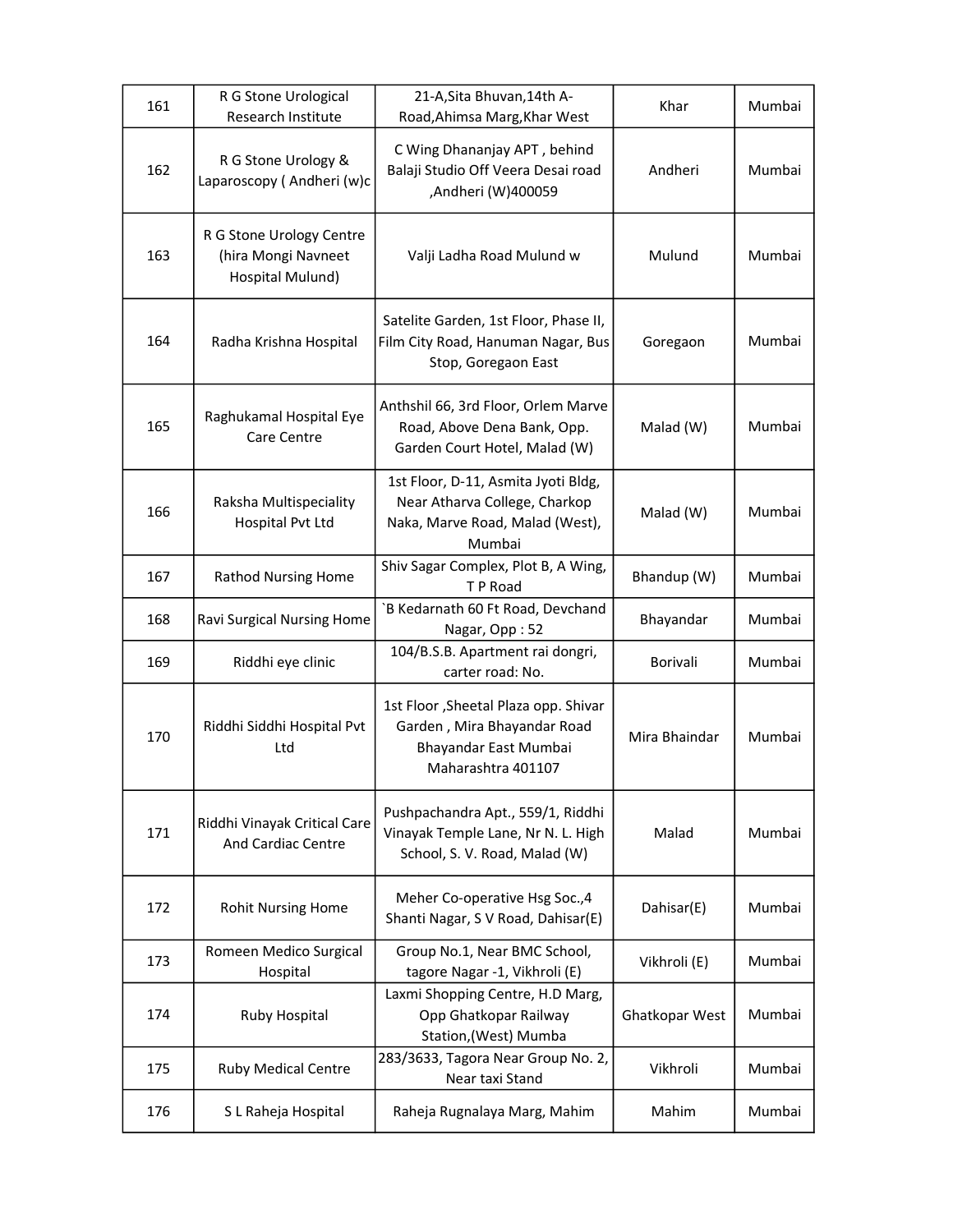| 177 | Sai Aashirwad Hospital                              | 101/104, A wing, Ratnadeep<br>building, navghar road, Bhayander<br>(E)                                                        | Bhayander (E)  | Mumbai |
|-----|-----------------------------------------------------|-------------------------------------------------------------------------------------------------------------------------------|----------------|--------|
| 178 | Sai Hospital                                        | G 1st, 2nd, & 3rd Floor At Mashia<br>Islampura CHS.Ltd. Behind Sion<br>Hospaital Near Dharavi police<br>Station, 90 Feet Road | Dharavi        | Mumbai |
| 179 | Sai Kripa Hospital                                  | Ashish Co-op Hsg Soc, Rani Sati<br>Marg Off. W E High, Malad (E),<br>Mumbai                                                   | Malad (E)      | Mumbai |
| 180 | Sailee Hospital &<br>Diagnostic Centre              | Prathmesh Horizon, New M.H.B.<br>colony, New link road, Near Don<br>Bosco School Borivali (W), Mumbai                         | Borivali (W)   | Mumbai |
| 181 | Sanchaiti Hospital Private<br>Limited               | Near Big bazar Akurli Road<br>Kandivili(E)                                                                                    | Kandivali (E)  | Mumbai |
| 182 | Sanjeevani Hospital                                 | 11, Nityannad Nagar, Sahar Road,<br>Andheri(E)                                                                                | Andheri        | Mumbai |
| 183 | Sanjeevani Nursing Home<br>And Icu                  | 1st Floor, Neha Annexe, Khot Road,<br>Near Madhuban Garden, Bhandup<br>(W)                                                    | Bhandup (W)    | Mumbai |
| 184 | Sanjeevani Surgical &<br><b>General Hospital</b>    | Bhavani Chambers, Kedarmal Road,<br>Rani Sati Marg, Malad (E),                                                                | Malad (E)      | Mumbai |
| 185 | Sapna Health Care Centre<br>Pvt Ltd                 | A Wing, Bhaveshwar Plaza, L.B.S.<br>Marg, Ghatkopar (W)                                                                       | Ghatkopar (W)  | Mumbai |
| 186 | Sarla Hospital & Icu (sarla<br>Nursing Home)        | 5 D, Dattatraya Road, Santacruz (W)                                                                                           | Santacruz (W)  | Mumbai |
| 187 | Satyam Multi Speciality<br>Hospital & Trauma Centre | F-5 Bldg sec-3E, opp fire station<br>Kalamboli                                                                                | Kalamboli      | Mumbai |
| 188 | <b>Satyam Nursing Home</b>                          | Bhaveshwar Plaza C Wing 2nd Floor,<br>LBS Road, Ghatkopar (W)                                                                 | Ghatkopar (W)  | Mumbai |
| 189 | Seven Star Multispeciality<br>Hospital              | Surbhi house, Dimple Arcade,<br>Behind Sai Dham, Thakur Complex,<br>Kandivali(E)                                              | Kandivali      | Mumbai |
| 190 | Sevenhills Healthcare<br>Private Limited            | Marol-Maroshi Road, Andheri (E)                                                                                               | Andheri        | Mumbai |
| 191 | Shah Children Hospital &<br>New Born Care Centre    | A-Wing Arunoday Tower Kotan<br>Nagar Opp Jaoli Bank J                                                                         | Bhandup (W)    | Mumbai |
| 192 | Shalyak Hospital                                    | S.K.Apartment, Bldg No.2, Dalwai<br>Compound, Near Police Station,<br>Jogeshwari (E)                                          | Jogeshwari (E) | Mumbai |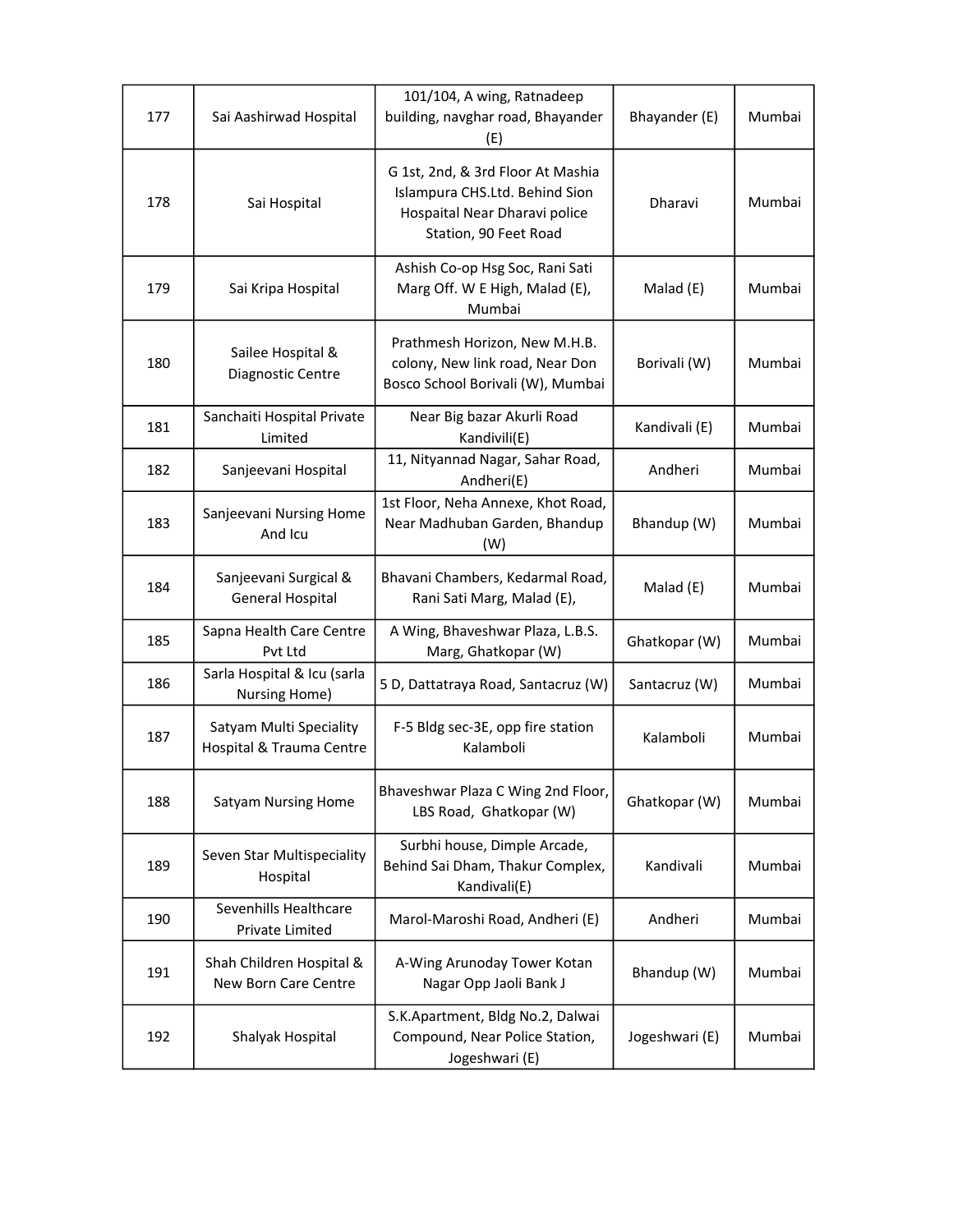| 193 | Shanti Nursing Home And<br>Multispeciality Hospital                   | First Floor, blue Flame Apartment,<br>Above Kondor International,<br>S.V.Road, Bandra (W)                | Bandra (W)             | Mumbai |
|-----|-----------------------------------------------------------------------|----------------------------------------------------------------------------------------------------------|------------------------|--------|
| 194 | Shantiniketan Hospital                                                | E-Building, Ground Floor, L.BS Marg,<br>Ghatkopar(W)                                                     | Ghatkopar              | Mumbai |
| 195 | <b>Sharan Nursing Home</b>                                            | 101 Dipti Solitaire, OppVanguard<br>navnit Cloth Store Above Axis Bank,<br>M G Road, Ghatkopar (W)       | Ghatkopar (W)          | Mumbai |
| 196 | <b>Shiv Polyclinic And Nursing</b><br>Home                            | 16, Premnivas, Laxmi Colony, Mahul<br>Road, Near Ashish Theater                                          | Chembur                | Mumbai |
| 197 | Shraddha Hospital                                                     | A, A2, B2, Ranjan Ritika, Near dahisar<br>Police stan,                                                   | Near dahisar           | Mumbai |
| 198 | Shree Arihant Eye Care<br>Centre                                      | 101-102, Shree Shivam<br>CHS, Raghunath Mhatre<br>Road, Raghunath Mhatre<br>Road, Dahisar(w), Mumbai-68. | Dahisar (W)            | Mumbai |
| 199 | Shree Ganesh Multi<br>Speciality Hospital                             | Bina Apt, Near Damodar Medical,<br>L.T.Road, Vazira Naka, Borivali West                                  | Borivali               | Mumbai |
| 200 | <b>Shree Ganesh Nursing</b><br>Home                                   | FF 001, Ship India, Vishwa Ganga<br>Building, Bhagwati Hospital lane,<br>Borivali (W), Mumbai            | Borivali (W)           | Mumbai |
| 201 | Shree Krishna Hospital                                                | Plot No 161, Shree Krishna Nagar,<br>Near Sona Theatre                                                   | Borivali               | Mumbai |
| 202 | Shree Sai Clinic                                                      | Padmavati bldg., unnat nagar<br>road, no.-02, near patkar college, s.v.<br>road, goregaon, west mumbai   | Goregaon               | Mumbai |
| 203 | Shree Siddhi Multispeciality<br>Hospital                              | Sai Kunj, Plot No. 120, Near Govandi<br>Railway Station, Govandi (E),<br>Mumbai                          | Govandi (E)            | Mumbai |
| 204 | Shri Bal Chikitsalaya                                                 | 14-A, Miniland, Tank Road, Bhandup<br>(W)                                                                | Bhandup (W)            | Mumbai |
| 205 | Shushrusha Suman Ramesh<br>Tulsiani Hospital                          | Plot No.356/A/2, Lt.Atamram Surve<br>Marg, Vikhroili (E), Mumbai                                         | Vikhroli (E)           | Mumbai |
| 206 | Siddhi Nursing Home                                                   | 16/121, Anand Nagar, Near Vakola<br>Bridge, Santacruz E, MUMBAI                                          | Santacruz              | Mumbai |
| 207 | Sir H N Reliance<br><b>Foundation Hospital And</b><br>Research Centre | Padmasr, Raja Rammohan Roy<br>Road, Prarthana Samaj                                                      | Govardhanbapa<br>Chowk | Mumbai |
| 208 | Smt S R Mehta & Sir K P<br>Cardiac Institute                          | Plot No 96, Road No 31, Near<br>Gandhi Market, King Circle                                               | Sion                   | Mumbai |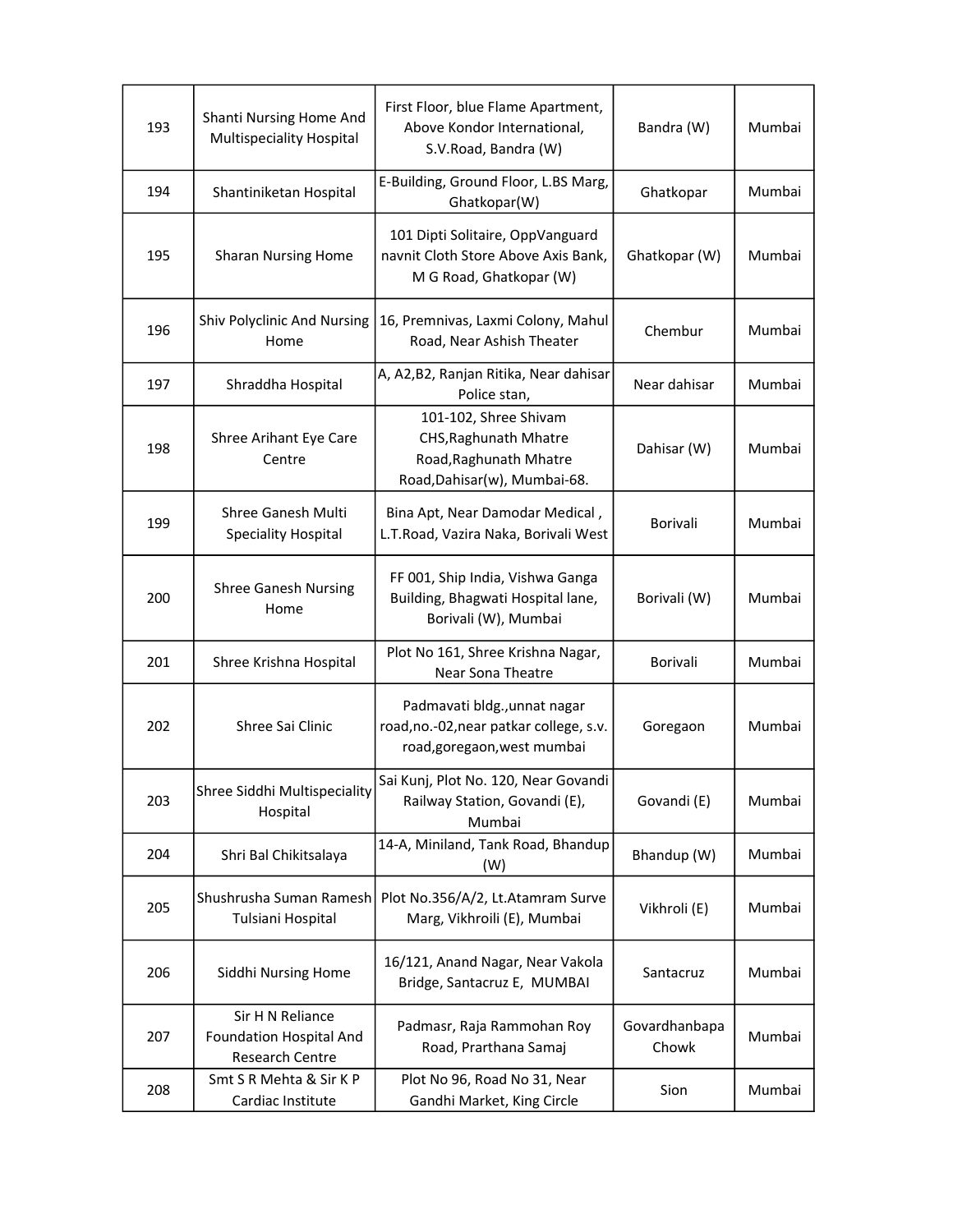| 209 | Sparsh Children Hospital                                       | Krish Royale, 1st, 2nd, 3rd floor,<br>Acharya Donde Marg, next to Dutta<br>mandir, Opp Wadia Children<br>Hospital, Parel Naka, Parel (E),<br>Mumbai | Parel (E)      | Mumbai |
|-----|----------------------------------------------------------------|-----------------------------------------------------------------------------------------------------------------------------------------------------|----------------|--------|
| 210 | Srcc Children Hospital (<br>Unit Of Narayana<br>Hrudalaya Ltd) | 1, Keshrao Kadam Marg, Haji Ali<br>Govt Colony, Mahalaxmi, Opp<br><b>Welligaton Club</b>                                                            | Mumbai Central | Mumbai |
| 211 | Srushti Orthotech Hospital                                     | R R Realty 1st Floor, Junction of LBS<br>Road & Tank Road                                                                                           | Bhandup (W)    | Mumbai |
| 212 | Srv Hospital                                                   | 179/180, Kamala Charan Building,<br>Jawahar Nagar, Road No 2,<br>Goregaon(W), Mumbai 400062                                                         | Goregaon (W)   | Mumbai |
| 213 | St Marys Maternity &<br><b>Surgical General Hospital</b>       | Om Sai Darshan chs ltd, Above<br>Malad Sahakari Bank, Kurar Village,<br>Malad (E), Mumbai                                                           | Malad (E)      | Mumbai |
| 214 | Sulochan Eye Hospital                                          | 7/6r.R. point Grount Floor Off LBS<br>Marg opp dreams mall bhandup<br>(W)                                                                           | Bhandup (W)    | Mumbai |
| 215 | Suman Eye Clinic & Surgery<br>Centre                           | B/103, Suman Apartment, 3rd Cross<br>Lane, Lokhandwala Complex,<br>Andheri (W)                                                                      | Andheri        | Mumbai |
| 216 | Sumangal Hospital                                              | B-Mitnayan Chs Ltd, Old Link Road,<br>Ganesh nagar                                                                                                  | Kandivali      | Mumbai |
| 217 | Sun Hospital                                                   | Excel House, Opp SNDT College,<br>Near Libetry Garden, Malad(W)                                                                                     | Malad          | Mumbai |
| 218 | Sunshine Hospital                                              | Amita Apartment, C-Wing, 1st<br>floor, opp Rahul Electronics, Main<br>Carter Road, & Carter Road<br>No.5, Borivali-East. Mumbai                     | Borivali (E)   | Mumbai |
| 219 | Surana Hospital & Research<br>Centre                           | Tank Road, shankar lane, near<br>Skywalk Tower, near orlem church<br>Malad (W)                                                                      | Malad (W)      | Mumbai |
| 220 | Surana Sethia Hospital &<br><b>Research Centre</b>             | Suman Nagar Sion Trombay Rd, opp<br>Corporate Park                                                                                                  | Chembur        | Mumbai |
| 221 | Surya Childrens Hospital                                       | 101,102 Mangle Ashirwad Junction<br>of SV Road TPS 2, Dattatray Road                                                                                | Santacruz      | Mumbai |
| 222 | Surya Eye And Research<br>Center Private Limited.              | 104, Aroto House, P K Road,<br>Saidham, Mulund (W)                                                                                                  | Mulund         | Mumbai |
| 223 | Sushrut Hospital &<br><b>Research Centre</b>                   | 365 Swastik Park, Chembur (E)                                                                                                                       | Chembur (E)    | Mumbai |
| 224 | <b>Sushrut Maternity And</b><br><b>Surgical Nursing Home</b>   | 102, Bld No.5 Sidhartha Nagar, Mira<br>Road (E)                                                                                                     | Mira Road (E)  | Mumbai |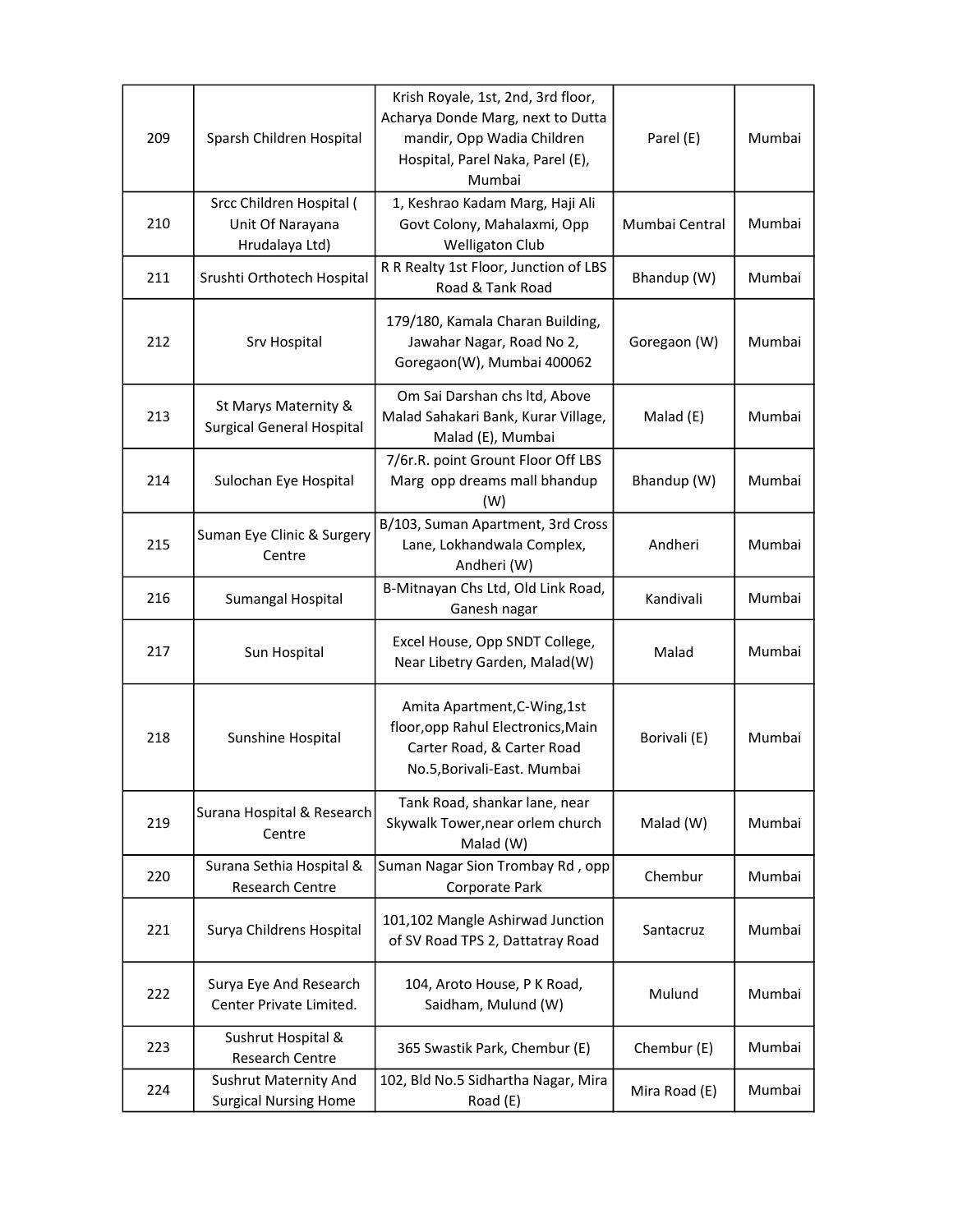| 225 | Suvidha Hospital                                                 | 275, Ground Floor, Jawahar Nagar,<br>Goregaon (W), Mumbai                                           | Goregaon (E)    | Mumbai |
|-----|------------------------------------------------------------------|-----------------------------------------------------------------------------------------------------|-----------------|--------|
| 226 | The Children Hospital                                            | Khandelwal layout, Linking Road,<br>Malad West                                                      | Malad (W)       | Mumbai |
| 227 | Theji Hospital                                                   | B-103, 1st Floor, Aniraj Tower CHS<br>Ltd, LBS Marg, Bhandup(W)                                     | Bhandup (W)     | Mumbai |
| 228 | Thunga Healthcare Llp                                            | Goraswadi Road, Opp Nirman<br>Diagnostic Center, Malad (W)                                          | Malad (W)       | Mumbai |
| 229 | <b>Trident Hospital</b>                                          | B-6/7/8, 1st Floor, Pooja Enclave,<br>Opp Ganesh Nagar, Kandivali (W)                               | Kandivali (W)   | Mumbai |
| 230 | United Multispeciality<br>Hospital                               | Shop No. 1,2,3A, Kesar Ashish CHS,,<br>Kandivali West, Mumbai                                       | Kandivali (W)   | Mumbai |
| 231 | Unnati Hospital And<br><b>Bombay Spine Centre</b>                | 13 Om Tower, S V Road, Kandivali<br>(W), Mumbai                                                     | Kandivali (W)   | Mumbai |
| 232 | V Care Hospital & Icu                                            | App Bldg No 101 Nehru Nagar Kurla<br>East                                                           | Kurla (E)       | Mumbai |
| 233 | Vardann Hospital                                                 | C-2, D-2, Ground Floor, Sonal Link<br>Residency Chsl, Mith Chowky<br>Junction, Link Road, Malad (W) | Malad (W)       | Mumbai |
| 234 | Vardann Multispecialtiy<br>Hospital                              | Arch Gold, Next to Poisar<br>Telephone exchange, S.V.Road,<br>Kandivali West                        | Kandivali (W)   | Mumbai |
| 235 | Vardhaman Hospital & Iccu                                        | Sheetal Apt B Wing J M Road Opp<br>Shiv Sena Shakha Bhandup (W)                                     | Bhandup (W)     | Mumbai |
| 236 | Varun Cardiac Clinic                                             | 101-102, Gayatridham, Deresar<br>Lane, Ghatkopar (E)                                                | Ghatkopar       | Mumbai |
| 237 | <b>Vedant Multispeciality</b><br>Hospital                        | 1st Floor, Safal Shopping Center,<br>NNP, Off Filmcity Road, Goregaon<br>(E), Mumbai                | Goregaon (E)    | Mumbai |
| 238 | Vijayalaxmi Maternity,<br><b>Surgical &amp; General Hospital</b> | A/101-104, Savita Appartment, near<br>new kanchan school, nallasopara.                              | Nallasopara (E) | Mumbai |
| 239 | Vin- R Eye Care & Laser<br>Centre                                | B/F-001, Sai Shraddha CHS. LTD, B/H<br>Bus Depot, Hariyali Village,<br>Vikhroli(E), Mumbai          | Vikhroli (E)    | Mumbai |
| 240 | Vivanta Hospital                                                 | JP Residency, Chincholi Bunder<br>Road, Malad (W)                                                   | Malad (W)       | Mumbai |
| 241 | Wockhardt Hospitals Ltd                                          | Dr Anandrao Nair Road, Mumbai<br>Central, Mumbai                                                    | Mumbai Central  | Mumbai |
| 242 | <b>World Gastroentrology</b><br>Institute (wgi)                  | Amboli Naka, Next to ICICI<br>Prudential Andheri West                                               | Andheri         | Mumbai |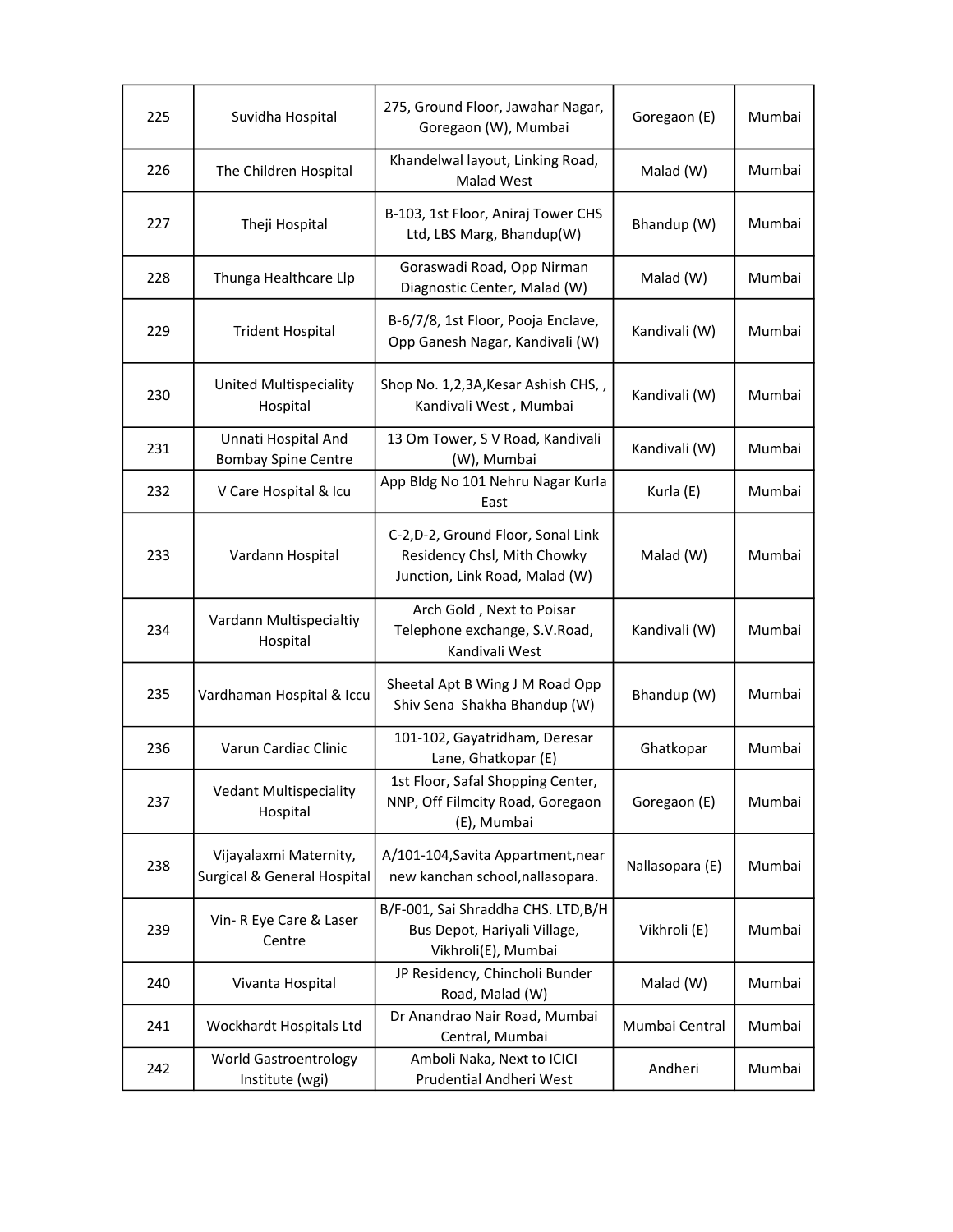| 243 | Yashadaa Hospital                                                          | 119-125 Sky City Retail, First Floor,<br>Opposite Bhandup Police Station<br>Lake Road, Bhandup (W), Mumbai   | Bhandup (W)        | Mumbai |
|-----|----------------------------------------------------------------------------|--------------------------------------------------------------------------------------------------------------|--------------------|--------|
| 244 | Yashwant Hospital                                                          | Tagore Nagar, Group No 8-B, Opp<br>Tagore Nagar Post, Vikhroli(E)                                            | Vikhroli           | Mumbai |
| 245 | Zen Multispeciality Hospital                                               | Plot No.425, 10th Road, Chembur                                                                              | Chembur            | Mumbai |
| 246 | Zenith Hospital                                                            | Path Business Plaza Mith Chowki<br>Link Road Malad (W)                                                       | Malad              | Mumbai |
| 247 | Zynova Heart Care Pvt Ltd                                                  | Trimurti Arcade, Near Sarvodaya<br>Hospital, L B S Marg                                                      | Ghatkopar (W)      | Mumbai |
| 248 | Acharya Shri Nanesh<br>Hospital                                            | Plot No 34 37, Sector 8A, Artist<br>Colony, CBD Belapur                                                      | <b>CBD Belapur</b> | Mumbai |
| 249 | All For Eyes Eye Hospital                                                  | B2/18/1, Sector 16, Vashi, Navi<br>Mumbai                                                                    | Vashi              | Mumbai |
| 250 | <b>Apex Multispeciality</b><br>Hospital                                    | 1st Floor, Krishna Aracade, Plot No,<br>3, Sector 11, Taloja, Navi Mumbai                                    | Taloja             | Mumbai |
| 251 | Apollo Hospital Enterprise<br>Limited                                      | Plot no.13, Parshik Hill Road, Off<br>uran Road, Sector 23, Opp Nerul<br><b>Wonders Park</b>                 | Nerul              | Mumbai |
| 252 | Asha Hospital & Iccu                                                       | 101 to 103, Ground Floor, A Wing,<br>Asiatic Society, Plot No. 134, Near<br>Sahakar Bazaar, Sector 4, Airoli | Airoli             | Mumbai |
| 253 | Avadhoot Hospital & Iccu                                                   | Plot No.29, Sec-19, Navi Mumbai                                                                              | Airoli             | Mumbai |
| 254 | <b>B &amp; J Multispeciality</b><br><b>Hospital And Research</b><br>Center | Mhalsa Residency, Plot No. 6, Sector<br>36, Above state bank of india,<br>Kamothe                            | Kamothe            | Mumbai |
| 255 | Care Point Hospital                                                        | Plot No 45 Sector-29 Dronagiri<br>Node, Uran, Navi Mumbai                                                    | Uran               | Mumbai |
| 256 | Cloudnine Hospitals (kids<br>Clinic India Pvt Ltd)                         | Plot no 17, Sector -19D, Palm Beach<br>Galleria Mall, Vashi, Navi Mumbai                                     | Vashi              | Mumbai |
| 257 | Contacare Eye Hospital                                                     | Mahavir Ratan Building, Plot no 13,<br>Sec 12, Vashi, Navi Mumbai                                            | Vashi              | Mumbai |
| 258 | Criti Care Iccu<br>Multispeciality & Trauma<br>Centre                      | Plot No 2A Swami Sainath Complax<br>Sector 16 Airoli New Mumbai                                              | Airoli             | Mumbai |
| 259 | Criticare Lifeline Hospital                                                | Sector-19, Plot No-85, Near White<br>Flag Building, Kamothe, Navi<br>Mumbai                                  | Kamothe            | Mumbai |
| 260 | Divine Multispeciality<br>Hospital                                         | Plot no 21, Sector 6, Navi mumbai                                                                            | Ghansoli           | Mumbai |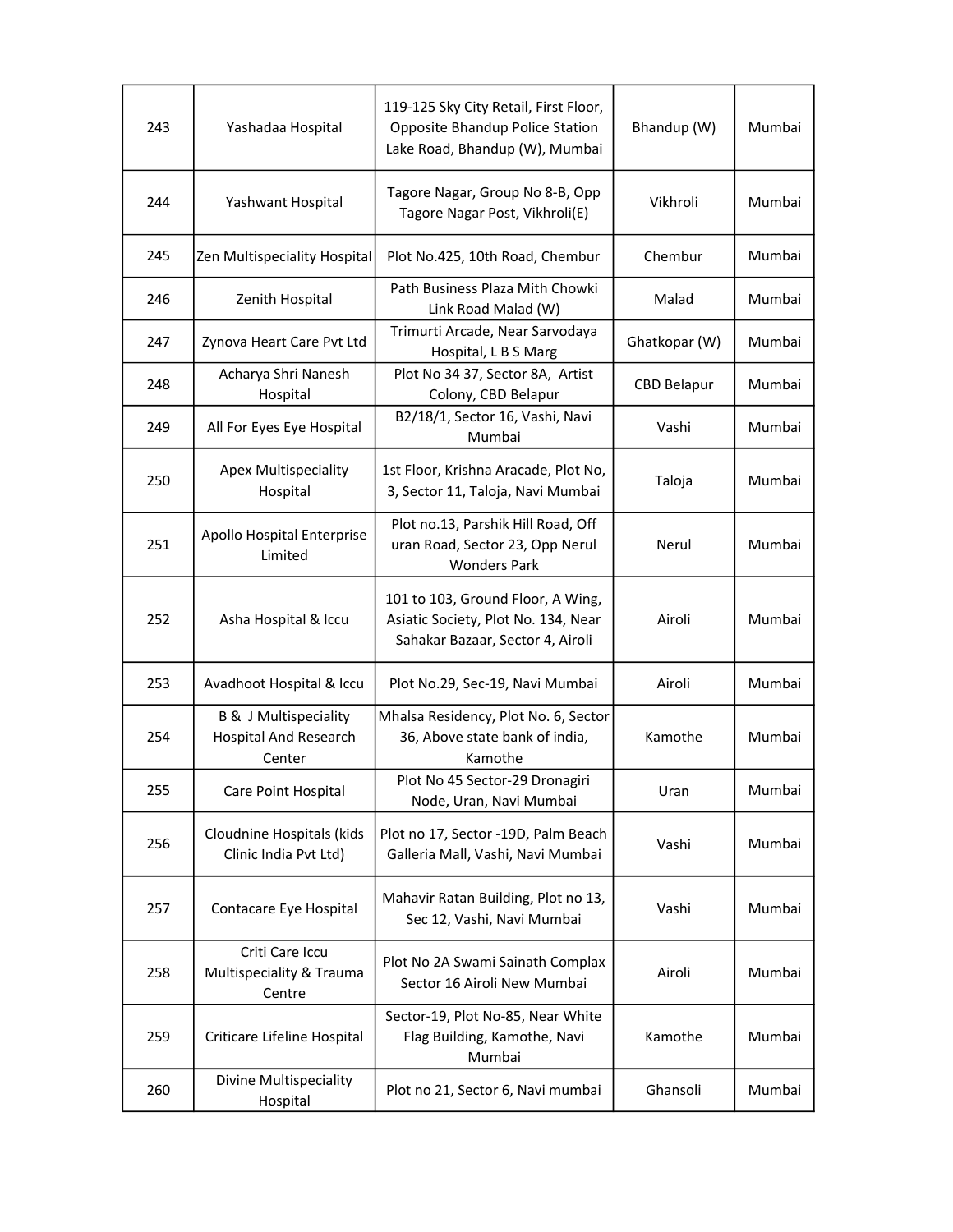| 261 | Dr Choudhary Stone &<br>Multispeciality Hospital                      | Rainbow Society, F7, B2+C1, Sector,<br>10, vashi Navi Mumbai                                                    | Vashi          | Mumbai |
|-----|-----------------------------------------------------------------------|-----------------------------------------------------------------------------------------------------------------|----------------|--------|
| 262 | Dr Jadhav Hospital                                                    | Near Durgamata Mandir, Sector-4,<br>Airoli-Navi Mumbai                                                          | Airoli         | Mumbai |
| 263 | Dr R N Patil Suraj Hospital                                           | Opp. Palm Beach Marg, Plot No 1 &<br>1 & 1A, Sun Palm View Building<br>Sector No-15,                            | Sanpada        | Mumbai |
| 264 | Dr Singh City Hospital &<br><b>Medical Research Centre</b><br>Pvt Ltd | Plot no-32, Sector-4, Kalamboli,<br>Near Shiv Mandir                                                            | Kalamboli      | Mumbai |
| 265 | Dr Yewale Multispeciality<br>Hospital For Children                    | Plot No 6B Sector 9, Vashi, Navi<br>Mumbai                                                                      | Vashi          | Mumbai |
| 266 | Dr. Ajayan Multispeciality<br>Hospital                                | Plot no. 6 Sector 9, Kopar Khairane<br>near Kopar Khairane, Navi Mumbai                                         | Kopar Khairane | Mumbai |
| 267 | Drashti Eye Hospital                                                  | 4-5 Keystone Elita, D Mart Road, Nr.<br>Karnataka Bank Sector- 15, Plot No.-<br>49 Kharghar Navi Mumbai- 410210 | Kharghar       | Mumbai |
| 268 | <b>Eyemax Super Speciality</b><br>Eye Centre                          | 104, Neelkant Plaza, Opp Dmart,<br>Sector 40, Nerul Seawoods, Navi<br>Mumbai                                    | Nerul          | Mumbai |
| 269 | Fortis Hiranandani Hospital                                           | Mini Sea Shore Road, Sector 10 A,<br>Vashi                                                                      | Vashi          | Mumbai |
| 270 | <b>Healing Touch Eye Hospital</b>                                     | Satyam Heights, Plot No 81, Sector<br>19, Kamothe, Near Neelkant Sweets                                         | Kamothe        | Mumbai |
| 271 | Heritage Hospital                                                     | PLOT NO 6A, SEC 6, AIROLI,                                                                                      | Airoli         | Mumbai |
| 272 | Indravati Hospital                                                    | Sec-3, Near Bus Stop                                                                                            | Airoli         | Mumbai |
| 273 | Laxmi Multispeciality<br>Hospital & Icu                               | Ghanshyam Bhuvan, Sector-3, Near<br>Bank Of India, Ghansoli, Navi<br>Mumbai                                     | Ghansoli       | Mumbai |
| 274 | Lions Service Centre<br>Hospital                                      | Plot Number 101, Sector 7, Kopar<br>Khairane, Navi Mumbai                                                       | Kopar Khairane | Mumbai |
| 275 | Lotus Multispeciality<br>Hospital & Icu                               | Balagi Sadan, Plot 20-D, Sec-15,<br>Near Modern College, Vashi                                                  | Vashi          | Mumbai |
| 276 | <b>Mangal Prabhu Nursing</b><br>Home                                  | Mangal Prabhu Polyclinic Plot No 27<br>Sector 24 Sanpada-Juinagar                                               | Sanpada        | Mumbai |
| 277 | Mauli Accident & General<br>Hospital                                  | Neelkanth Height, Plot NO.104A/<br>first floor, Sector 14, Kamothe Navi<br>Mumbai                               | Kamothe        | Mumbai |
| 278 | Mgm New Bombay<br>Hospital                                            | Plot No.35, Sector 3, Near Vashi<br><b>Police Station</b>                                                       | Vashi          | Mumbai |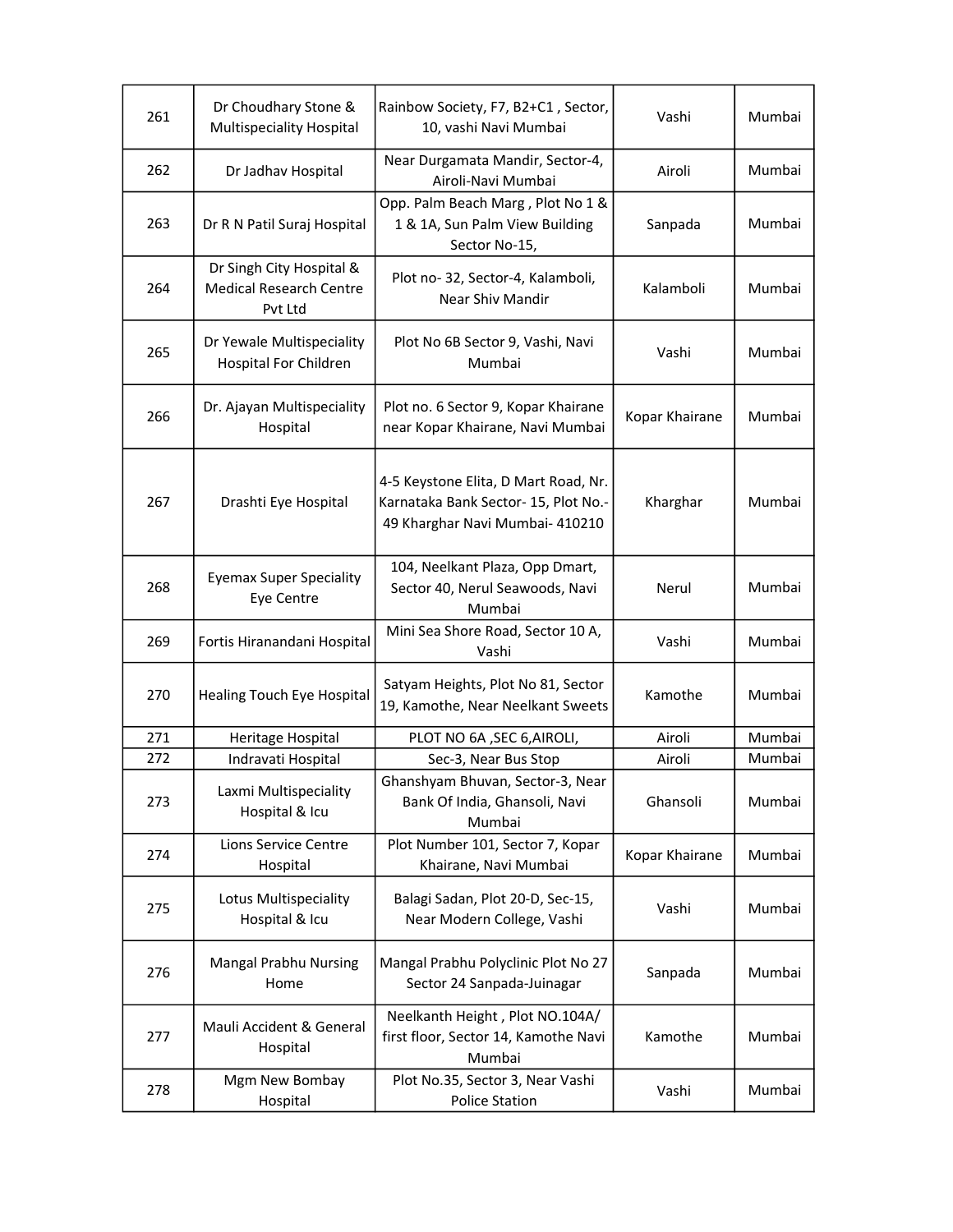| 279 | Mitr Health Care Hospital                                                | Plot no-37, Eden Garden Chs, Sec-5,<br>Near Harmony International School,<br>Kharghar, Navi Mumbai /// 74-79<br>Chaturbhuj CHS Sector 21, Above<br>IDBI bank kharghar Navi Mumbai | Kharghar       | Mumbai |
|-----|--------------------------------------------------------------------------|-----------------------------------------------------------------------------------------------------------------------------------------------------------------------------------|----------------|--------|
| 280 | Mody Hospital & Icu                                                      | Plot No. 1, 2 & 3, Sector 2, Airoli                                                                                                                                               | Airoli         | Mumbai |
| 281 | Mpct Hospital                                                            | Plot No 7, Sector 4, Near Swami<br>Vivekanand college and School,<br>Sanpada (E)                                                                                                  | Sanpada (E)    | Mumbai |
| 282 | Navjeevan Hospital & Iccu                                                | Archana jyoti 1st floor plot no-18,<br>sector 17, Near Central Park, DBC<br>vashi Navi Mumbai                                                                                     | Vashi          | Mumbai |
| 283 | New Bombay Hospital                                                      | First floor, B-Wing, Mahavir Plaza,<br>Sector 19, Near Gaidevi Maidan,<br>Airoli, Navi Mumbai                                                                                     | Airoli         | Mumbai |
| 284 | New Life Maternity And<br>Childrens Hospital                             | Enkay Square Chs, Shop No. 06, Plot<br>No. 21, Sector 06, Koparkhairane,<br>Navi Mumbai.                                                                                          | Kopar Khairane | Mumbai |
| 285 | New Medanta Hospital                                                     | Plot No 04/A, Sector-1, Near Airoli<br>Naka, Airoli, Navi Mumbai                                                                                                                  | Airoli         | Mumbai |
| 286 | <b>New Milliennium</b><br>Multispeciality Hospital                       | Plot No 17 C, Sector 5, Sanpada                                                                                                                                                   | Sanpada        | Mumbai |
| 287 | Niramaya Holistic Health<br>Services Pvt Ltd                             | Plot No.-5 A, Sector 4, kharghar, Near<br>bal Bharti School                                                                                                                       | Kharghar       | Mumbai |
| 288 | <b>Ojas Nursing Home</b>                                                 | Plot No 8-3, Sector 8, Nerul, Phase-<br>II, Behind M G M School                                                                                                                   | Nerul          | Mumbai |
| 289 | <b>Orchid Multispeciality</b><br>Hospital                                | Silver Star CHS, 1st Floor, B-wing,<br>Shop No.3,4,5- Plot No. 50, 63, 64,<br>65 Sector- 18, Kamothe                                                                              | Kamothe        | Mumbai |
| 290 | Patoria Eye Clinic                                                       | 301, Mahavir Niwas, Sector - 21                                                                                                                                                   | Nerul          | Mumbai |
| 291 | Pkc Hospital                                                             | Plot No 57, Sector -15 A, Vashi, Navi<br>Mumbai                                                                                                                                   | Vashi          | Mumbai |
| 292 | Polaris Hospital (unit Of<br><b>Emr Healthcare Services</b><br>Pvt Ltd ) | 2nd Flor, Plot no.19-C, Opposite<br>Shah Kingdom, Sector-20,<br>Kharghar, Navi Mumbai                                                                                             | Kharghar       | Mumbai |
| 293 | Rajpal Hospital & Institute                                              | Plot No. 13, Sector 10, Near D-mart,<br>Kopar Khairane, Navi Mumbai                                                                                                               | Kopar Khairane | Mumbai |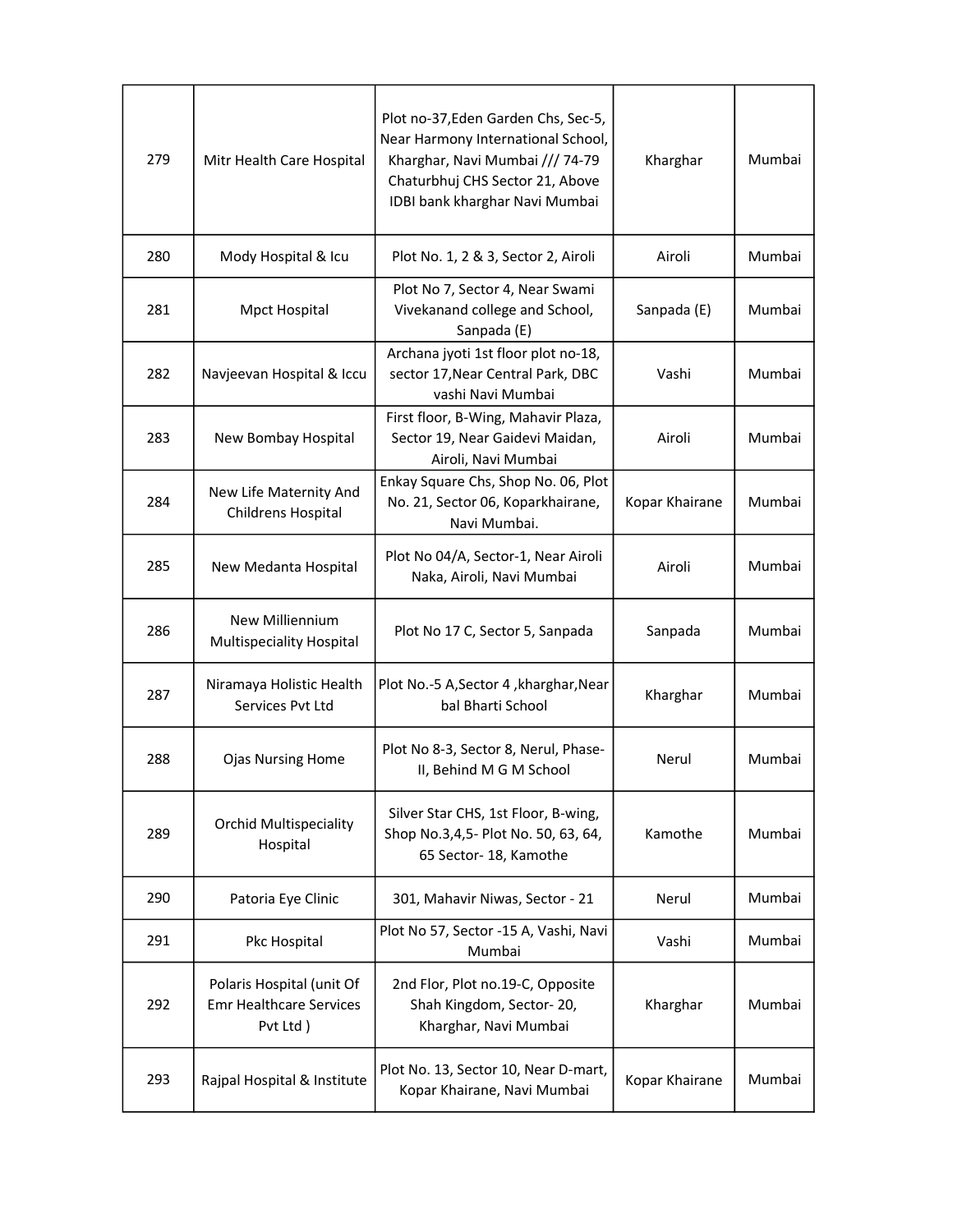| 294 | Reliance Hospital                                        | Plot No. X8 & X-8/1, MIDC TTC<br>Industrial Area, Millenium Business<br>Park, Kopar Khairane, Navi Mumbai                | Kopar Khairane           | Mumbai |
|-----|----------------------------------------------------------|--------------------------------------------------------------------------------------------------------------------------|--------------------------|--------|
| 295 | Sadguru Hospital                                         | Plot No. 170, Sector -25, Talavali<br>Node, Ghansoli, Navi Mumbai                                                        | Ghansoli                 | Mumbai |
| 296 | Sai Drishti Eye Hospital                                 | 11, Natraj CHS, Plot 15, Sector-4,<br>Sanpada, Sanpada Railway Station                                                   | Sanpada                  | Mumbai |
| 297 | Sai Seva Hospital & Iccu                                 | Row House B 1 Sec-4, Opp Cidco<br>Wgt Tank, Airoli, Navi Mumbai                                                          | Airoli                   | Mumbai |
| 298 | Sai Snehdeep Hospital                                    | Plot 12-13, Sector 20 Koparkhairne<br>Next to Indian Oil Petrol Pump                                                     | Kopar Khairne            | Mumbai |
| 299 | Saijyot Hospital                                         | 1st floor, Siddheshwar CHS, Plot No<br>105, Opp Punjab Nation Bank, Near<br>Varishtha Hotel, Sector 2, Kopar<br>Khairane | Kopar Khairane           | Mumbai |
| 300 | Samarth Netralaya                                        | Siddhivinayak Residency, Office No<br>15 & 16, Plot No 18, Sector 20,<br>Kharghar                                        | Kharghar                 | Mumbai |
| 301 | Sanjivani Hospital                                       | Rajkamal Bldg, 1st Floor, Opp Bus<br>Depot, Sector -3 , Airoli                                                           | Airoli                   | Mumbai |
| 302 | Satyam Multispeciality<br>Hospital & Trauma Centre       | Plot No.12, Sector-14, Opposit D-<br>Mart, Kopar Khairane, Mumbai                                                        | Kopar Khairane           | Mumbai |
| 303 | Shivam Eye Foundation                                    | Sec - 25, Plot No.14, , Opp<br>Seawood/Darave Railway Station                                                            | Behind Hp Petrol<br>Pump | Mumbai |
| 304 | Shree Childrens Hospital                                 | 1st Floor, Harikrupa Apartment,<br>Balai Road, Uran, Mumbai                                                              | Uran                     | Mumbai |
| 305 | Shree Eye Hospital                                       | Sector 3,14, National CHS, Behind<br>Airoli Bus Depot                                                                    | Airoli                   | Mumbai |
| 306 | Shree Ramkrishna<br>Netralaya                            | The Residency, Shop No.1/2, Sector<br>46 A / Plot No.4, Opp More Super<br>Market.Seawoods Navi Mumbai                    | Seawoods                 | Mumbai |
| 307 | Shree Sai Multispeciality<br>Hospital                    | B101, A103, 104, Plot No 3A, First<br>Floor, Sinhgad Scociety, Sec 7<br>Kamothe                                          | Kamothe                  | Mumbai |
| 308 | Shushrusha Heart Care<br>Centre & Speciality<br>Hospital | Plot no 22 A Phase III Plam Beach<br>Road Sector 6 Nerul, Navi Mumbai                                                    | Nerul                    | Mumbai |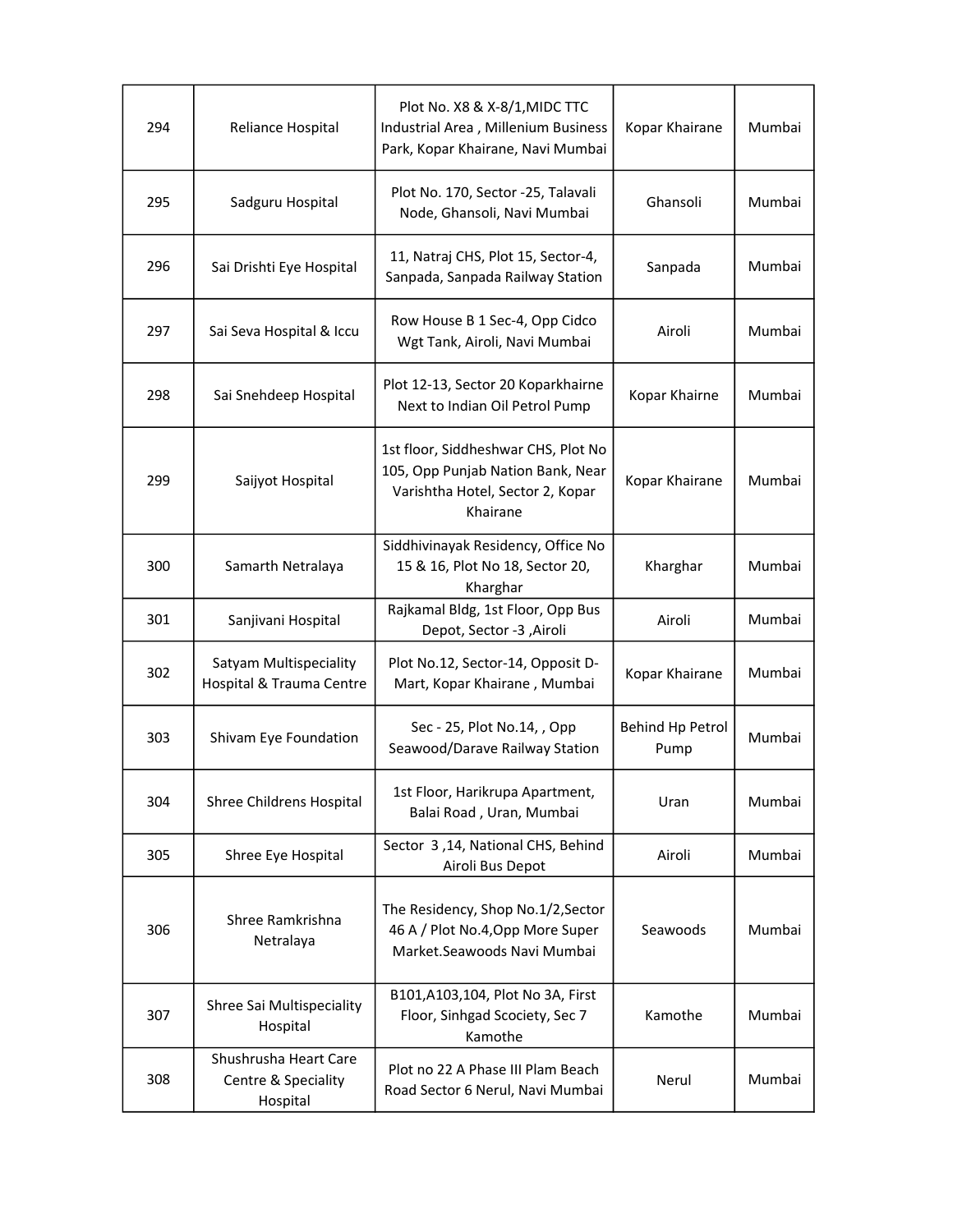| 309 | Siddh Pooja Hospital                                    | Plot No. 51, Sec. 1, Pam Beach<br>Sanpada 4, Sanpada                                                    | Sanpada                             | Mumbai |
|-----|---------------------------------------------------------|---------------------------------------------------------------------------------------------------------|-------------------------------------|--------|
| 310 | <b>Sterling Wockhardt</b><br>Hospital                   | On Sion Panvel Expressway, Plot no<br>48 & 49, Sector 7                                                 | Vashi                               | Mumbai |
| 311 | Sukham Hospital                                         | Ganesh Nagar, Behind Ganesh<br>mandir, Karanjade, Panvel                                                | Panvel                              | Mumbai |
| 312 | <b>Sunrise Multispeciality</b><br>Hospital              | Shiv Kalpataru Arcade Plot No 01<br>Sec 17 Kamothe                                                      | Kamothe                             | Mumbai |
| 313 | Sunshine Eye Care Hospital                              | F-4, B-2, Above Warna Dairy, Sector<br>9, Vashi, Navi Mumbai                                            | Vashi                               | Mumbai |
| 314 | Sunshine Hospital                                       | Plot No.3, Sector-16, Opp Sea<br>Breeze Society, Nerul(W)                                               | Nerul (W)                           | Mumbai |
| 315 | Suruchi Eye Centre                                      | B-2, Asiatic Coop H Soc, Sec-4, Near<br>Max Mall, Airoli                                                | Airoli                              | Mumbai |
| 316 | Sai Karuna Hospital                                     | 1st Floor, Vivaan Heights, A wing,<br>Opp. Prasad Hotel, Poona Link<br>Road, Tisgaon, Kalyan (E)        | Kalyan East                         | Mumbai |
| 317 | Suyash Surgical &<br><b>Maternity Home</b>              | Flat no 101 / 102 Satyam Society,<br>Above Trupti Hotel, Sec 2 E<br>,Kalamboli                          | Kalamboli                           | Mumbai |
| 318 | Swami Krupa Nursing<br>Home                             | Plot No.159, Sector 14, Kamothe<br>Gaon Road, Near Krishna Hotel,<br>Kamothe, Navi Mumbai               | Kamothe                             | Mumbai |
| 319 | Swaraashi Netralaya                                     | Plot No. 16, Zone 5/199, Unit No. 2,<br>Sector -28, Vashi, Navi Mumbai                                  | Vashi                               | Mumbai |
| 320 | Tej Vedaant Healthcare<br>Private Ltd                   | Plot No. 84, Natasha Tower, Opp<br>Gurudwara, Sector 17,<br>Koparkhairne, Navi Mumbai                   | Kopar Khairane                      | Mumbai |
| 321 | Terna Sahyadri Speciality<br>Hospital & Research Center | Plot No 12, Sector-22, Phase-2,<br>Nerul (W), Opp Nerul Railway<br>Station, Navi Mumbai                 | Opp Nerul<br><b>Railway Station</b> | Mumbai |
| 322 | Abhinav Maternity &<br><b>Nursing Home</b>              | A-01, Ground Floor, Chawre Arcade,<br>Station Road, Nalasopara (W),<br>Palghar                          | Nalasopara (W)                      | Mumbai |
| 323 | Abhyuday Maternity Home                                 | Prerna Building No.1, Opposite<br>Octroi Naka, Virat Nagar, Virar (W),<br>Palghar                       | Virar (W)                           | Mumbai |
| 324 | Anand Netralaya                                         | Office No. 2, Charbhuja Apartment,<br>Opposite disha hotel, Kharodi Naka,<br>Bolinj, Virar (W), Palghar | Virar (W)                           | Mumbai |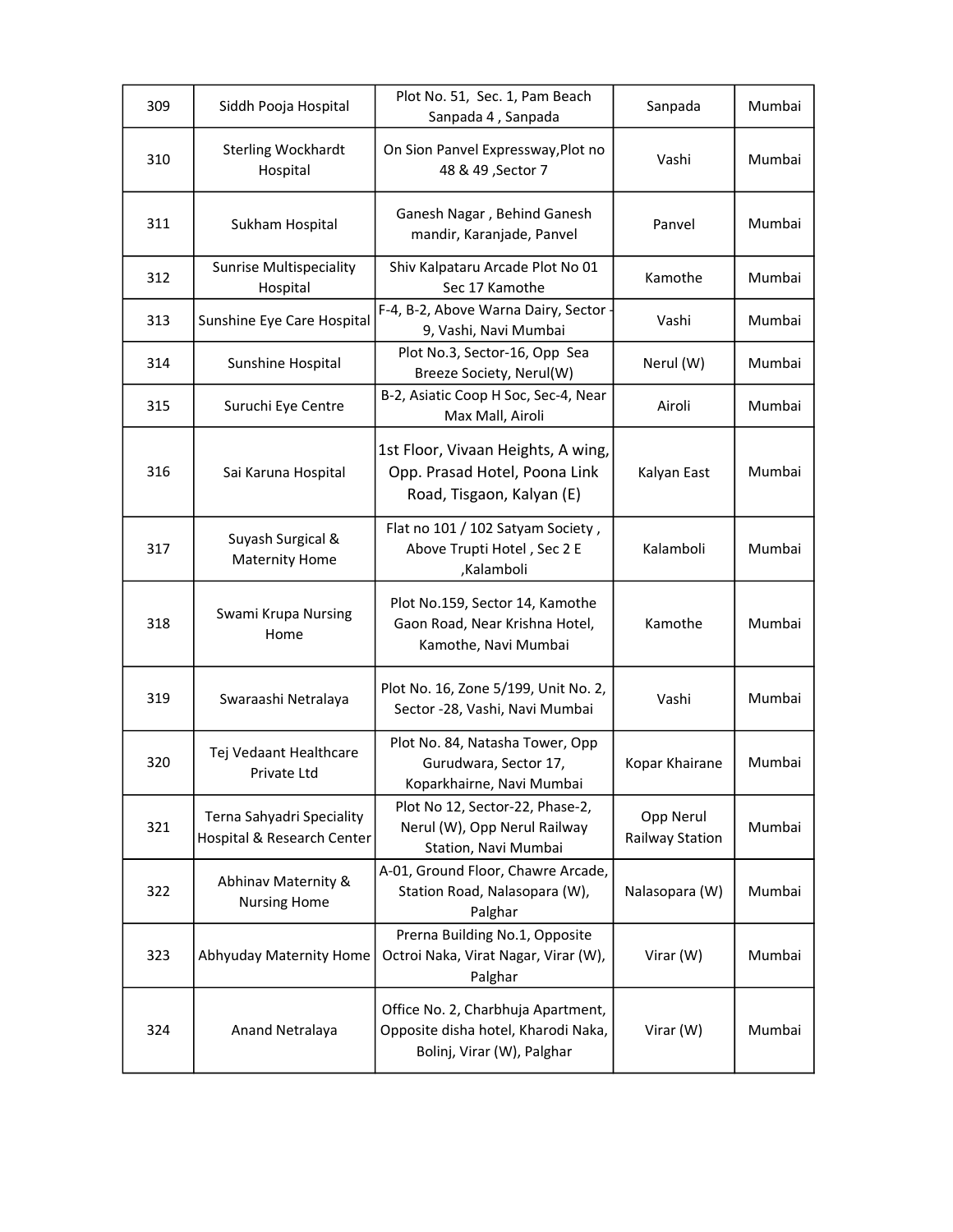| 325 | Apollo Childrens Hospital                           | Jay-Vijay Nagar, Opp Saraswat Bank,<br>100 ft link Road, Nalasopara (E)                                        | Nallasopara (E) | Mumbai |
|-----|-----------------------------------------------------|----------------------------------------------------------------------------------------------------------------|-----------------|--------|
| 326 | <b>Badar Multispeciality</b><br>Hospital            | 339, Nesco House, Nawayat Nagar,<br>Near Burhan Chowk, Nalasopara (W,<br>Palghar                               | Nalasopara (W)  | Mumbai |
| 327 | Dr More Hospital                                    | First Floor, Vimal Paradise Bldg, Opp<br>Ramdev Xerox, Sainath Nagar Road,<br>Nalasopara (E), Palghar          | Nallasopara (E) | Mumbai |
| 328 | Janseva Healthcare Llp                              | 1st Floor, Dattani Prism - 1, Behind<br>Dattani Square Mall, Papdy, Vasai<br>(W), Palghar                      | Vasai (W)       | Mumbai |
| 329 | Jeevan Jyoti Trust Hospital                         | Sitaram commercial Complex,<br>Santosh Bhuvan Naka, Nallasopara<br>(E) Palghar                                 | Nallasopara (E) | Mumbai |
| 330 | Krishna Hospital                                    | Prabhu Niwas, Meena Nagar,<br>Ambadi Road, Vasai (W)                                                           | Vasai (W)       | Mumbai |
| 331 | Lifecare Charitable Hospital                        | C Wing, Martin Commercial<br>Complex, New Link Road, Opp<br>Mother Mary English High School,<br>Nallasopara(E) | Nallasopara(E)  | Mumbai |
| 332 | Shree Sai Multispeciality<br>Hospital And Icu       | Grnd And 1 St Floor, Shantajyot<br>Shopping Center, C.H.S Ltd,<br>Manickpur Station Rd, Vasai{ W},<br>Palghar  | Vasai (W)       | Mumbai |
| 333 | Shubham Lifeline<br><b>Multispeciality Hospital</b> | Makwana Complex, Veer Savarkar<br>Marg, Near Ganpati mandir, Virar<br>(E)                                      | Virar (E)       | Mumbai |
| 334 | <b>United Multispeciality</b><br>Hospital           | Paccha Plaza , Samel Pada<br>Nalasopara West.Dist - Palghar                                                    | Nallasopara (W) | Mumbai |
| 335 | Vinayaka Hospital                                   | Doctor House, Opp Anchor Park,<br>Village Achole, Nallasopara (E),<br>Vasai                                    | Nallasopara (E) | Mumbai |
| 336 | Yashoda Childrens &<br><b>General Hospital</b>      | B/10, Madhu Maitry<br>Apartment.Above PMC Bank.Near<br>Manvel Pada Talav, Virar - East,<br>401303              | Virar (E)       | Mumbai |
| 337 | Aadhar Multispeciality<br>Hospital & Icu            | 1st Floor, Gurusharnam Complex,<br>Vishrali Naka, Market Yard Road,<br>Old Panvel                              | Old Panvel      | Mumbai |
| 338 | Asha Multispeciality<br>Hospital                    | Plot No. 10, Sector -16, Near D-Mart<br>, Roadpali Kalamboli -Panvel                                           | Kalamboli       | Mumbai |
| 339 | Ashtavinayak Hospital                               | Plot - 10, Sector 6, Khanda colony,<br>opp khandeshwar lake                                                    | New Panvel (W)  | Mumbai |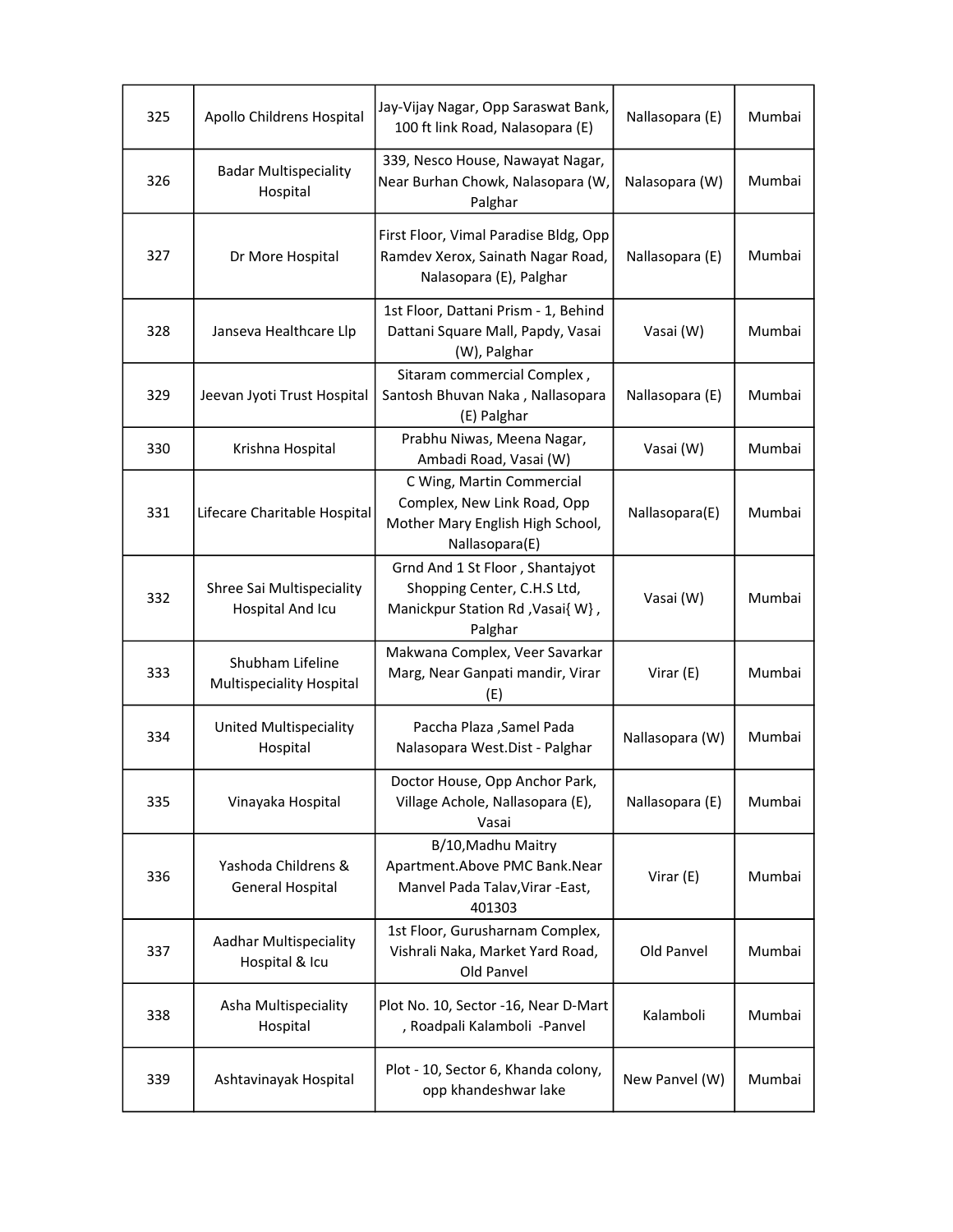| 340 | Ashwini Hospital                                                           | Arm, Arcade, Sector-7, Nerar<br>Kendriya Vihar Kharghar Navi<br>Mumbai, Kharghar, Panvel                            | Kharghar            | Mumbai |
|-----|----------------------------------------------------------------------------|---------------------------------------------------------------------------------------------------------------------|---------------------|--------|
| 341 | Chirayu Children Hospital                                                  | 4th Floor, Neel Enclave Sector-9,<br>Khanda Colony                                                                  | New Panvel          | Mumbai |
| 342 | Dandekar Hospital Panvel                                                   | 1st floor, Commercial premises,<br>Vasant kunj Hsg. Society, Dr<br>Ambedkar Road                                    | Dr Ambedkar<br>Road | Mumbai |
| 343 | Dr Prabhakar Patwardhan<br>Smruti Rugnalaya                                | 196/1, Dr Babasaheb Ambedkar<br>Marg, Near Maitri Diagnostic<br>Centre, Near Life Line Hospital,<br>Panvel          | Ambedkar Marg       | Mumbai |
| 344 | Gandhi Hospital                                                            | 142 MCCH Society, Near Kohinoor<br>Tech Institute                                                                   | Old Panvel          | Mumbai |
| 345 | Jeevan Jyoti Multispeciality<br>Hospital                                   | Near Axis ATM, Chindran Road,<br>Devichapada Taloja MIDC, Panvel,<br>Raigad                                         | Taloja MIDC         | Mumbai |
| 346 | Kharghar Multispeciality<br>Hospital                                       | The Crown, First Flooor Plot No<br>:15/16, Sec 15 Near ; D Mart<br>Kharghar Navi Mumbai                             | Kharghar            | Mumbai |
| 347 | Laxmi Eye Institute                                                        | Near State Bank of India, Panvel,<br>Hamid Mulla Road, Uran Road,<br>raigad                                         | Uran Road           | Mumbai |
| 348 | Life Line Hospital                                                         | Sai Arcade, Shivaji Road, Amit<br>Appts., Opp.ST Stand                                                              | Panvel              | Mumbai |
| 349 | Lifecare Multispeciality<br><b>Hospital And Nursing Home</b>               | Shop No, 1,2,18, Om Ajaili<br>Apartment, Near policy Chowky,<br>Vichume Village                                     | Vichume Village     | Mumbai |
| 350 | Matoshree Multispeciality<br><b>Hospital Advance</b><br>Affordable Ethical | Shop No-10/11/ 14/15, Trupati Icon,<br>Plot No 425, Sector 20, Near Central<br>Bank, Kamothe, Raigad                | Kamothe             | Mumbai |
| 351 | <b>Mhatre Accident Hospital</b>                                            | Shivaji Road Opp Oanvel ST Depot                                                                                    | Shivaji Road        | Mumbai |
| 352 | More Hospital & Icu                                                        | A / 101,102, Shop No. 1,2, Shree Sai<br>Shardhha Soc, Plot No12, Sec17,<br>Khanda Colony New Panvel East,<br>Panvel | <b>New Panyel</b>   | Mumbai |
| 353 | Motherhood Hospital Unit<br>Of Reha Healthcare Pvt Ltd                     | Fountain Square, Plot no.5, Sector-<br>7, kharghar, Navi Mumbai-410 210                                             | Kharghar            | Mumbai |
| 354 | Nairs Eye Clinic                                                           | plot no.68, mihir villa, opp.juma<br>masjid, sec.-4, panvel                                                         | Old Panvel          | Mumbai |
| 355 | Niramay Hospital                                                           | Plot No.148, Vasudev Balwant<br>Phadak Road, MCCH Society Panvel,<br>Old Panvel, Raigad                             | Old Panvel          | Mumbai |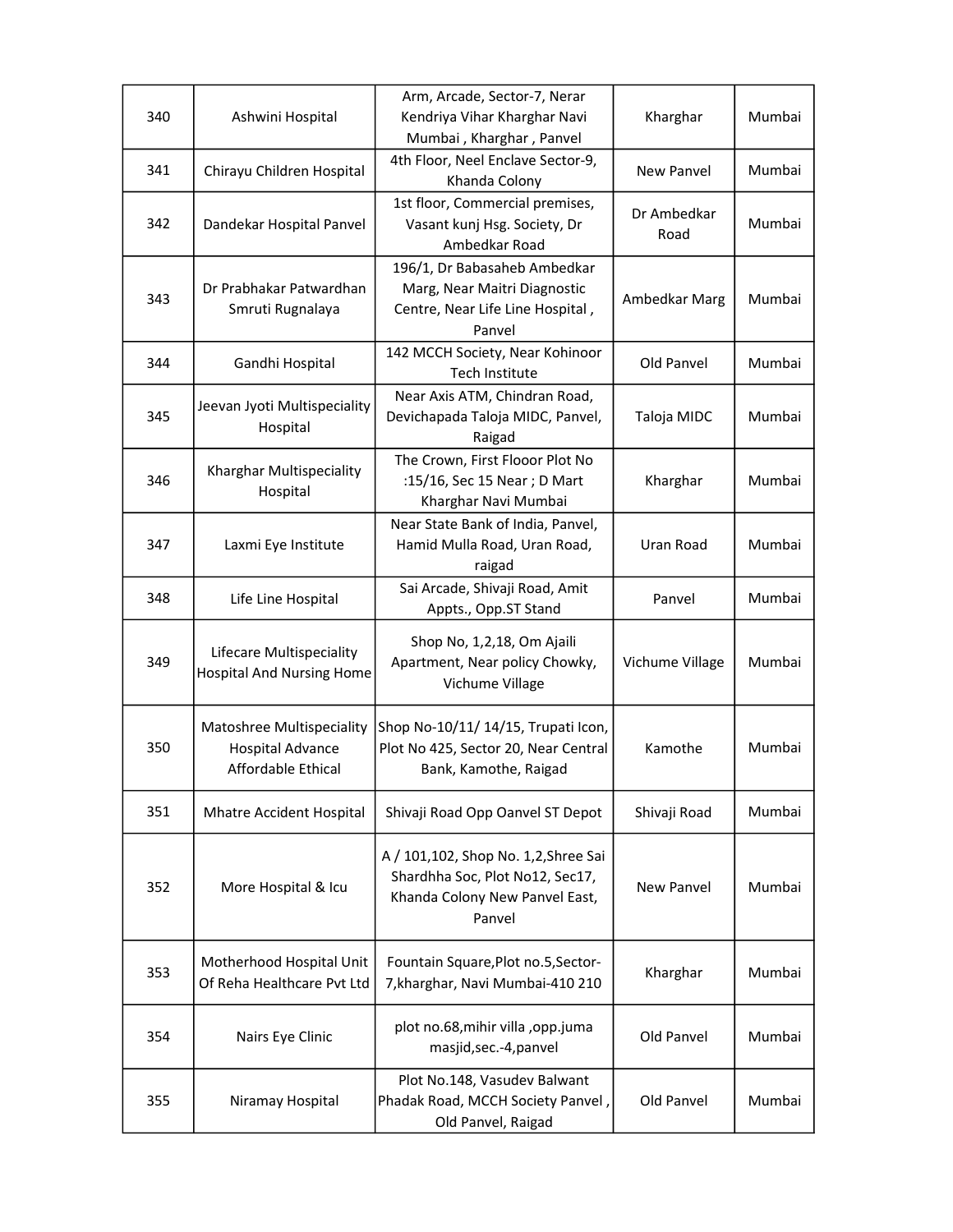| 356 | Padalkar Hospital & Sicu                                                 | 105 Neel Enclave, Sec 10, Khanda<br>Colony, New Panvel, Navi Mumbai                                    | New Panvel                    | Mumbai |
|-----|--------------------------------------------------------------------------|--------------------------------------------------------------------------------------------------------|-------------------------------|--------|
| 357 | Panacea Hospital                                                         | Plot no.105/106, Sector -8, New<br>Panvel (E) Navi Mumbai                                              | New Panvel (E)                | Mumbai |
| 358 | Panvel Hospital                                                          | 101/102, Plot No 260 A, Riddhi<br>Siddhi Plaza, Uran Naka, Old Panvel                                  | Uran Naka                     | Mumbai |
| 359 | Paramount Clinic &<br><b>Medical Research Centre</b>                     | Paramount House, Near Rupali<br>Theatre, Shivaji Road, Panvel                                          | Old Panvel                    | Mumbai |
| 360 | Patel Clinic                                                             | Kuber Apartment, Joshi Ali, Panvel<br><b>City Police Station</b>                                       | Panvel City Police<br>Station | Mumbai |
| 361 | Prachin Healthcare Hospital                                              | Plot No 69/2 Behind Hotel Garden<br>Panvel                                                             | Old Panvel                    | Mumbai |
| 362 | Prism Eye Institute &<br>Research Centre Llp                             | Pl No 63 Sector 1 (S), Behind CIDCO<br><b>Office New Panvel</b>                                        | <b>Behind CIDCO</b><br>Office | Mumbai |
| 363 | <b>Purohit Clinic</b>                                                    | Plot 78, MCCH Society Near BAMS<br>High School, Panvel                                                 | Old Panvel                    | Mumbai |
| 364 | Sai Child Care Clinic (dr<br><b>Mohites Amrut Medical</b><br>Foundation) | Plot no 5-7, Vijay Marg, Opp fire<br>Brigade, Sector 19, New Panvel (E)                                | New Panvel                    | Mumbai |
| 365 | Shelar Hospital & Icu                                                    | Tulsi Perana CHS, Sector-1, Plot No-<br>9, Khanda Colony, New Panvel,<br>Raigad                        | New Panyel                    | Mumbai |
| 366 | Shri Ramkrishna Nursing<br>Home                                          | Prajapati Cascade, 1st Floor, Sector-<br>1, Road No.18, New Panvel, Raigad                             | New Panvel                    | Mumbai |
| 367 | <b>Sparsh Superspeciality</b><br>Hospital                                | 141, Sai Arcade, Mission Compound,<br>Line Ali, Opp Orion Mall                                         | Opp Orion Mall                | Mumbai |
| 368 | Unnati Hospital & Icu                                                    | J K Plaza 1st Floor Opp Durgamata<br>Mandir Shivaji Chowk                                              | Shivaji Chowk                 | Mumbai |
| 369 | Veer Hospital & Icu                                                      | Neel Exclave Bldg 2nd Floor Plot no<br>1 sector 9 Khanda Colony New<br>Panvel                          | New Panvel                    | Mumbai |
| 370 | Venkatesh Multi Speciality<br>Hospital                                   | A-13, Silver Spring, Plot No. 6, Taloja<br>Midc, Opp. Dena Bank Taloja, Navi<br>Mumbai, Taloja, Panvel | Taloja                        | Mumbai |
| 371 | Balaji Hospital                                                          | Ground floor, Shop No 1, Plot No 84,<br>Sector 5, Near Canara bank, Ulwe,<br>Raigad                    | Ulwe                          | Mumbai |
| 372 | Aarav Eye Care And Retina<br>Centre                                      | No 5 And 14 Bhairav Residency,<br>Kanakia Road, Near Cinemax<br>Theatre, Mira Road East, Thane         | Mira Road (E)                 | Mumbai |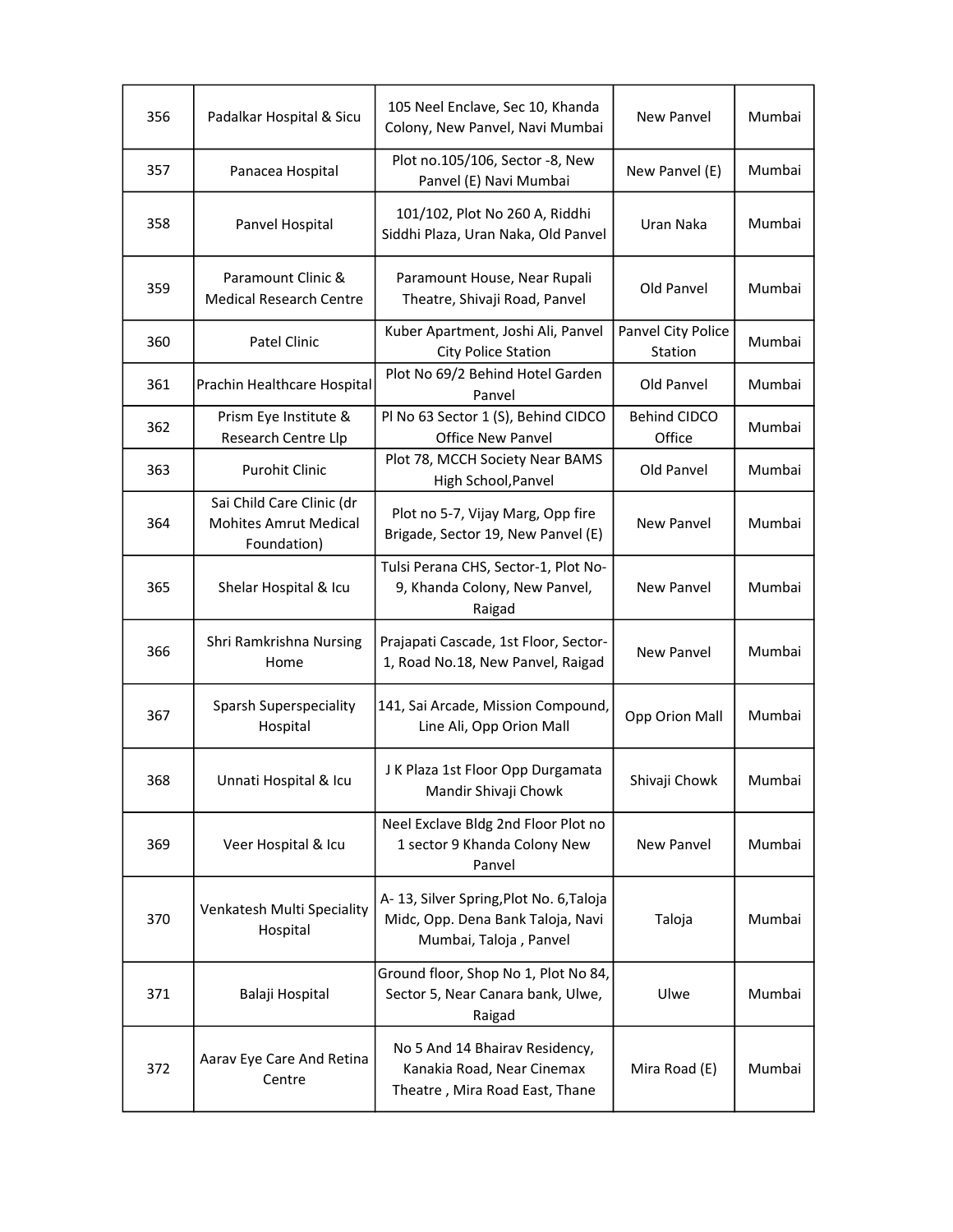| 373 | Aarogya Multispeciality<br><b>Hospital And Trauma</b><br>Center    | Herambh Heights, Old Mumbai<br>Pune Highway, Kharegaon Naka,<br>Kalwa                                                             | Kalwa                     | Mumbai |
|-----|--------------------------------------------------------------------|-----------------------------------------------------------------------------------------------------------------------------------|---------------------------|--------|
| 374 | Aarogyadhan Hospital                                               | Rajdhani Apartment, Kishan Nagar<br>Road 2, Wagle Estate, Thane (W)                                                               | Wagle Estate              | Mumbai |
| 375 | Aarogyam Multispeciality<br>Hospital                               | Renuka Apt Opp Mangala High<br>School, Near Thane railway Station<br>Kopari (E)                                                   | Kopari (E)                | Mumbai |
| 376 | Aarogyam Multispeciality<br>Hospital & Icu                         | Shripat Smruti Bulding 1st Floor star<br>Colony In front of bank of baroda<br>Dombivali (E)                                       | Dombivli (E)              | Mumbai |
| 377 | Aashirwad Hospital                                                 | pune link road , tisgoan, kalyan                                                                                                  | Kalyan (E)                | Mumbai |
| 378 | Aayush Hospital                                                    | Bldg No. E-2, 2nd & 3rd Floor, Radha<br>Nagar Shopping Complex, Radha<br>Nagar, Opposite Police Chowki,<br>Khadakpada, Kalyan (W) | Kalyan (W)                | Mumbai |
| 379 | Aayush Multispecialty<br>Hospital & Advanced<br>Laparoscopy Centre | 1st Floor, Marigold Apt. Opp Nitin<br>Co & Honda Showroom,<br>Panchpakhadi, Thane (W)                                             | Panchpakhadi              | Mumbai |
| 380 | Adityavardhan Hospital                                             | Sadichha Tower, 1st Floor, Old<br>Bombay Agra Road, Next to Royal,<br>Thane                                                       | Old Bombay Agra<br>Road   | Mumbai |
| 381 | Advanced Orthopaedic &<br>Joint Replacement Centre                 | Pasaydan, near TMC Building, Panch<br>Pakhadi, Thane(W)                                                                           | PanchPakhadi              | Mumbai |
| 382 | Am Pm 24 Hrs Hospital                                              | 2nd Floor, Om Supreme, Near D<br>Mart, Above Dominos, Old Bail<br>Bazar, Opp Hp Petrol Pump,<br>Kalyan(W)                         | Kalyan (W)                | Mumbai |
| 383 | <b>Amey Multispeciality</b><br>Hospital                            | 1st Floor, Skylon Building, Chakki<br>Naka, Netavali Village, Kalyan (E),<br>Thane                                                | Kalyan (E)                | Mumbai |
| 384 | Amrut Hospital &<br><b>Endoscopy Clinic</b>                        | Dr Rajendra Prasad Road, Tilak<br>Nagar                                                                                           | Dombivli (E)              | Mumbai |
| 385 | <b>Amruta Nursing Home</b>                                         | 206/207, Landmark Arcade,<br>Louiswadi Service road, Thane (W)                                                                    | Louiswadi Service<br>road | Mumbai |
| 386 | Anil Eye Hospital                                                  | 101-102 Satyam Apartments, Tilak<br>road, above Maharashtrasteel, opp<br>Muncipal Library,                                        | Dombivli (E)              | Mumbai |
| 387 | Anish Hospital                                                     | 3/4 Grd Floor Piyush Co Op Hsg<br>Pandurang Wadi 1st Lan Manpada<br>Road Dombivali (E)                                            | Dombivli (E)              | Mumbai |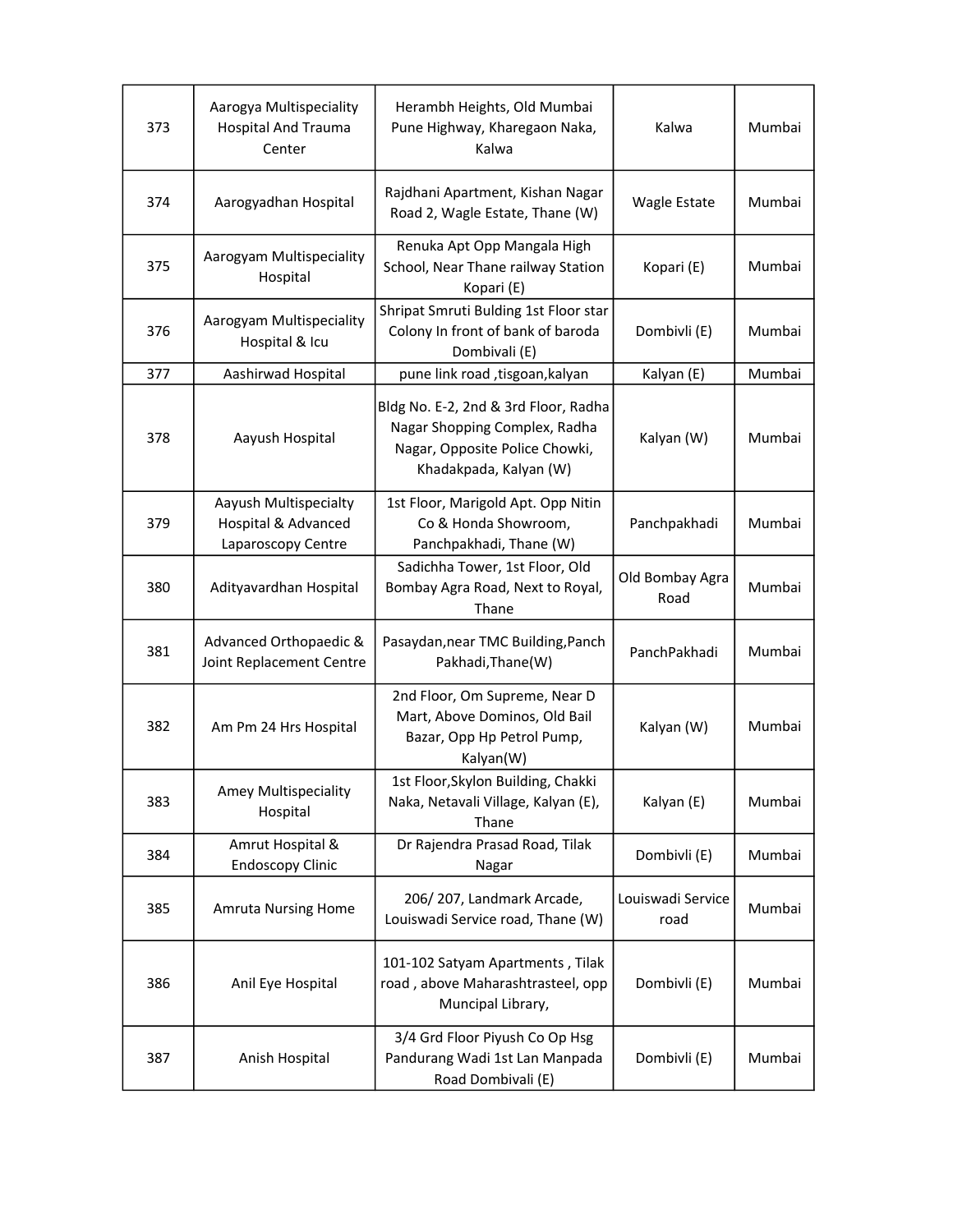| 388 | <b>Ankur Multispeciality</b><br>Hospital             | Patel Plaza, Ground floor, Near Ajit<br>Scan Center, Kalyan (W)                                                          | Kalyan (W)     | Mumbai |
|-----|------------------------------------------------------|--------------------------------------------------------------------------------------------------------------------------|----------------|--------|
| 389 | Ankur Paediatric Hospital &<br>Nicu                  | #204, Thakur Tower, Raja CS Marg,<br>Virar (W), Thane                                                                    | Virar (W)      | Mumbai |
| 390 | Ansh Hospital                                        | Shop No1T07,1 St Floor, Visheshwar<br>Tower, Annapurna Estate Indralok<br>Phase-10, A-Wing, Navghar,<br>Bhaiandar(East)  | Bhayander (E)  | Mumbai |
| 391 | Anu Nursing Home                                     | 1St Floor, Royal Residency Park, Next<br>To Commissioner Bunglow, Santoshi<br>Mata Road Nsyndicate Kalyan West<br>Thane. | Kalyan (W)     | Mumbai |
| 392 | Apex Hospital                                        | Shiv Tirtha Apartment parnaka<br>Kalyan                                                                                  | Kalyan (W)     | Mumbai |
| 393 | Apex Hospital                                        | Janki Smruti Building, Gupte Road,<br>Dombivali W, Thane                                                                 | Dombivli (W)   | Mumbai |
| 394 | Arogyadham<br>Multispecilaity Hospital               | Ground Floor, Janki Tower, Mumbai<br>Pune Road, Kalwa(W)                                                                 | Kalwa (W)      | Mumbai |
| 395 | Arth Hospital                                        | Rashmi Villa No.1, Near Agarwal<br>Circle, Vasai-Nallasopara Link Road,<br>Vasai (E)                                     | Vasai (E)      | Mumbai |
| 396 | Aryan Child Care And<br><b>Nursing Home</b>          | RNA Complex, Borad Way Avenue,<br>Near Jagged Circle, Next to Jammu<br>Kashmir Bank, Mira Road East.                     | Mira Road (E)  | Mumbai |
| 397 | Aryan Eye Clinic & Day-care<br><b>Surgery Centre</b> | 202, Vinita Aptt, Nr Malhar Theatre,<br>Nr Vodafone Office, Gokhale Road,<br>Naupada, Thane                              | Naupada        | Mumbai |
| 398 | Asha Hospital                                        | 1st Floor, Rajlaxmi Complex, Thane<br>Bhiwandi Road, Opp Jai Mata Di<br>Compound, Kalher                                 | Kalher Village | Mumbai |
| 399 | Ashirwad Maternity &<br><b>General Hosital</b>       | Samir Apartment, Sector K-7, (A),<br>Jesal Park, Bhayander (E)                                                           | Bhayander (E)  | Mumbai |
| 400 | Asian Eye Institite And<br>Laser Center              | Puspa Plaza, First floor, Above<br>Snehanjali electronics, Opp Raliways<br>Station, Virar East                           | Virar $(E)$    | Mumbai |
| 401 | Asian Institute Of Medical<br>Science                | Plot no. 72 milap nagar, MIDC<br>Dombivli, Milap nagar                                                                   | Dombivli (W)   | Mumbai |
| 402 | Balaji Ent & Eye Hospital                            | Bhagwatiashish appt, 1st floor,<br>Murbad road , Sindhigate, Near<br>Janata bank Kalyan west                             | Kalyan (W)     | Mumbai |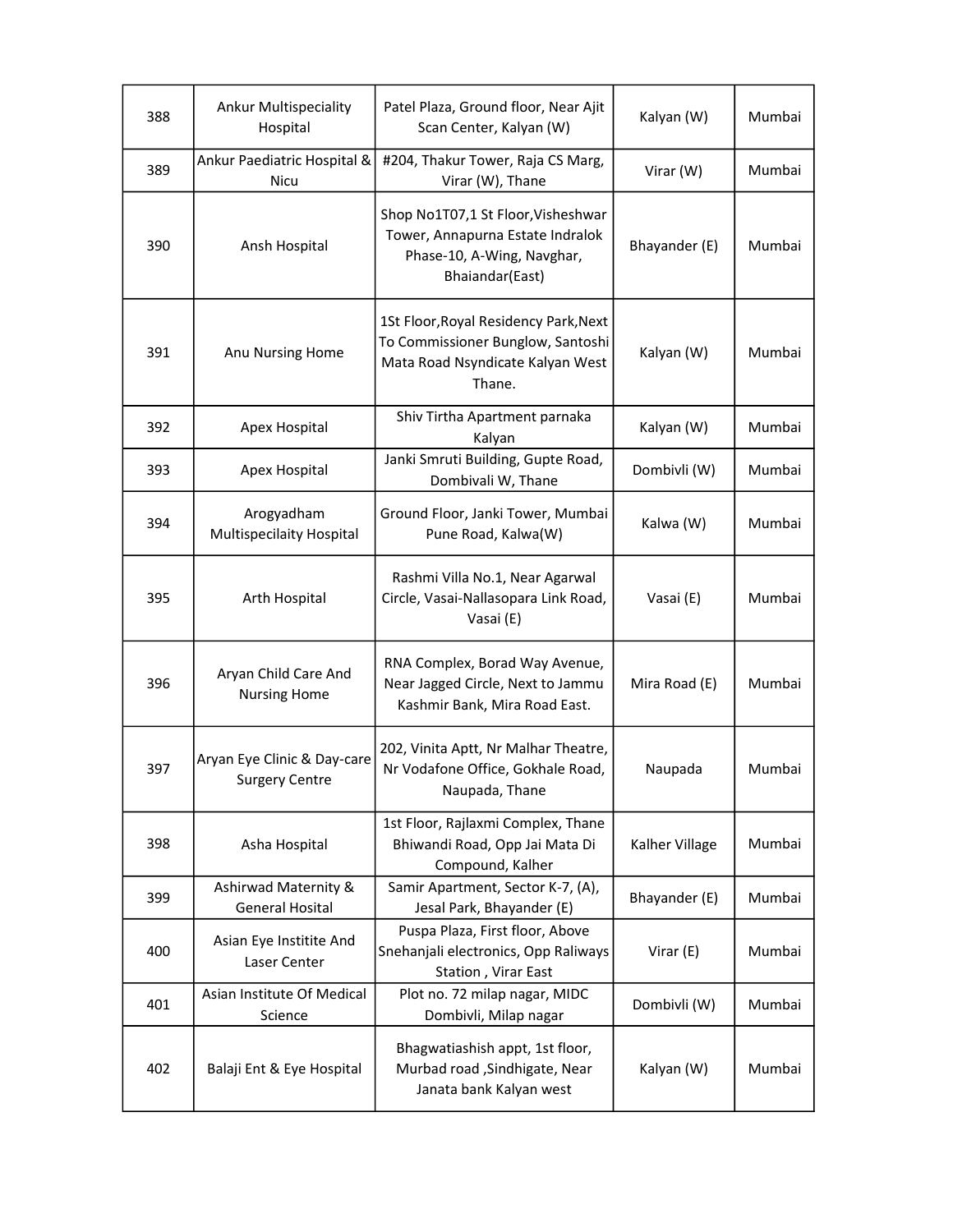| 403 | Balaji Hospital                                                         | Sai Dham Apt, First Floor,<br>Katemanavali, Near Ideal English<br>School, Kalyan(E)                   | Kalyan (E)         | Mumbai |
|-----|-------------------------------------------------------------------------|-------------------------------------------------------------------------------------------------------|--------------------|--------|
| 404 | <b>Bethany Hospital</b>                                                 | Lok Upvan Phase II, Smt. Gladys<br>Alvares Marg opp MA Niketan                                        | Pokhran Road       | Mumbai |
| 405 | Bhagwati Healthcare<br><b>Private Limited</b>                           | Plot No.2, Rameshwadi Badlapur<br>(W)                                                                 | Badlapur (W)       | Mumbai |
| 406 | Bhakti Vedanta Hospital                                                 | Shristi Complex, Bhakti Vedanta<br>Swami Marg, Near Dalmia School &<br>Royal College,                 | Mira Road (E)      | Mumbai |
| 407 | Bhanu Jyot Hospital Pvt Ltd                                             | Khushi Heights, 1st Floor, Pune Link<br>Road, Opp, Nitinraj Hotel,<br>Katemanivali, Kalyan (E), Thane | Kalyan (E)         | Mumbai |
| 408 | Bijankur Multispeciality<br>Hospital                                    | Near Anand Park, Navare Nagar<br>Road, Ambernath (E)                                                  | Ambernath (E)      | Mumbai |
| 409 | Bilal Hospital & ICU                                                    | First floor, A Wing, Royal Garden,<br>Shimla Park, Kausa Mumbra Thane                                 | Kausa Mumbra       | Mumbai |
| 410 | Cardinal Gracias Memorial<br><b>Hospital Trust</b>                      | Bangali Naka Chandur P O Vasai<br>West Dist Thane                                                     | Vasai (W)          | Mumbai |
| 411 | Chirayu Medical<br>Foundation                                           | Ground Floor, Vimal Deeep<br>,Sarvoday paradies, Behind Balaji<br>Hospital, Mira Bhayander Road       | Bhayander (E)      | Mumbai |
| 412 | City Criti Care Hospital                                                | First Floor, Subham Apartment,<br>Above Bata Showroom, near<br>Commissnor Bunglow, Kalyan West        | Kalyan (W)         | Mumbai |
| 413 | Contacare Eye Hospital                                                  | Jaykul Arcade, Above Raymond<br>Showroom, Second Floor, Dombivali<br>(E), Thane                       | Dombivli (E)       | Mumbai |
| 414 | Contacare Eye Hospital                                                  | Hariniwas Circle, Next to Giriraj<br>Heights, LBS Road, Naupada, Thane                                | Naupada            | Mumbai |
| 415 | <b>Criticare Superspeciality</b><br>Hospital                            | Opp: Nitin Company, E E Highway,<br>Thane (W)                                                         | E E Highway        | Mumbai |
| 416 | <b>Currae Gynaec Ivf Birthing</b><br>Hospital - Patni Healthcare<br>Ltd | Rosa Vista Building, Opp Suraj<br>Water Park, Ghodbunder Road,<br>Thane                               | Ghodbunder<br>Road | Mumbai |
| 417 | <b>Currae Speciality Hospital (</b><br>Unit Of Patni Healthcare)        | Near Big Bazar, Kapurbhudi Junction<br>Thane (W)                                                      | Thane (W)          | Mumbai |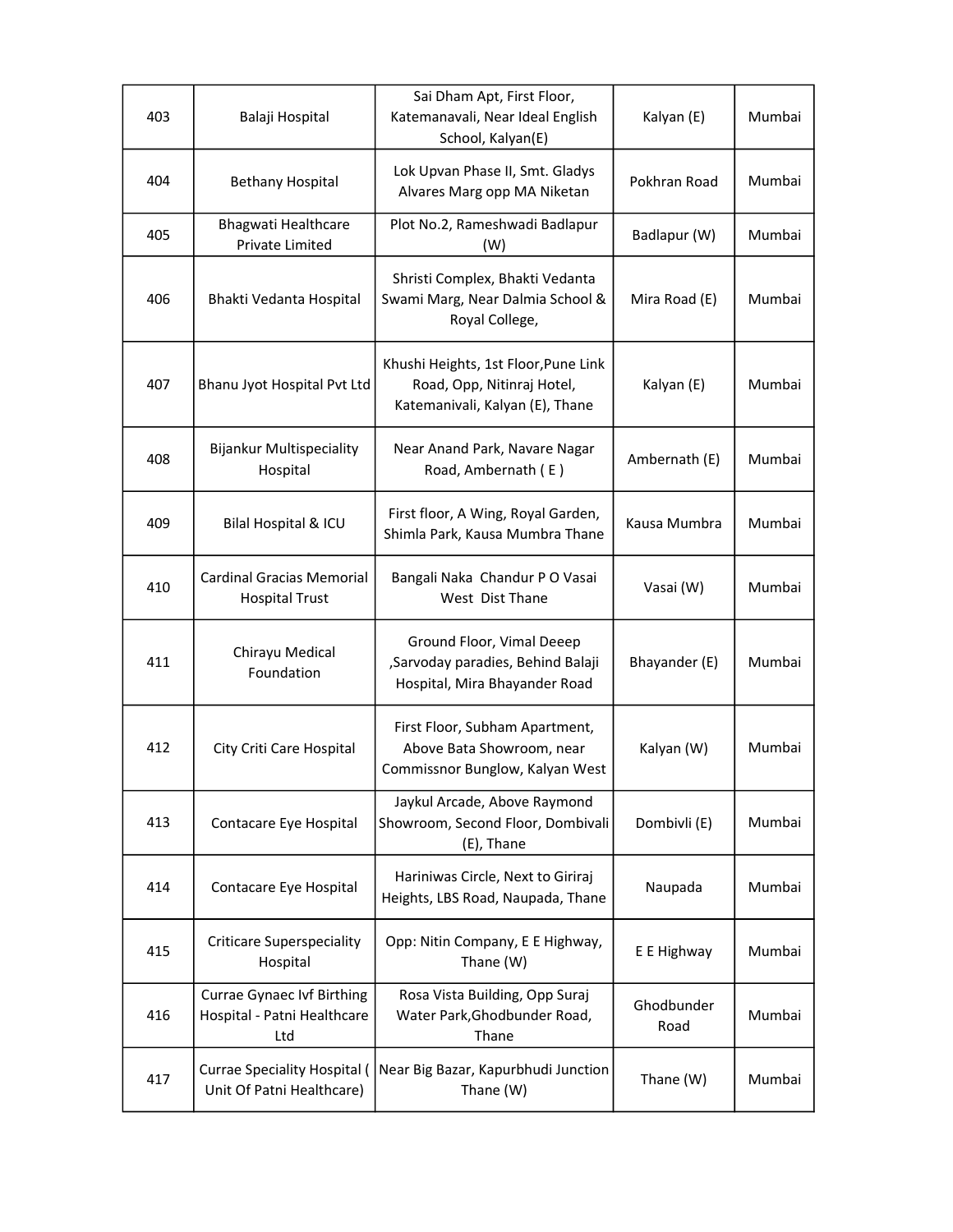| 418 | Dandekar Hospital                              | B-135, Kasturi Plaza, Manpada<br>Road, Dombivali (E)                                                                | Dombivli (E)    | Mumbai |
|-----|------------------------------------------------|---------------------------------------------------------------------------------------------------------------------|-----------------|--------|
| 419 | Deepak Orthopedic &<br><b>General Hospital</b> | Holy Complex, Near Sai Petrol<br>Pump, Opposite White House Hotel,<br>Mira- Bhayandar Road, Mira Road<br>(E), Thane | Mira Road (E)   | Mumbai |
| 420 | Dhange Hospital                                | 29, Thana Road, Near Mandai, Auto<br>Stand, Bhiwandi, Thane                                                         | Bhiwandi        | Mumbai |
| 421 | Dhanvantari Hospital                           | Radha Govind park, Near Police<br><b>Station Bhayander West</b>                                                     | Bhayander (W)   | Mumbai |
| 422 | Dhanvantari Hospital                           | Lal Chakki Chowk, Station Road,<br>Ulhasnagar                                                                       | Ulhasnagar      | Mumbai |
| 423 | Dhanvantri Hospital Pvt Ltd                    | Thakkar Plaza, Ground Floor,<br>Opp:Swami Vivekanand, Badlapur<br>(E)                                               | Badlapur (E)    | Mumbai |
| 424 | Disha Diabetes & Kidney<br>Care Hospital       | 2Nd Floor, Sonal Business Park,<br>Above Mc Donald'S Restaurant,<br>Gharda Circle, Dombivli East                    | Dombivali (E)   | Mumbai |
| 425 | Dr Aphale Eye Hospital                         | B Wing 2nd Floor Thakkar House<br>Castle Mill                                                                       | Thane           | Mumbai |
| 426 | Dr Bhanushali Hospital                         | Kaushalya Shivaji Path                                                                                              | Thane (W)       | Mumbai |
| 427 | Dr C B Vaidya Memorial<br>Hospital             | Opp City Post Office, Tilak Chowk,<br>Kalyan (W)                                                                    | Kalyan (W)      | Mumbai |
| 428 | Dr Dragos Life Line Health<br>Hospital         | P-4, 101/102, Siddharth Nagar,<br>Building No 8, Opp Snehanjali<br>Electronic Showroom, Mira Road<br>(E), Thane     | Mira Road (E)   | Mumbai |
| 429 | Dr Gadgil Eye Hospital                         | Ground Floor, Shreyas Apts,<br>Ramchandra Nagar No 1                                                                | Thane (W)       | Mumbai |
| 430 | Dr Godboles Heart Care<br>Centre Pvt Ltd       | M G Road Navpada Opp Sarasvati<br>Marathi School                                                                    | Navpada         | Mumbai |
| 431 | Dr Goyal Children &<br><b>General Hospital</b> | B-1, B-2, B-3, EC-36, Sai vatika co op<br>hsg soc Aangan, Evershine City,                                           | Vasai (E)       | Mumbai |
| 432 | Dr Harne Hospital                              | 2nd Floor Everest Shopping Centre<br>Opp Rly Stn                                                                    | Dombivli (W)    | Mumbai |
| 433 | Dr Kelshikars Hospital                         | 4th floor, Beauty Arcade, Opposite<br>Pratap Cinema, Khopat, Thane (W)                                              | Khopat          | Mumbai |
| 434 | Dr More Eye Centre                             | 7, Yogesh Society, Ground Floor,<br>Near ICICI Bank, Ram Maruti Road                                                | Ram Maruti Road | Mumbai |
| 435 | Dr Shah Eye & Laser Centre                     | Aasra Appartment, Plot No. 33, Next<br>to Rupee Co-op Bank, Near Station<br>Road                                    | Ambernath (E)   | Mumbai |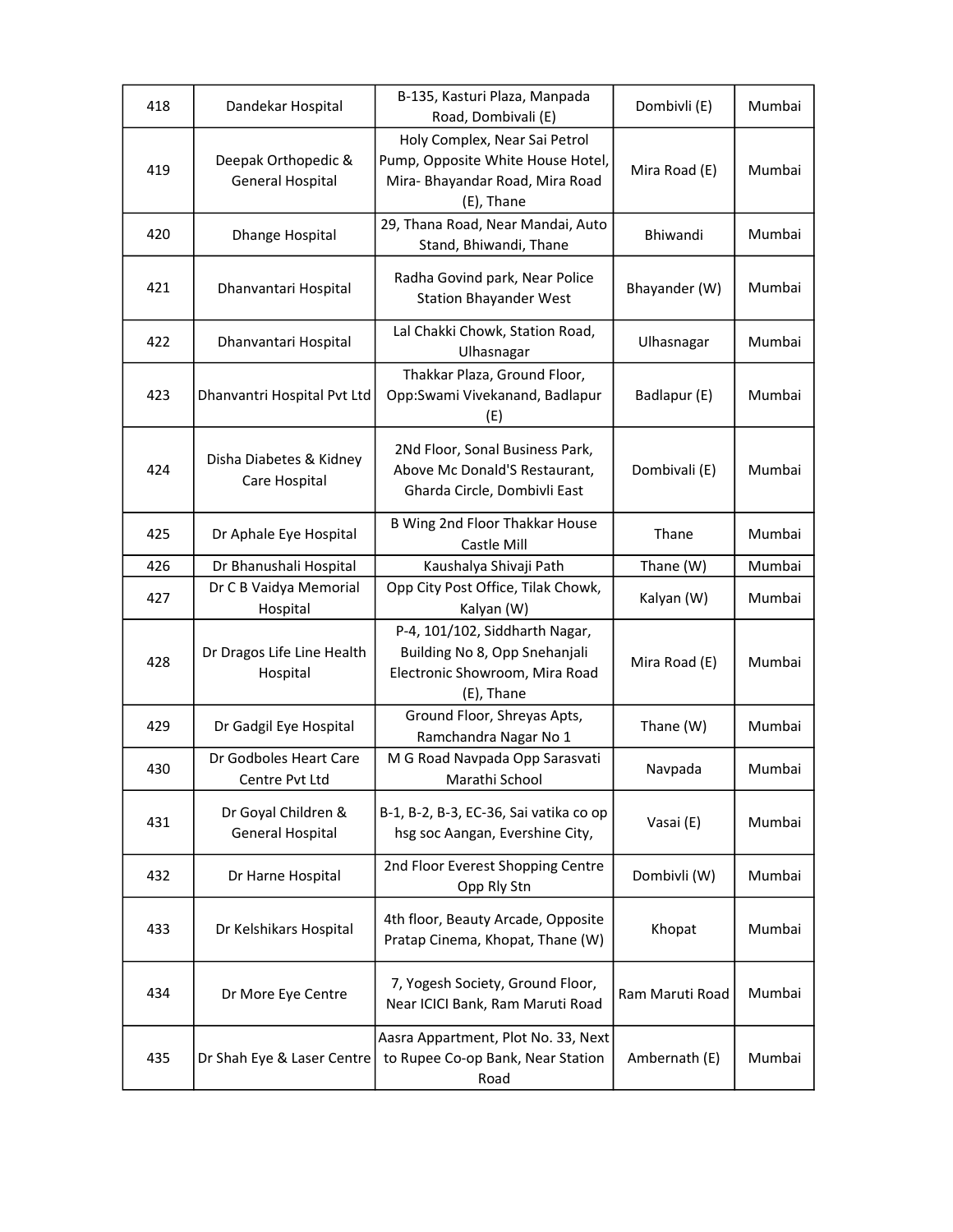| 436 | Dr Shahs Unique Smile &<br><b>Visioncare Clinic</b>     | 1, Priyadarshni Apt, Near AK Joshi<br>Bedekar English High school,<br>Mahatma Phule Road,                 | Naupada             | Mumbai |
|-----|---------------------------------------------------------|-----------------------------------------------------------------------------------------------------------|---------------------|--------|
| 437 | Dr Talele Shree Ashirwad<br>Hospital                    | Shree Complelx, Opposite Mahavir<br>Nagar, Manpada Road                                                   | Dombivli (W)        | Mumbai |
| 438 | Dr Thakurs Shree Hospital                               | Sukh Laxmi Buld, Opp Tata<br>fision, shreenagar, wagale estate                                            | <b>Wagle Estate</b> | Mumbai |
| 439 | Dr Thakurs Vedant Ent<br>Hospital                       | #102, Panchratna Tower, Opposite<br>Cinemax, Khadakpada, Kalyan w,<br>Thane 421301                        | Kalyan (W)          | Mumbai |
| 440 | Dr Veer Hospital                                        | First floor, Saikripa CHS, Near<br>Yashodhan Nagar Bus Stop, Savarkar<br>Nagar, Thane                     | Savarkar Nagar      | Mumbai |
| 441 | Dr Wankhade Fracture &<br><b>Accident Hospital</b>      | Murbad Road, Opp. ICICI Bank Nr.<br>Hero Honda showroom Purnima<br>theatre area                           | Kalyan (W)          | Mumbai |
| 442 | Dsouza Hospital                                         | Opp. Ramedi Church School.<br>Ramedi, Vasai (W)                                                           | Vasai (W)           | Mumbai |
| 443 | Fortis Hospital Ltd Kalyan                              | Aadheshwar Park, BailBazaar, Kalyan<br>Shill Road, Kalyan(W)                                              | Kalyan (W)          | Mumbai |
| 444 | Fortune Plus Icu &<br>Multispeciality Hospital          | 1st Floor, Fenkin Belleza, Opp.<br>Hyper City Mall, Kasarvadavali, G.B.<br>Road, Thane                    | Kasarvadavali       | Mumbai |
| 445 | <b>Galaxy Criticare Hospital</b>                        | 1st Floor, Deepti palace, above<br>prestige Hotel, G.G.Road, near GOPI<br>Mall, Bhori Chowk, Dombivali(W) | Dombivli (W)        | Mumbai |
| 446 | Galaxy Hospital                                         | Vasudev Acrade, Kanakia Road,<br>Ahead of Cinemax, Off Mira<br>Bhayandar Road, Mira Road, Thane           | Mira Road (E)       | Mumbai |
| 447 | <b>Ganesh Memorial Hospital</b><br>And Endoscopy Center | 5-Tulip C, Flower Vally<br>Complex, Khadakpada Circle, Kalyan<br>(West)                                   | Kalyan (W)          | Mumbai |
| 448 | <b>Garden View Nursing</b><br>Home Pvt Ltd              | Garden View SOC, Tulinj Road,<br>Nallasopara E                                                            | Nallasopara (E)     | Mumbai |
| 449 | Gastrocare Hospital                                     | Regency Avenue, Besides Reliance<br>Webworld, Syndicate                                                   | Kalyan (W)          | Mumbai |
| 450 | Gayatri Maternity & Ent<br>Hospital                     | 101,102,103, A-4, Sector 4, Shanti<br>Nagar, Mira Roa                                                     | Mira Road (E)       | Mumbai |
| 451 | <b>Global Hospital</b>                                  | Ground Floor, Yashwant Siddhi, Y K<br>Nagar, Star Planet Hotel, Virar (W)                                 | Virar (W)           | Mumbai |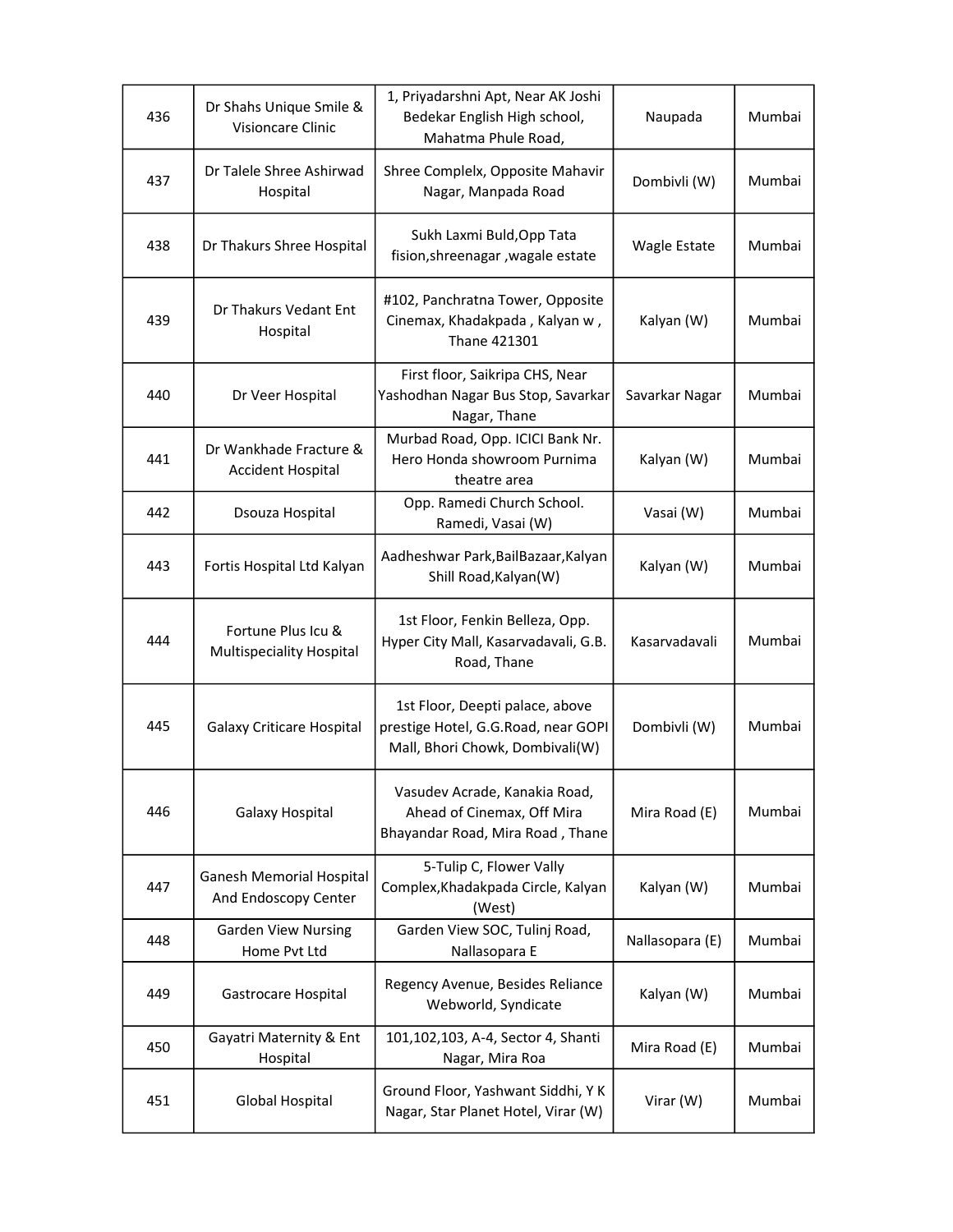| 452 | <b>Global Multispeciality</b><br>Hospital              | Stanley Regency, Kanakia Beverly<br>Park, Nr. Cinemax, Mira Road (E),<br>Thane                             | Mira Road (E)      | Mumbai |
|-----|--------------------------------------------------------|------------------------------------------------------------------------------------------------------------|--------------------|--------|
| 453 | Gokhale Orthopedic Centre                              | Globe Arcade, RP-112, Near Ganesh<br>Mandir Road, MIDC, Dombivali(E)                                       | Dombivli (E)       | Mumbai |
| 454 | Golden Park Hospital                                   | Behind Parvati Cinema Vasai Road<br>(W), Vasai                                                             | Vasai (W)          | Mumbai |
| 455 | Gungeet Hospital &<br>Polyclinic                       | A/823 R No.1645, G R D Complex,<br>Gandhi Road                                                             | Ulhasnagar         | Mumbai |
| 456 | Gurukrupa Hospital                                     | Poonam Arcade, 1st Floor, Sheetal<br>Naka, Near SK Stone Police Chowky,<br>Mira Road(E), Thane             | Mira Road (E)      | Mumbai |
| 457 | Gurukrupa Hospital &<br>Polyclinic                     | Savitri Apt, B P Road, Opp. Khashi<br>Bhavan, Bhayander (E)                                                | Bhayander (E)      | Mumbai |
| 458 | <b>Highland Super Speciaity</b><br>Hospital            | 3rd Floor, Highland Park, Above D<br>Mart, Dhokali, Kolshot Road,<br>Ghodbunder Road, Thane(W)             | Ghodbunder<br>Road | Mumbai |
| 459 | Highway Hospital                                       | Dev Ashish-Building, Eastern<br>Express Highway, Marathon Square                                           | Marathon Square    | Mumbai |
| 460 | Holy Cross Hospital                                    | 1/Karnik Road, Kalyan (W)                                                                                  | Kalyan (W)         | Mumbai |
| 461 | Horizon Hospital                                       | Malti Mohan Bungalow Opp<br>Naupada Telephone Exchange M G<br>road                                         | M G Road           | Mumbai |
| 462 | lasis Hospital                                         | Evershine City, Near Hormony<br>Bludg, Vasai (E)                                                           | Vasai (E)          | Mumbai |
| 463 | Icon Hospital Pvt Ltd                                  | Manpada Road, Mahaveer Nagar<br>Corner                                                                     | Dombivli (E)       | Mumbai |
| 464 | Icon Multispeciality<br>Hospital & Icu                 | Gala No-5, Ground Floor, Jitendra<br>Co-op Housing Society, Near<br>Hariniwas Circle, Naupada,<br>Thane(W) | Naupada            | Mumbai |
| 465 | Indu Diabetes Specilaity<br>Diabetic Footcare Hospital | 953-1, J.C.House, Plot No.20, Near<br>K.T. Wadi Hall, Diwanman, Vasai<br>West, Bassein Road                | Vasai (W)          | Mumbai |
| 466 | Infigo Eye Care Hospital                               | 1001, First Floor, C-Wing Janaki<br>Heritage, Opp. Maxus Mall,<br>Bhayander (W), Thane                     | Bhayander (W)      | Mumbai |
| 467 | Infigo Eye Care Hospital                               | Shop No-10, 12-20, Building No-9,<br>Twin Tower, Tirupati Nagar, Phase<br>2, Virar (W)                     | Virar (W)          | Mumbai |
| 468 | Infinity Medisurge Centre                              | Shop No 1, Below Wavikar Eye<br>Hospital, Ambar Aracade, Majiwada,<br>Thane (W)                            | Thane (W)          | Mumbai |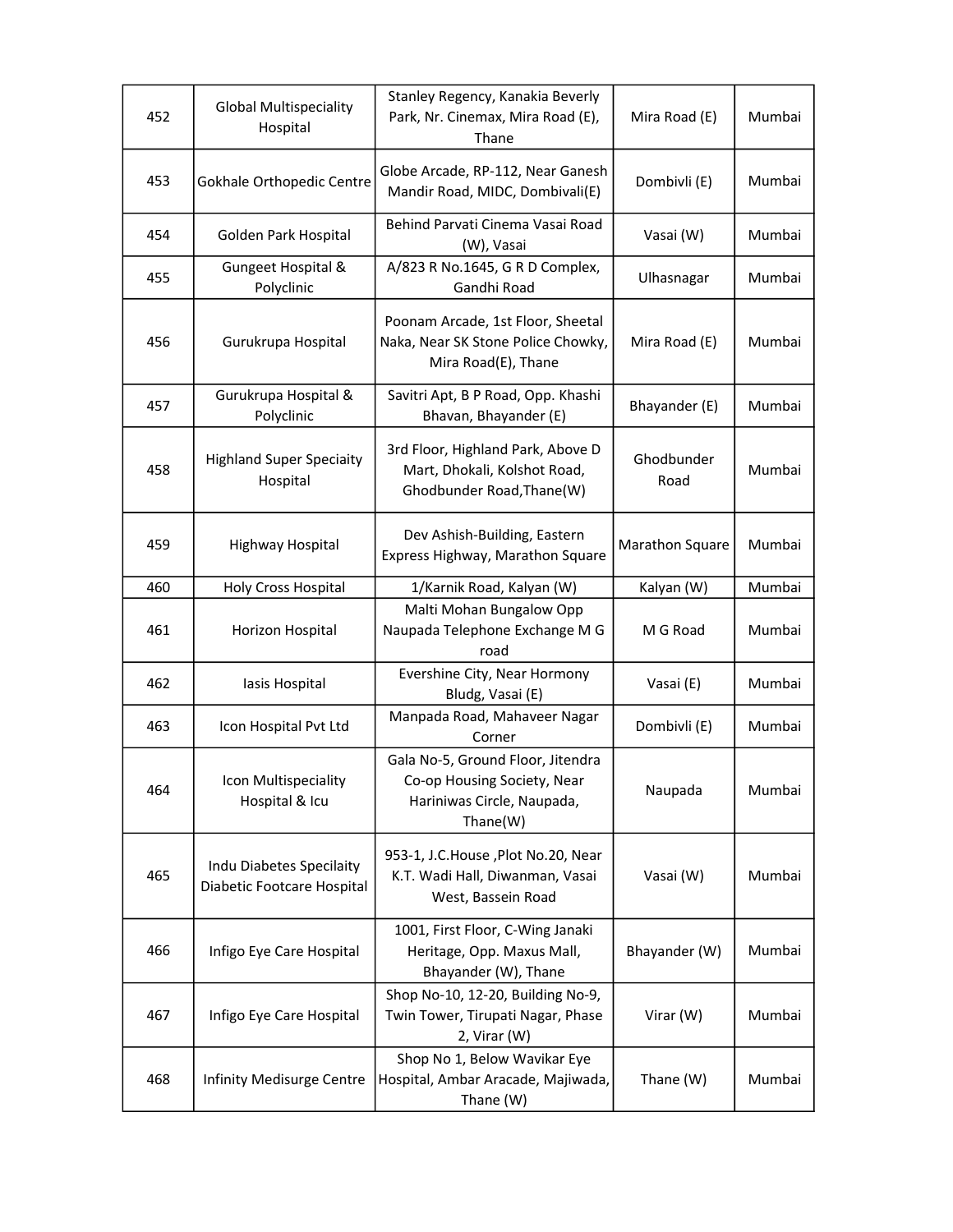| 469 | Isha Netralaya                                           | Dosti Imperia, Sho No 2, Near R<br>Mall, Ghodbander Road, Thane                                                   | Ghodbunder<br>Road | Mumbai |
|-----|----------------------------------------------------------|-------------------------------------------------------------------------------------------------------------------|--------------------|--------|
| 470 | Isha Netralaya A Unit Of Dr<br>Shahs Laser Eye Institute | Ground Floor, Radhakrishna Sankul,<br>Opp Holycross Hospital, Karnik road                                         | Kalyan (W)         | Mumbai |
| 471 | Ishaan Urology Centre                                    | Gr. Floor Surya-Sagar Bldg, Behind<br>Gurudwara, Near Railway Station<br>Vasai<br>(W) Thane                       | Vasai (W)          | Mumbai |
| 472 | Ishwar Hospital                                          | 1st flr, Sunder apt., Dr. R.P.Road<br>Ramnagar, Dombivli (East)                                                   | Dombivli (E)       | Mumbai |
| 473 | J K Women Hospital                                       | Maitri Raghukul, Bhagat singh path,<br>Opp Saraswat Bank, Dombivli (E)                                            | Dombivli (E)       | Mumbai |
| 474 | Jankalyan Multispeciality<br>Hospital                    | Ram Niwas Apt, Opp Kalyan Janta<br>Sahakari Bank, Nr. Ashish<br>Restaurant, Shree Malang Road,<br>Kalyan E, Thane | Kalyan (E)         | Mumbai |
| 475 | Jijai Womens Hospital                                    | 303B-Wing Near Hypercity Anand<br>Nagar Kasalwadawali Ghodbunder<br>Road Thane                                    | Kasalwadawali      | Mumbai |
| 476 | Jivdani Hospital Pvt Ltd<br>(alliance Hospital)          | Attmavallabh Society, Achole Road,<br>Nalasopara (E)                                                              | Nallasopara (E)    | Mumbai |
| 477 | Jiyas Multispeciality And<br><b>Maternity Hospital</b>   | Fernandes Castle, Opp. Fatima High<br>School, Ambernath West Thane                                                | Ambernath          | Mumbai |
| 478 | Jupiter Lifeline Hospital Ltd                            | Eastern Express Highway, Near<br>Cadbury Company                                                                  | E E Highway        | Mumbai |
| 479 | Kalpana Lifeline Hospital                                | Plot No 16, Opp Akshaya Hotel,<br>Ambadi Road, Vasai (W)                                                          | Vasai (W)          | Mumbai |
| 480 | Kalsekar Hospital                                        | Near Bharat Gear Company, Dawle<br>Village, Near Old Mumbai bypass<br>road, Kausa-Mumbra, Thane                   | Kausa Mumbra       | Mumbai |
| 481 | Kalyan Cancer Canter                                     | At.Bapgaon<br>,Po.Lonad,Tal.Bhiwandi,Dist.Thane                                                                   | kalyan (w)         | Mumbai |
| 482 | Kamla Eye And Maternity<br>Home                          | A, G-4 Indra Complex, 60 Feet Road,<br>Bhyander (W)                                                               | Bhayander (W)      | Mumbai |
| 483 | Kaushalya Medical<br><b>Foundation Trust Hospital</b>    | Ganeshwadi, Panchpakhadi, Behind<br>Nitin Company                                                                 | Panchpakhadi       | Mumbai |
| 484 | Kevalya Hospital                                         | Sidhi apartment, near vijay<br>garden, opp. Suraj water<br>park, G.B. Road, Thane (W)                             | Thane (W)          | Mumbai |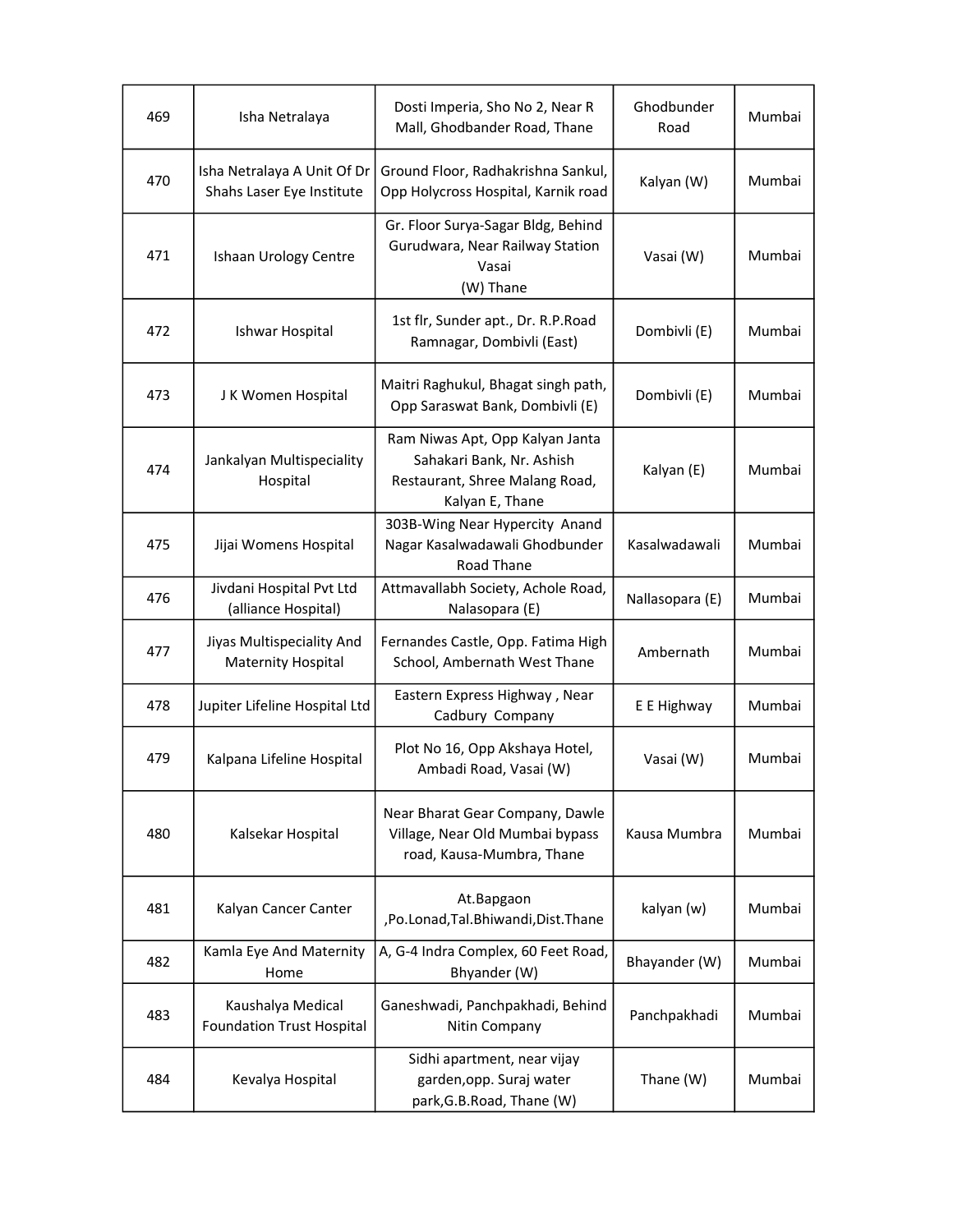| 485 | Khadakpada Multispeciality<br>Hospital          | Swami Prasad, First floor, Building<br>no 3, Shelar Park, Above TJSB Bank,<br>Khadakpada Circle Kalyan west      | Kalwa (W)                 | Mumbai |
|-----|-------------------------------------------------|------------------------------------------------------------------------------------------------------------------|---------------------------|--------|
| 486 | Kkasturi Medicare Pyt Ltd                       | 1 Harshniketan, Gaondevi Road,<br>Behind Navrang, Bhayander (W)                                                  | Bhayander (W)             | Mumbai |
| 487 | Koparde Hospital                                | 1st Floor, Ashutosh Apt, Kalyan<br>Road, Dombivli (E)                                                            | Dombivli (E)              | Mumbai |
| 488 | Krishna Lila Hospital                           | Vishwakarma Plaza, First floor, Near<br>PMG Bank, Malang Road, Kalyan (E),<br>Thane                              | Kalyan (E)                | Mumbai |
| 489 | Kusum Maternity Childrens<br>& General Hospital | Sadguru Arcade, 1st Floor, Near<br>HDFC Bank, Opposite Modern Cafe,<br>Phadke Cross Road, Dombivli (E),<br>Thane | Dombivli (E)              | Mumbai |
| 490 | Lakecity Hospital                               | 2&3 Jai Sidhivinayak Premises NR<br>Cadbury Junction Next to Kotak<br>Mahindra Bank Khopat                       | Khopat                    | Mumbai |
| 491 | Leela Eye Institute                             | Patel Plaza, 1 floor, Near Ajit scan<br>centre Murbad road Kalyan                                                | Kalyan (W)                | Mumbai |
| 492 | Life Care Hospital                              | S-1, 1st Floor, Vedant Complex,<br>Above ICICI Bank, Vartak Nagar,<br>Thane West                                 | Vartak Nagar              | Mumbai |
| 493 | Life Care Hospital                              | First floor, Radhika Apartment,<br>Above HDFC Bank, Poona Link Road,<br>Chakki Naka, Kalyan (E), Thane           | Kalyan (E)                | Mumbai |
| 494 | Life Care Hospital                              | M.S. Manzil, A-block road, Near<br>Gurudwara, Shahad Station road(E),<br>Ulhasnagar-01 (E) Thane                 | Ulhasnagar                | Mumbai |
| 495 | Life Line Hospital                              | A/1 st floor, Shiv tower, Khopat,<br>Thane W                                                                     | Khopat                    | Mumbai |
| 496 | Life Line Multispeciality<br>Hospital           | 1St Floor, Jyoti Apertment, Opp.<br>Tata Amantra, Kalyan-Bhiwandi<br>Bypass Road, Bhiwandi                       | Bhiwandi                  | Mumbai |
| 497 | Lotuss Hospital                                 | B-4-5, / C1-2, Dev Paradise, Beveraly<br>Park, Above IDBI Bank, Mira Road<br>(E)                                 | Mira Road (E)             | Mumbai |
| 498 | Maa Vaishnavi<br>Multispeciality Hospital       | Next to Kopari, Telephone<br>Exchange, Gurudwara Station road                                                    | Gurudwara<br>Station road | Mumbai |
| 499 | Mahaganpati Hospital                            | Plot No. 75/75, Radhanagar, Near<br>Saibaba Temple, Titwala E                                                    | Titwala (E)               | Mumbai |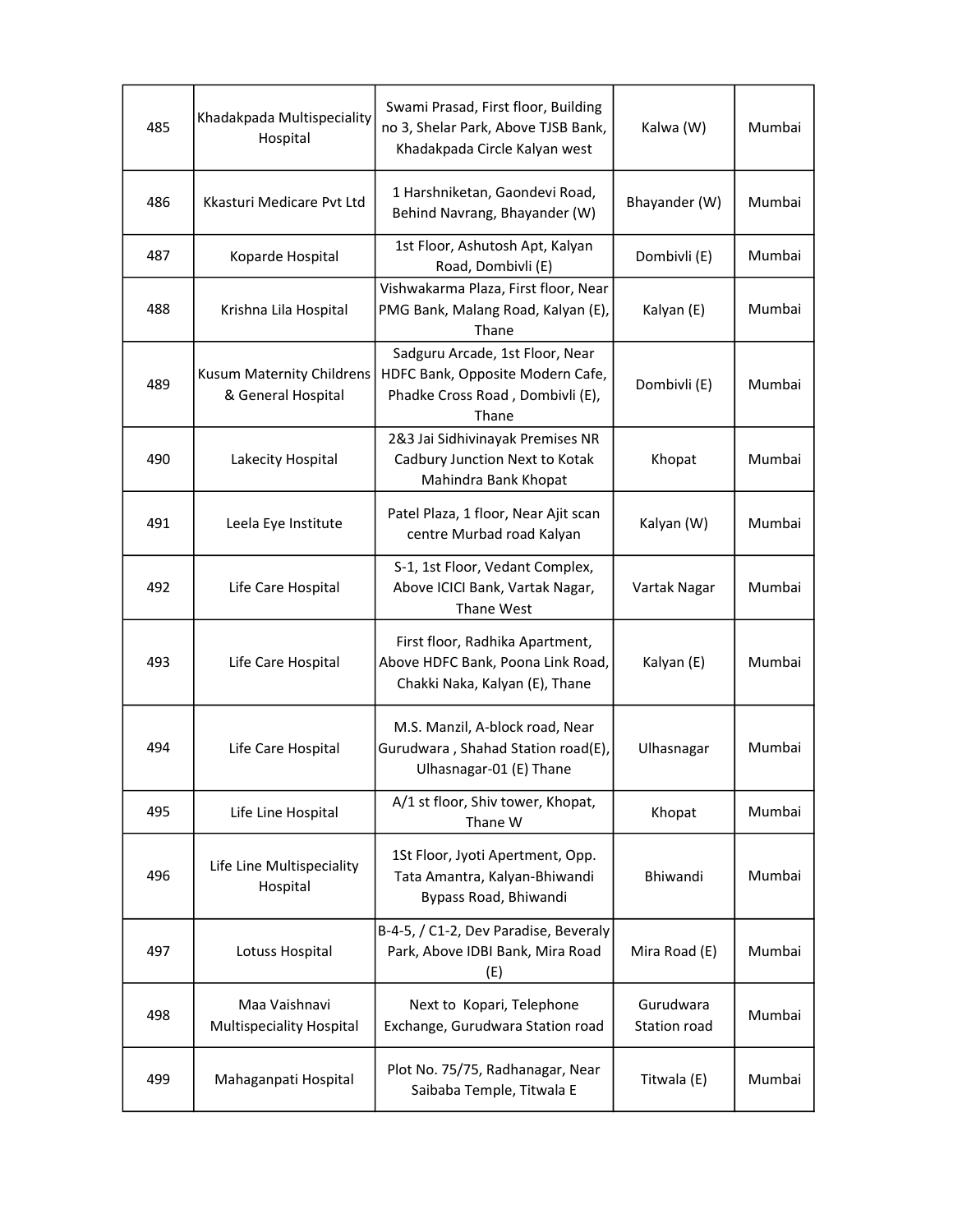| 500 | Mahavir Hospital                                           | ARIHANT Bunglow, MB Estate, Ram<br>Mandir Road, Virar, Thane                                                            | Virar (W)           | Mumbai |
|-----|------------------------------------------------------------|-------------------------------------------------------------------------------------------------------------------------|---------------------|--------|
| 501 | Mahesh Hospital                                            | Balaji Apartments, 1st Floor, Above<br><b>Bank Of Baroda</b>                                                            | Kalyan (E)          | Mumbai |
| 502 | Manasvi Spine And Ortho<br>Care                            | First floor, Sai Plaza, Near Tilak Post<br>office, Dr.R P Road, Dombivali (E),<br>Thane                                 | Dombivli (E)        | Mumbai |
| 503 | <b>Manorma Nursing Home</b>                                | Sai Sadan, Building No 3, Ambawadi<br>Opp, Divine School, Nalasopara (E)                                                | Nallasopara (E)     | Mumbai |
| 504 | <b>Matrix Multi Speciality</b><br>Hospital                 | Opp Andhra Bank, Near Ambedkar<br>Chowk, TV Tower, Badlapur (E),<br>Thane                                               | Badlapur (E)        | Mumbai |
| 505 | Mauli Hospital                                             | Shop No.2, Mauli Medical, Mauli<br>Builuding Balkum Pada 2, Thane (W)                                                   | Thane (W)           | Mumbai |
| 506 | Max Care Hospital                                          | 1st & 2nd, Floor Near N.H.School<br>Road, Opp. Asmita College, Mira<br>Road (E), Thane                                  | Mira Road (E)       | Mumbai |
| 507 | Max Vision Advance Eye<br>Care Centre                      | 216-A, 2nd Floor, Soham Plaza,<br>Manpada Bus Stop, G B Road,<br>Chitalsar                                              | Manpada Bus<br>Stop | Mumbai |
| 508 | Medihope Hospital                                          | Ground Floor, Radha Krishna Sankul,<br>Near Nutan Vidayalaya, Karnik Road,<br>Opp Holy cross hospital, Kalyan<br>(West) | Kalyan (W)          | Mumbai |
| 509 | Mehta Hospital & Fertility<br>Center                       | Rushabh Plaza, B-wing, Pleasant<br>Park, Near Brand Factory, Mira Road<br>(E), Thane                                    | Mira Road (E)       | Mumbai |
| 510 | <b>Metropol Multispeciality</b><br>Hospital                | 202, 2nd Floor, Soham Plaza, G B<br>Road, Manpada Naka, Thane (west)                                                    | Manpada Naka        | Mumbai |
| 511 | Mira Bhayander Institute<br>For Reproductive<br>Assistance | Plot No 568/1 Near Sacasar Susiness<br>Park 150 Feet Cross Road<br>Bhayander                                            | Bhayander (W)       | Mumbai |
| 512 | Modi Hospital                                              | Shreenagar, Wagle Estate, Thane<br>(W)                                                                                  | Wagle Estate        | Mumbai |
| 513 | Nakoda Hospital                                            | Nageshwar Park, Devchand Nagar,<br>60 Feet Road, Bhayander (W)                                                          | Bhayander (W)       | Mumbai |
| 514 | Neel Orthopedic<br><b>Superspeciality Hospital</b>         | 1st floor Sheetal Niketan Co-op Hsg<br>School Opp Hum video NR Sai baba<br>hospital, Bhayander,                         | Bhayander (W)       | Mumbai |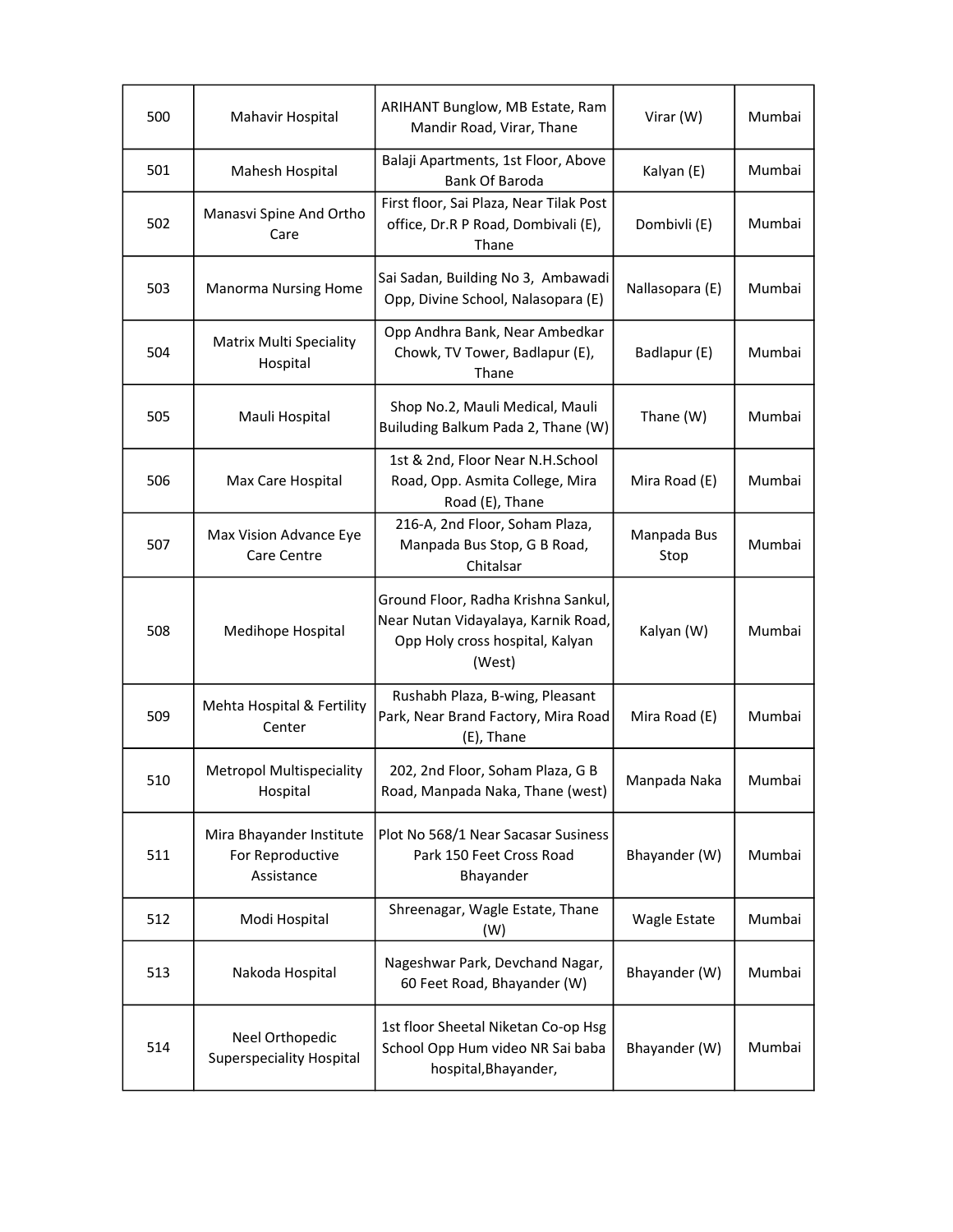| 515 | Neon Hospital                               | 1St And 2Nd Floor Mukta Arcade,<br>Kalyan Shill Road, Above Regent<br>Honda Showroom, Thane        | Kalyan (E)    | Mumbai |
|-----|---------------------------------------------|----------------------------------------------------------------------------------------------------|---------------|--------|
| 516 | <b>Neptune Superspeciality</b><br>Hospital  | Jai Hanuman Plaza Opp DNS Bank<br>Shankara Nagar Kalyan- Shill Road<br>Sonarpada                   | Dombivli (E)  | Mumbai |
| 517 | New Saiganga Hospital                       | 101, Pandurang Krupa, Near<br>Hanuman Temple, Navghar Road,<br>Bhayander (E)                       | Bhayander (E) | Mumbai |
| 518 | Noble Hospital                              | First Floor, Sant Sawata Mali, Bhaji<br>mandai, Opp Pooja Madhuban<br>Theater, Dombivali(E)        | Dombivli (E)  | Mumbai |
| 519 | Nulife Hospital                             | Balkrishna Apt, Rajandraprasad<br>Road, Opp. Tilak Nagar Post office,<br>Dombivli (E)              | Dombivli (E)  | Mumbai |
| 520 | Om Hospital                                 | B/9, Poonam Nagar, Phase III, Opp.<br>Sector 7, Shanti Park, Mira Road (E)                         | Mira Road (E) | Mumbai |
| 521 | Om Hospital                                 | Shreepant Nagari, Opp Shani<br>Mandir, Azad Road, Paraki Remedi<br>Vasai west                      | Vasai (W)     | Mumbai |
| 522 | Om Hospital & Polyclinic &<br>Icu           | 1st Floor Commerce Centre, Above<br>United Western Bank, Ram Nagar,<br><b>Tandon Road</b>          | Dombivli (E)  | Mumbai |
| 523 | Omkar Hospital & Icu                        | first floor, Om Sai Apartment,<br>Balkum Pada No 2, Balkum,<br>Thane(W)                            | Thane (W)     | Mumbai |
| 524 | Omkar Orthopaedic<br>Hospital               | B 102/103, Prathmesh Vihar Co<br>Operative Housing Society, Virar<br>Agashi Road, Virar (W), Thane | Virar West    | Mumbai |
| 525 | Optilife Hospital Nx                        | Sai Paradise Build, First Floor, G.<br>Gupte Road, Dombivali (W)                                   | Dombivali (W) | Mumbai |
| 526 | <b>Optilife Multispeciality</b><br>Hospital | Opp Shivaji Udyog nagar Police<br>Chowky, GB Patharli, Near Manpada<br>Road, Dombivali(E)          | Dombivli (E)  | Mumbai |
| 527 | Orange Hospital                             | Garden Plaza Near Ideal Park Seven<br>Square School Lane                                           | Mira Road (E) | Mumbai |
| 528 | Orange Hospital                             | A-205, Telipada, Near Dhamankar<br>Naka, Near City Center Mall,<br>Bhiwandi, Thane                 | Bhiwandi      | Mumbai |
| 529 | <b>Orbit Superspeciality</b><br>Hospital    | Opp Amar Palav Hotel, Western<br>Express highway, Mira Road (E)                                    | Mira Road (E) | Mumbai |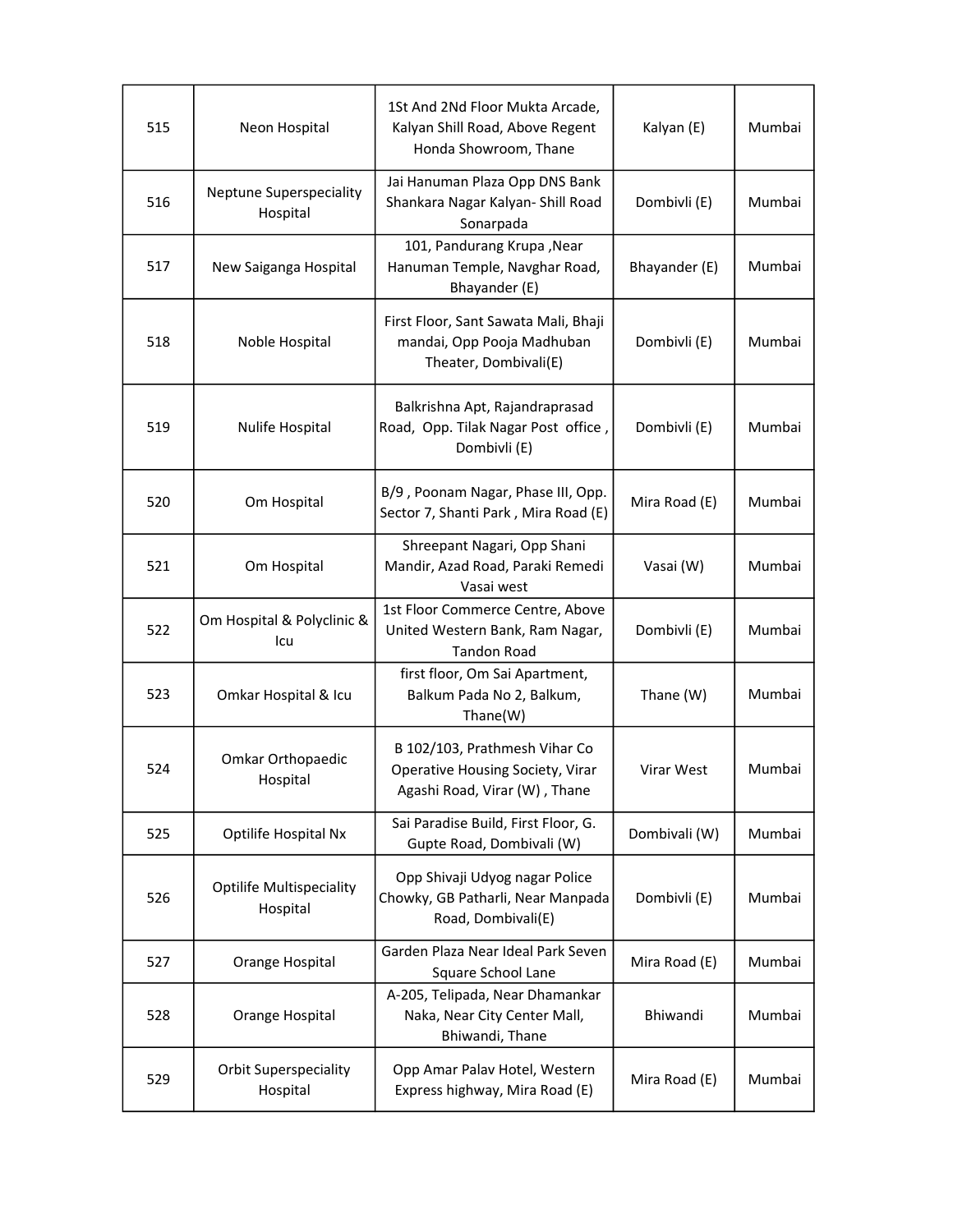| 530 | <b>Orchid Multispeciality</b><br>Hospital    | 1st floor, Marvel Building, Sanghvi<br>Complex, Opp. A.J. Diagnostice,<br>Payyade Hotel Lane, Kanungo Estate<br>Road, Mira Road (E), Thane | Mira Road (E)  | Mumbai |
|-----|----------------------------------------------|--------------------------------------------------------------------------------------------------------------------------------------------|----------------|--------|
| 531 | <b>Orion Multispeciality</b><br>Hospital     | Nirmal Chhaya Chs, Opp Agarwal<br>Hall, Dombivali, Kalyan                                                                                  | Domivali (E)   | Mumbai |
| 532 | Ortho Centre Hospital                        | Ananya, First floor, Gantali Devi<br>Road, Near Ghantali Devi mandir<br>Road, Naupada, Thane W                                             | Naupada        | Mumbai |
| 533 | Orthocare Hospital                           | 1st Floor, Gautam Chambers, Near<br>Punjani Industrial Estate Near TMC<br>School No.13                                                     | Khopat         | Mumbai |
| 534 | Orthonova Hospital                           | 201-205 Soham Plaza Soham<br>Gardens Opp Manpada PetrOL<br>PUMP Manpada Junction,<br>Ghodbunder Road,                                      | Manpada        | Mumbai |
| 535 | <b>Oscar Multispeciality</b><br>Hospital     | Near Manpada Signal, Tikujiniwadi<br>Road, Off Ghodbunder Road,<br>Manpada                                                                 | Manpada        | Mumbai |
| 536 | <b>Ozone Multispecilaity</b><br>Hospital     | Ground Floor, Gagan Supreme Bldg,<br>Next to fire Brigde Office, Vasai<br>-Virar New Link Road- Vasai (E)                                  | Vasai (E)      | Mumbai |
| 537 | Padmawati Maternity &<br><b>Nursing Home</b> | 215/216, Oswal Oronote, 2nd Floor,<br>Opp Jain Temple, Jesal Park,<br>Bhayander (E)                                                        | Bhayander (E)  | Mumbai |
| 538 | Phadke Hospital                              | Gaurav Prasad Parnaka Opp<br>Gajanan Maharaj Mandir                                                                                        | Kalyan (W)     | Mumbai |
| 539 | Phoenix Hospital And Icu                     | First Floor, Siddhivinayak Annesx,<br>Shruti park Bus Stop, Dhokali Naka,<br>Thane (W)                                                     | Dhokali Naka   | Mumbai |
| 540 | Phoenix Hospital Pvt Ltd                     | Block No 895/1789, Near Guru<br>Nanak High School, Kurla camp<br>Road, Ulhasnagar(E)                                                       | Ulhasnagar (E) | Mumbai |
| 541 | Pinnacle Orthocenter Llp                     | First Floor, Blue Nile, Chandanwadi<br>Signal, Panchpakdi, LBS Marg,<br>Thane(W)                                                           | Panchpakhadi   | Mumbai |
| 542 | Platinum Hospital Pvt Ltd                    | Shree Sanklap siddhi complex Opp<br>Range Office Vasai                                                                                     | Vasai (W)      | Mumbai |
| 543 | Platinum Multispeciality<br>Hospital         | Sai Priya Building, 1st Floor, Star<br>Colony Manpada Road, Nr.Saibaba<br>Mandir, L.B.Yende Compound,<br>Dombivali €                       | Dombivli (E)   | Mumbai |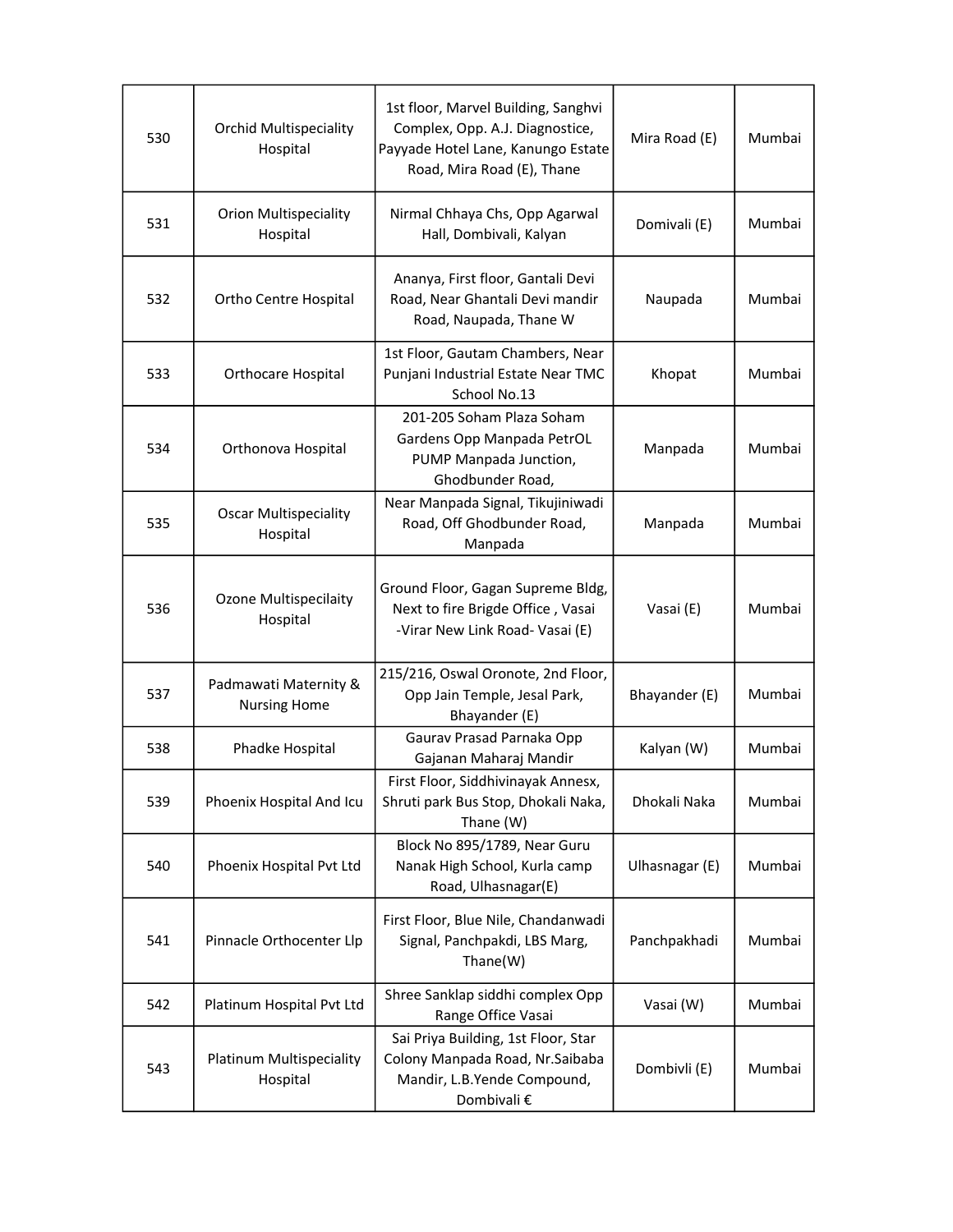| 544 | Pooja Nursing Home                                                    | 1st Floor, Shridhar Smruti, Behind<br>Deodhar Hospital, Gokhale Road                                              | Navpada          | Mumbai |
|-----|-----------------------------------------------------------------------|-------------------------------------------------------------------------------------------------------------------|------------------|--------|
| 545 | Pragati Hospital And Icu                                              | Ground Floor, Rajshree Sahu<br>Maharaj Complex, Near RSM<br>School, Rajiv Gandhi Nagar                            | Gandhi Nagar     | Mumbai |
| 546 | Prakruti Care Hospital &<br>Iccu                                      | Siddheshwar Arcade, 2nd Floor,<br>Opp. Manisha Nagar                                                              | Kalwa            | Mumbai |
| 547 | Pranjali Maternity Surgical<br>& General Hospital                     | Veer Savarkar Nagar, Opp R J Thakur<br>College                                                                    | Nr Esis Hospital | Mumbai |
| 548 | Prathamesh Hospital                                                   | Namdev Vihar, D-wing, 1st Floor,<br>Don Bosco pre School, Chikanghar<br>Rambhag No. 4, Kalyan (W) Thane           | Kalyan (W)       | Mumbai |
| 549 | Prime Criticare Hospital                                              | Hasnain Tower, Kausa Mumbra,<br>Thane                                                                             | Kausa Mumbra     | Mumbai |
| 550 | R G Stone In Collaboration<br>With Bhakti Vedanta<br>Hospital         | Bhakti Vedanta Hospital, Shristi<br>Complex, Bhakti Vedanta Swami<br>Marg, Near Dalmia School & Royal<br>College, | Mira Road (E)    | Mumbai |
| 551 | R L Ent Hospital                                                      | Shree Sai Mahal 1st Floor Opp Post<br>Office Fatak Road Bhayander W                                               | Bhayander (W)    | Mumbai |
| 552 | R R Hospital (Unit Of Kagzi<br>Hospital & Medical<br>Research Centre) | P 14 MIDC Phase Dombivali<br>Milapnagar Opp Pendharkar college                                                    | Dombivli (W)     | Mumbai |
| 553 | Ram Lok Ent Hospital                                                  | Shree Sai Mahal Building, 1st Floor,<br>Opposite Post Office, Fatak Road,<br>Bhayander (W), Thane                 | Bhayander (W)    | Mumbai |
| 554 | Ranade Superspeciality Eye<br>Centre                                  | 103, Soham CHS, Above Karekar<br>Jewellers, Opp. ShivSagar Hotel,<br>Ram Maruti Road, Thane (w)                   | Thane (W)        | Mumbai |
| 555 | Rathod Hospital                                                       | 201 & 202, Motibhai Tower, Opp<br>Badlapur West Railway Stn. Near<br>Vaishali Theater, Badlapur (W)               | Badlapur (W)     | Mumbai |
| 556 | Revival Bone And Joint<br>Hospital                                    | Yojana Bld., Off. Gokhale road near<br>malhar cinema naupada thane west                                           | Navpada          | Mumbai |
| 557 | Riddhivinayak<br><b>Multispeciality Hospital</b>                      | Plot 302, Near Railway Carshed,<br>Ahead of Fun Fiesta Mall, Virar<br>Nalasopara Road, Nallsopara West            | Nalasopara (W)   | Mumbai |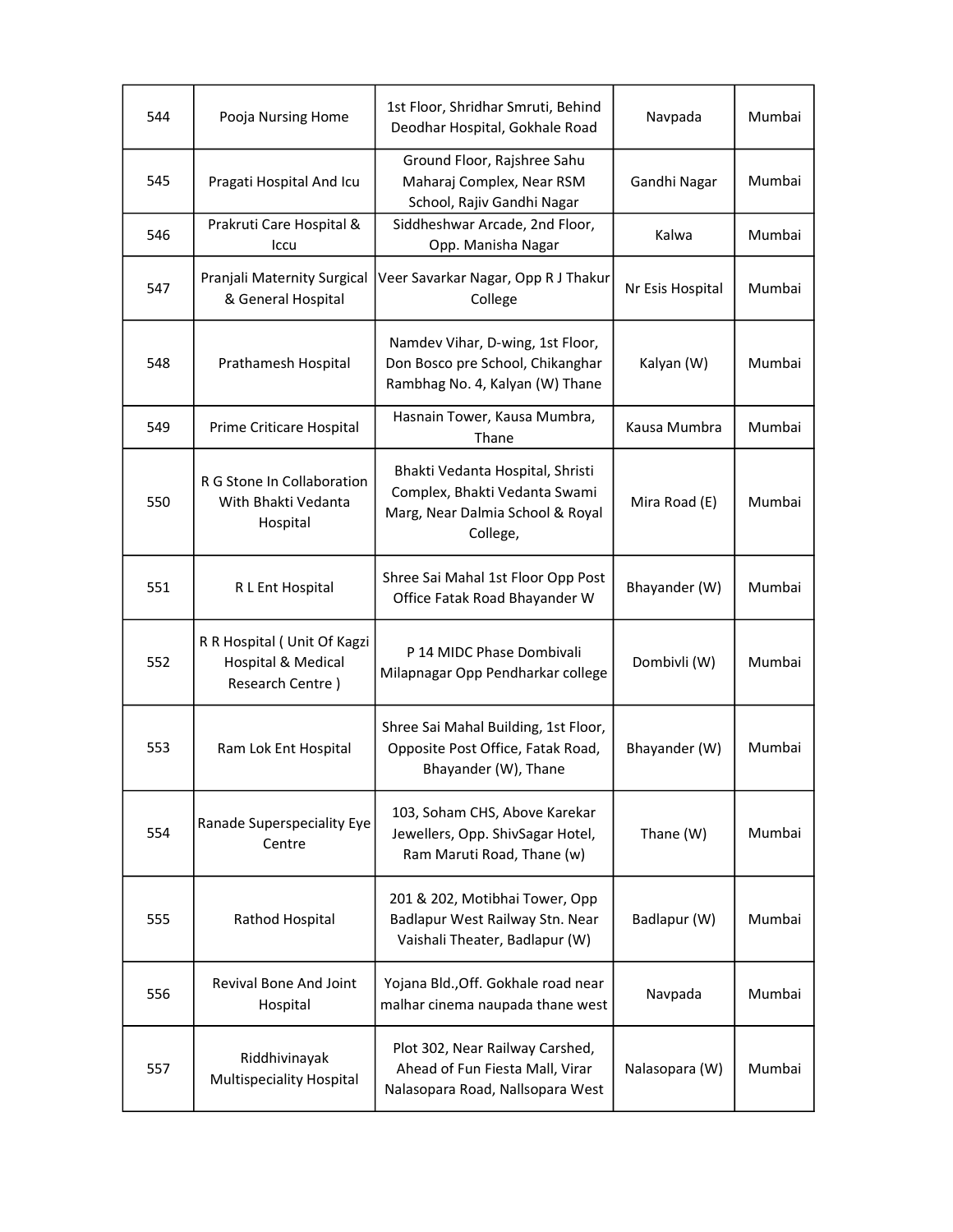| 558 | Royal Childrens Hospital                                | Radha Krishna Sankool, Opp. Holy<br>Cross Hospital, Karnik Road, Kalyan<br>(W), Thane                                             | Kalyan (W)      | Mumbai |
|-----|---------------------------------------------------------|-----------------------------------------------------------------------------------------------------------------------------------|-----------------|--------|
| 559 | S S Hospital And Research<br>Center                     | Pavanputra Enclave, Opp Jain<br>Temple, Thane Bhiwandi Road -<br>Thane                                                            | <b>Bhiwandi</b> | Mumbai |
| 560 | Saanvi Ent Hospital                                     | First floor, Shreeji Southern,<br>Khadakpada Circle, Above Bikaner<br>Sweets, Kalyan (W)                                          | Kalyan (W)      | Mumbai |
| 561 | Saarth Netralaya                                        | 102, Gautameshwar Dham,<br>Ramnagar, Tandon road, Dombivli E,<br>Thane                                                            | Dombivli (E)    | Mumbai |
| 562 | Saee Children and Dental<br>Hospital                    | Ratnajyot Building, 1st Floor, Above<br>Monginis Cake Shop, Near<br>Vegetable Market, Lodha Heaven,<br>Nilje, Dombivli (E), Thane | Dombivli (E)    | Mumbai |
| 563 | Sahayog Hospital &<br><b>Research Centre</b>            | Yashwant Vihar Complex, Bolinj Virar<br>(W)                                                                                       | Virar           | Mumbai |
| 564 | Sahil Hospital                                          | 1st Floor, Tawde Niwas, Khopat,<br>Thane (W)                                                                                      | Thane (W)       | Mumbai |
| 565 | Sai Aashirwad Hospital                                  | Shivam, Sai Sadan, House No.1,<br>Behind Rassaz Shopping Mall,<br>Evershine Enclave, Mira Road (E),<br>Thane                      | Mira Road (E)   | Mumbai |
| 566 | Sai Arogyam Multispecilaity<br><b>Hospital And Iccu</b> | 1st Avenue, Business Park, Near<br>Durgadi Killa, Opp Fire brigade,<br>Kalyan (W) 421301                                          | Kalyan (W)      | Mumbai |
| 567 | Sai Criticare Hospital                                  | Block C-1, Room No 2, Opposite<br>Roshan Apartment, Ulhasnagar                                                                    | Ulhasnagar      | Mumbai |
| 568 | Sai Hospital & Icu                                      | Hira Moti Shopping Centre, 2nd<br>Floor, Near Checkna, Shivaji Nagar                                                              | Shivaji Nagar   | Mumbai |
| 569 | Sai Jyot Hospital                                       | Suchit Squere, 1st Floor, Besides<br>Chiranjevi Hospital, Dr.R.P.Road,<br>Dombivli (E)                                            | Dombivli (E)    | Mumbai |
| 570 | Sai Shraddha Hospital                                   | Klassik Arartment, Kopar Road,<br>Dombivli (W)                                                                                    | Dombivli (W)    | Mumbai |
| 571 | Sai Swastik Multispeciality<br>Hospital                 | Shiv vaibhav Aprtment No 2, Near<br>Vittal mandir, F-cabim, Vittalwadi,<br>Kalyan (E)                                             | Kalyan (E)      | Mumbai |
| 572 | Sai Vedant Multispeciality<br>Hospital                  | Cabin Cross Road, Near East West<br>Public Bridge, Opp Prem Sagar<br>Baker, Bhayander East                                        | Bhayander (E)   | Mumbai |
| 573 | Saibaba Hospital &<br>Polyclinic                        | Shivshradha Complex, 1st Floor, B P<br>Road, Bhayander (E)                                                                        | Bhayander (E)   | Mumbai |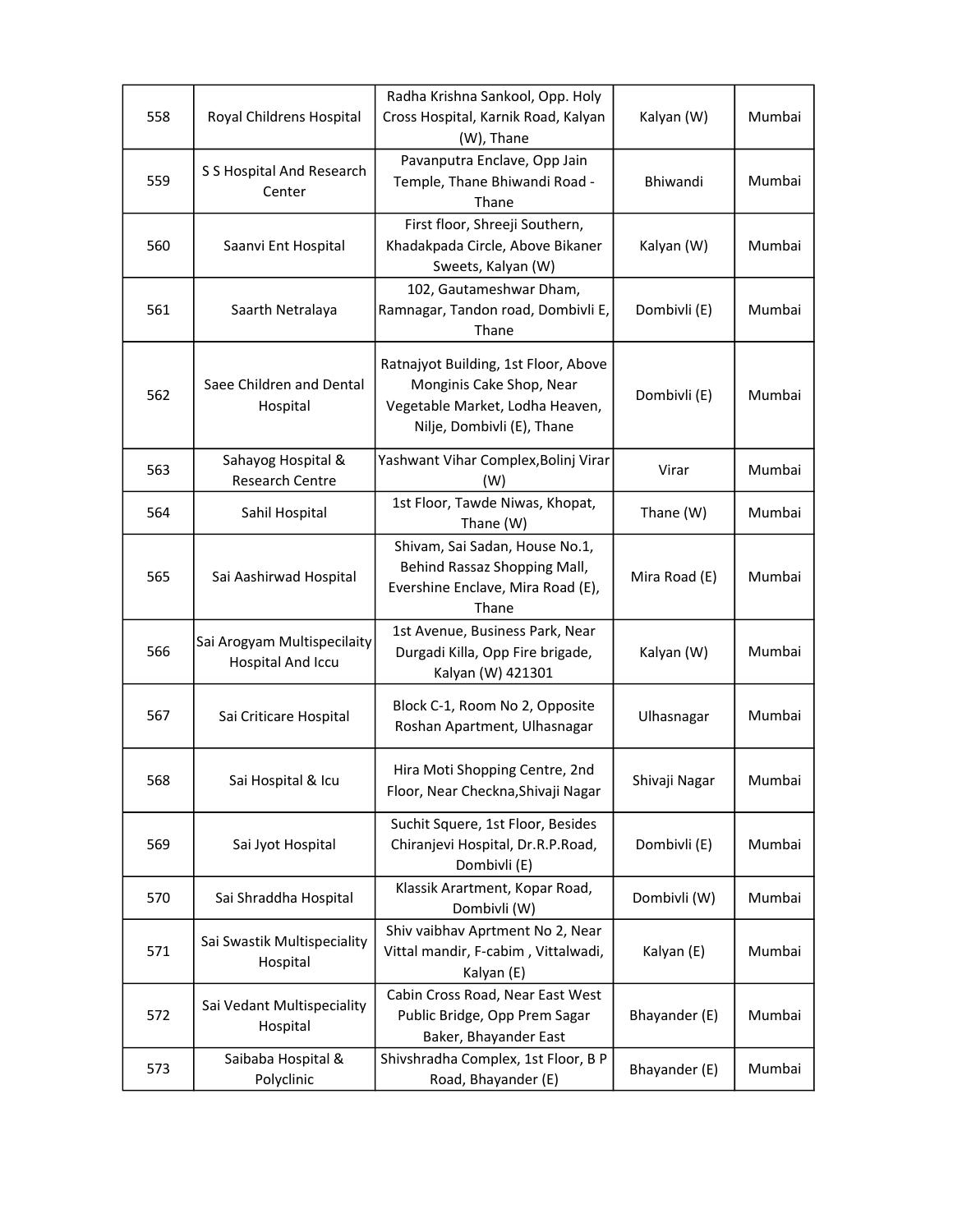| 574 | Saidham Hospital                                        | Shiv Sai Aprt, Patil Wadi, Near<br>Minatai thakre Udyan, Savarkar<br>Marg, Wagale Estate            | Savarkar Nagar            | Mumbai |
|-----|---------------------------------------------------------|-----------------------------------------------------------------------------------------------------|---------------------------|--------|
| 575 | Saikripa Surgical &<br>Maternity Hospital               | 1st floor, E Wing, Shiv Shanti<br>Complex, Next S.T. Depot, Badlapur<br>(W)                         | Badlapur (W)              | Mumbai |
| 576 | Samartha Hospital                                       | Shop No 103 Ashadeep CHS Silver<br>Park Mira Road (E)                                               | Ashadeep                  | Mumbai |
| 577 | Sanjeevani Eye Hospital &<br>Leser Vision Centre        | 2ND Floor Alsinghani Chember,<br>Near SBI bank, Kalyan Ambernath<br>Road, Ulhasnagar                | Ulhasnagar                | Mumbai |
| 578 | Sanjeevani Eye Hospital Llp                             | First Floor, Virandvan, Salasar CHS,<br>Opp Maxus Mall, 150 Feet Road,<br>Bhayander (W)             | Bhayander (W)             | Mumbai |
| 579 | Sapphire Hospital Pvt Ltd                               | kaveri Heights, Old Mumbai Pune<br>Road, Kharegaon, Kalwa                                           | kalwa                     | Mumbai |
| 580 | Satya Sai Platinum Hospital                             | Gala no. G. -1, Floor, Seva Niktan<br>Bldg, Near Aman Talkies,<br>Ulhasnagar, Thane                 | Ulhasnagar                | Mumbai |
| 581 | Sawant Hospital                                         | Ground Floor, Chamunda Villa Bldg,<br>Dindayal Road, Near Samrat Hotel,<br>Dombivli (W)             | Dombivli (W)              | Mumbai |
| 582 | Seema Multispeciality<br>Hospital                       | Chawre Avenue, Nile more, near Fly<br>over, Opp Snehanjali Electronices,<br>Nalasopara-West         | Nalasopara (W)            | Mumbai |
| 583 | Senses Eye & Ent Hospital                               | 2 nd Floor, Beauty Arcade, Opp<br>Pratap Talkies, Thane                                             | Khopat                    | Mumbai |
| 584 | Sfurti Hospital                                         | Station Road, Kulgaon Badlapur<br>(E) Dist :- Thane                                                 | <b>Badlapur East</b>      | Mumbai |
| 585 | Shahlife Line Hospital                                  | Geeta Nagar, Phase VII, Mira<br>Bhayandar Road, Near flyover<br>Bridge, Mira Road                   | Mira Road (E)             | Mumbai |
| 586 | Shalom Medicare Pvt Ltd                                 | behind indralok phase vi, opp. Raj<br>classic, bhayander e thane 05                                 | Bhayander (E)             | Mumbai |
| 587 | Shambharati Hospital                                    | 1st Floor, Poonam Srushti, Above<br>Pizza Hut, Opp S.K Stone, Mira-<br>Bhyander Road, Mira Road (E) | Mira Road (E)             | Mumbai |
| 588 | Shivam Hospital                                         | plot bno 57, crw, chs, near MIDC-<br>water tank, Kalyan Road,                                       | Kalyan Road,<br>Dombivali | Mumbai |
| 589 | Shivneri Hospital And<br><b>Advanced Urology Center</b> | Near Vandana Cinema, Opp<br>S.T.Mahamandal Depot,<br>Panchpakhadi, Thane                            | Panchpakhadi              | Mumbai |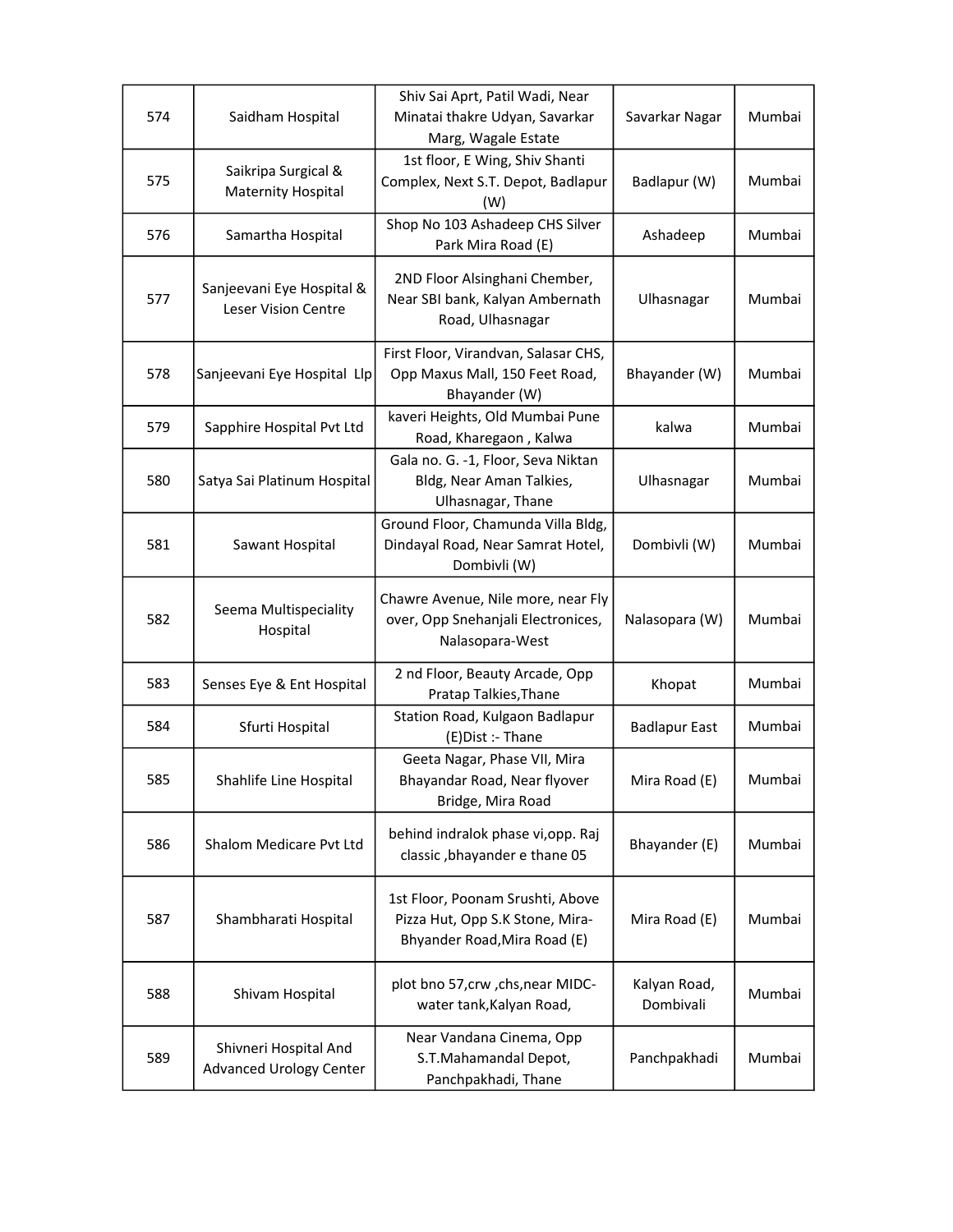| 590 | Shraddha General Hospital                                       | 1st floor, Vishal Marriage Hall Bldg,<br>Hospital road, Near Nehru Chowk                                                          | <b>Ulhas Nagar</b>     | Mumbai |
|-----|-----------------------------------------------------------------|-----------------------------------------------------------------------------------------------------------------------------------|------------------------|--------|
| 591 | Shree Hospital                                                  | Ganeshbaug, Murbad Road,<br>Opposite Saraswat Bank, Kalyan,<br>Thane                                                              | Kalyan (W)             | Mumbai |
| 592 | Shree Maternity And<br><b>General Hospital</b>                  | C-586, sector-25, Manera Road,<br>Ulhasnagar, Near Welfare School,<br>Ulhasnagar 421 004                                          | Ulhasnagar             | Mumbai |
| 593 | <b>Shree Multispeciality</b><br>Hospital                        | 1st floor, Shree Avenue Building,<br>Opp Muncipal Garden, Ramdev<br>Park, Meera Road (E), Thane                                   | Mira Road (E)          | Mumbai |
| 594 | Shree Om Sai Hospital                                           | Suchak Appt, Pornima Bus Stop,<br>Near Icici Bank, Kalyan (W), Thane                                                              | Kalyan (W)             | Mumbai |
| 595 | Shree Ramkrishna<br>Netralaya                                   | A 101/102/103 Shree Balaji Co-op,<br>Hsg Society, 1st Floor near Makhmali<br>Talao, opp Risk care hospital LBS<br>marg,           | Near Makhmali<br>Talao | Mumbai |
| 596 | Shree Ramkrishna<br>Netralaya                                   | Unit 1-4, Dosti Imperia Shopee, Opp<br>R Mall, Manpada, Ghodbunder<br>Road, Thane (W)                                             | Ghodbunder<br>Road     | Mumbai |
| 597 | Shree Sadguru Krupa<br><b>Accident And Fracture</b><br>Hospital | First floor, Mittal Heights, Near<br>KDMC Ward, Gurudhan Hotel, Pune<br>Link road                                                 | Kalyan (E)             | Mumbai |
| 598 | Shree Sai Dutt<br>Multispeciality Hospital                      | Wada Bhiwandi Road<br>Ambadi\\nTaluka Bhiwandi district<br>Thane                                                                  | Bhiwandi               | Mumbai |
| 599 | Shree Siddhivinayak<br>Hospital & Tanishka<br>Polyclinic        | B/6, Prasanna Park Housing Society,<br>Navghar Road, Behind Manish-<br>Apartment, Near Venus Shiv<br>Mandir, Bhayander (E), Thane | Bhayander (E)          | Mumbai |
| 600 | Shree Siddhivinayak<br>Urology & Multispeciality<br>Hospital    | Unit no, 1 101/102, Parth Regency,<br>Shivaji Path, Main Gate, Opp Nehru<br>Maidan, Dombivali(E)                                  | Dombivli (E)           | Mumbai |
| 601 | Shree Siddhivinyak<br>Multispeciality Hospital                  | A wing, 1st floor, Madhuvan<br>Heights, Bldg 1, Mandhuvan<br>Twonship, Nr. Evershine Gate,<br>Gokhivare, Vasai (E)                | Vasai (E)              | Mumbai |
| 602 | Shreedevi Hospital                                              | Aakash Arcade, Near Bhanu Sagar<br>Theatre                                                                                        | Kalyan (W)             | Mumbai |
| 603 | Shreyas Hospital                                                | Dream House, Sainagar, Ambadi<br>Road, Vasai (W)                                                                                  | Vasai (W)              | Mumbai |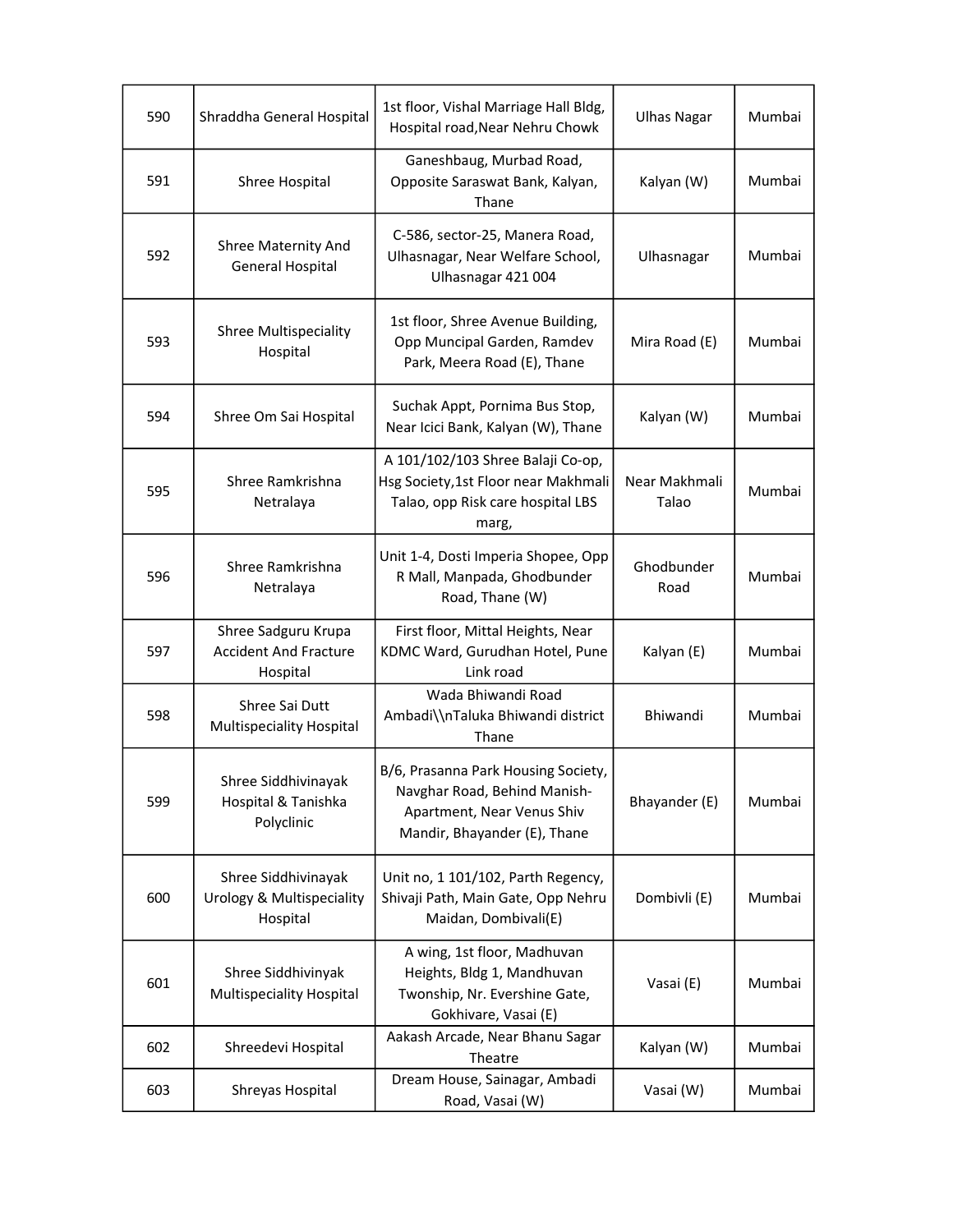| 604 | Shripada Maternity &<br><b>Paediatric Nursing Home</b>               | C-wing, Regency Avenue, Near<br>masjid, Syndicate Murbad Road,<br>Near Masjid, Kalyan West, Thane                         | Kalyan (W)                       | Mumbai |
|-----|----------------------------------------------------------------------|---------------------------------------------------------------------------------------------------------------------------|----------------------------------|--------|
| 605 | Siddharth Hospital                                                   | Rashmi Pink City, Near Don Bosco<br>School, Naigaon (E), Palghar                                                          | Naigaon (E)                      | Mumbai |
| 606 | Siddhivinayak<br>Multispeciality Hospital &<br>lcu                   | 236 -263, first and Second Floor,<br>Vedant Complex, vartak nagar,<br>Thane West                                          | vartak nagar                     | Mumbai |
| 607 | Siddhivinayak<br>Multispecilaity Hospital<br>And Cardiac Care Center | Bramin Society, Opp ICICI Bank,<br>Murbad Road, Kalyan (W)                                                                | Kalyan (W)                       | Mumbai |
| 608 | Spandan Hospital & Icu                                               | Priyadarshani CHS, Fist floor, Above<br>Allhabad Bank, Phule Road,<br>Dombivali (W), Thane                                | Dombivli (W)                     | Mumbai |
| 609 | Sparsh Children Hospital                                             | Ganesh Lehar Villa, Opp. Nitin Raj<br>Hotel, Near Katemanvli Fly over,<br>Pune Link Road, Katemanavli Naka,<br>Kalyan (E) | Kalyan (E)                       | Mumbai |
| 610 | Sparsh Multi Speciality<br>Hospital & Iccu                           | First Floor, Sudama Arcade, Bld,<br>R.P.Road, Tilak Nagar, Dombivali<br>East                                              | Dombivli (E)                     | Mumbai |
| 611 | Spectrum Hospital                                                    | Near BSNL Agra Road, Kalyan<br>Road(w)                                                                                    | Kalyan (W)                       | Mumbai |
| 612 | Srv Mamta Hospital                                                   | P-43, Phase -2, Next to ICICI Bank,<br>MIDC, Dombivali (East), Thane                                                      | Dombivli (E)                     | Mumbai |
|     |                                                                      |                                                                                                                           |                                  |        |
| 613 | <b>Star City Multispeciality</b><br>Hospital Pvt Ltd                 | Anant Sudha Bhavan Gopal Chowk<br>Chakki Naka Kalyan (E)                                                                  | Kalyan (E)                       | Mumbai |
| 614 | Surekha Criticare Hospital                                           | Ground & 1st Floor Doctor House<br>Near Ashok Anil Multiplex, Ulhas<br>Nagar, Thane                                       | <b>Ulhas Nagar</b>               | Mumbai |
| 615 | Sushrut Hospital                                                     | Satyam Complex 1st Floor Station<br>Road Opp Axis Bank Nallasopara (W)                                                    | Nalasopara (W)                   | Mumbai |
| 616 | Swami Sarvanand Hospital                                             | Near Old Bus Terminus, Ulhasnagar<br>Thane                                                                                | Ulhasnagar                       | Mumbai |
| 617 | Swayam Hospitals                                                     | Tiara Commercial Complex, Ground<br>Floor, Pokhran Road No. 2, Vasant<br>Vihar, Thane W                                   | Pokharan Road<br>No <sub>2</sub> | Mumbai |
| 618 | <b>Tanwar Hospital</b>                                               | Tanwar Tower, P K Rd, Mira Road (E)                                                                                       | Mira Road (E)                    | Mumbai |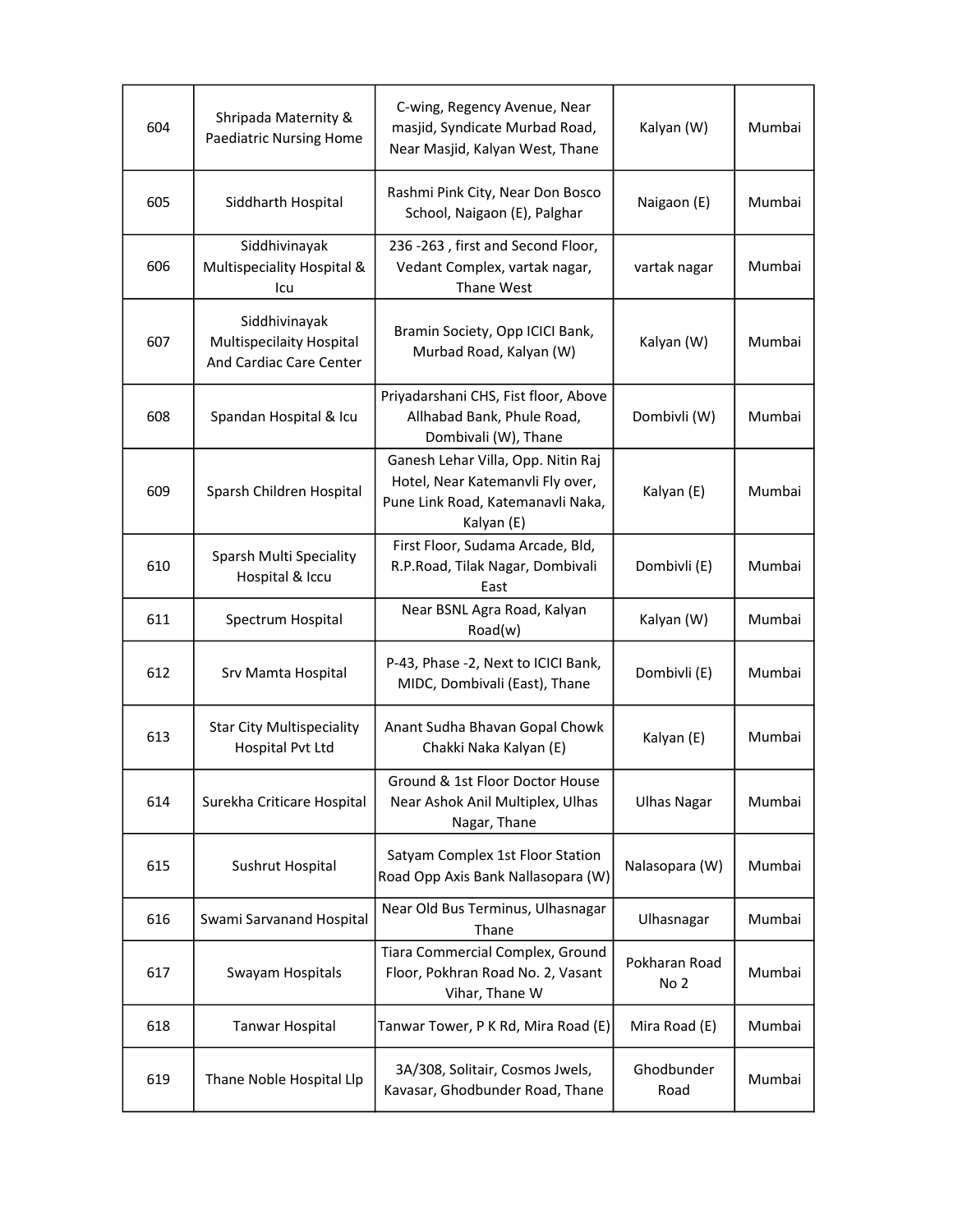| 620 | The Kalyan Hospital                                           | Ground floor, Gagangiri Enclave, B-<br>11, Near Godrej Hill, KhadakPada,<br>Kalyan (W)          | Kalyan (W)         | Mumbai |
|-----|---------------------------------------------------------------|-------------------------------------------------------------------------------------------------|--------------------|--------|
| 621 | Thunga Hospital Pvt Ltd                                       | renuja dham, nearray monds<br>showroom, mira bhayander<br>road, mira road east.                 | Mira Road (E)      | Mumbai |
| 622 | <b>Titan Hospital</b>                                         | soham plaza(N-E), Manpada<br>circle, ghodbandar                                                 | Manpada            | Mumbai |
| 623 | <b>Tomar Nursing Home</b>                                     | Prabhu Apartment, Near Union<br>Bank of India                                                   | Ulhasnagar         | Mumbai |
| 624 | <b>Tulsi Memorial Hospital</b>                                | 12/13/60/61, 1st floor, S-2, Vedant<br>Commercial Complex, Vartak Nagar,<br>Thane               | Vartak Nagar       | Mumbai |
| 625 | Universal Multispeciality<br>Hospital                         | 1st Floor, Teejadeep Heights, Opp.<br>Ginger Hotel, LBS Road, Gokul<br>Nagar, Thane             | <b>Gokul Nagar</b> | Mumbai |
| 626 | Vaibhav Multispeciality<br>Hospital                           | 102/103, Ground 1St Floor,<br>Mrunmayi Palace, Near Chattri<br>Bunglow, Chikanghar, Kalyan (W)  | Kalyan (W)         | Mumbai |
| 627 | Varad Hospital & Icu                                          | Vaity Villa, Janardhan Vaity Marg,<br>Utalsar Naka, Thane (W)                                   | Thane (W)          | Mumbai |
| 628 | Vatsalya Nursing Home                                         | 1st Floor, Shri Sai Krupa Appt, Near<br>Poornima Cinema, Santoshi Mata<br>Road, Kalyan W, Thane | Kalyan (W)         | Mumbai |
| 629 | Ved Hospital<br>Superspeciality & Medical<br>Research Pvt Ltd | Vedant Chamber Kalyan Bhiwandi<br>Road Kongaon Tal Bhiwandi                                     | Kongaon            | Mumbai |
| 630 | Vedant Hospital                                               | Kasar vadavali Ghodbunder Road<br>Thane                                                         | Kasar Road         | Mumbai |
| 631 | <b>Vedant Multispeciality</b><br>Hospital & Research Centre   | S 3 2nd Floor Vedant Commercial<br>Complex Vartak Nagar                                         | Vartak Nagar       | Mumbai |
| 632 | Venkatesh Hospital                                            | Plot No 7, Khadakpada, Barave Rd,<br>Kalyan (W)                                                 | Kalyan (W)         | Mumbai |
| 633 | Venus Hospital                                                | Status Building, 101 & 102,<br>Aadharwadi Chowk, Kalyan (West)                                  | Kalyan (W)         | Mumbai |
| 634 | Venus Hospital And Icu                                        | Near Amba Bhavani Mandir,<br>Dombivali Kopar Road, Dombivli (W)                                 | Dombivli (W)       | Mumbai |
| 635 | Vijay Vallabh Hospital And<br>Research Center                 | Tirupati Lifecare LLP Unit, Tirupati<br>nagar, Phase 1, Bolinj, Virar (W)                       | Virar (W)          | Mumbai |
| 636 | Vithalkrupa Hospital                                          | B1-6, Ground Floor, Ram<br>Apartment, Katemaniveli Chowk,<br>Kalyan(E)                          | Kalyan (E)         | Mumbai |